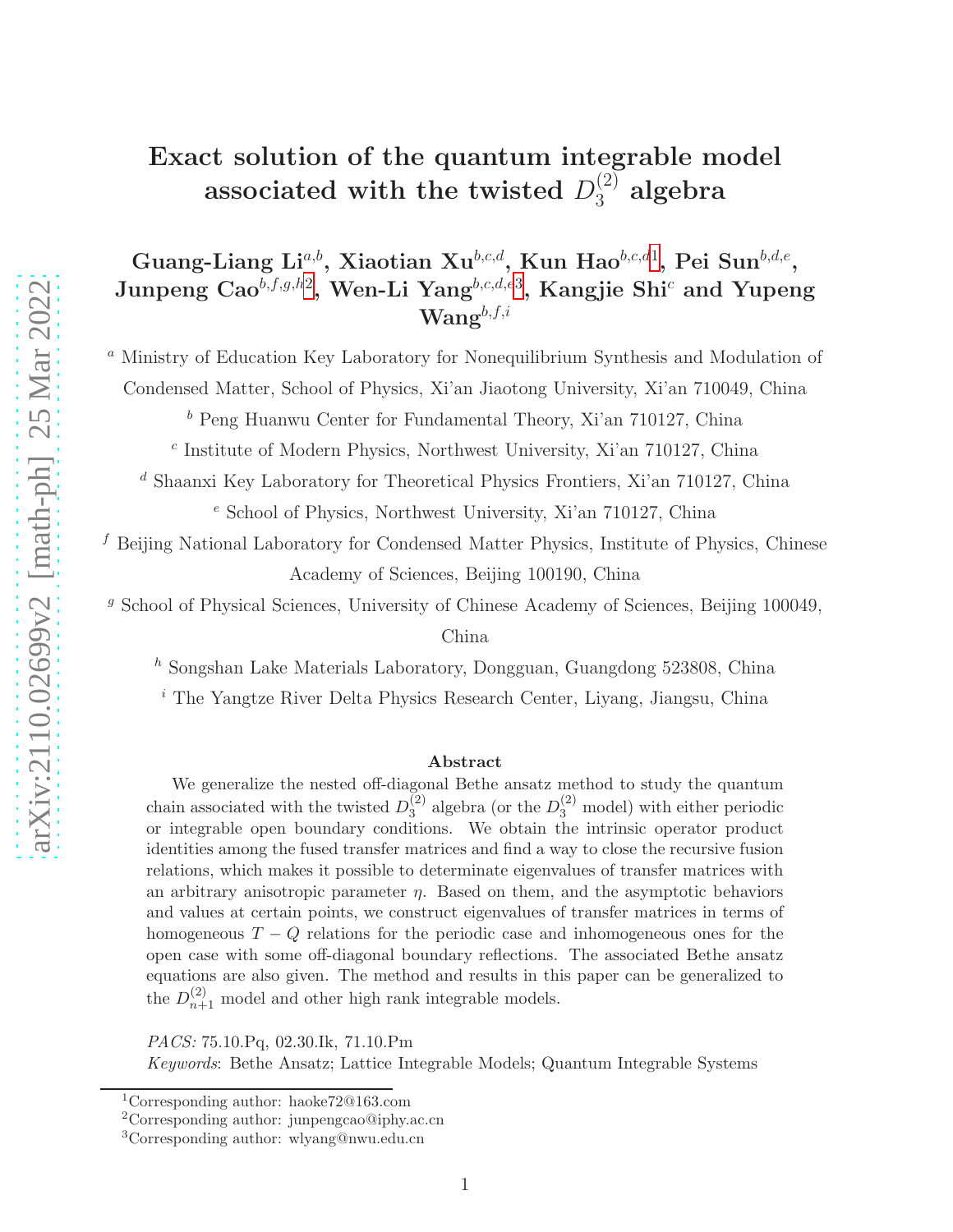### 1 Introduction

One of the major achievements of one-dimensional quantum integrable systems is that it can supply us some believable results of strong interacting quantum many-body systems. The coordinate [\[1,](#page-35-0) [2\]](#page-35-1) and algebraic Bethe ansatz [\[3–](#page-35-2)[7\]](#page-35-3) as well as the  $T - Q$  relations [\[8–](#page-35-4)[10\]](#page-35-5) are the powerful methods to obtain the exact solutions of the systems and have made great achievements in the past several decades. Based on the exact solution, many interesting physical concepts and mathematical structures in the quantum field theory, quantum group and quantum algebra are obtained [\[11\]](#page-35-6).

Recently, much attention has been paid on the investigation of quantum integrable systems with  $U(1)$  symmetry broken, because this kind of systems has many important applications in the open string, quantum magnetism and non-equilibrium statistical mechanics. The typical models are the systems with twisted boundary conditions [\[12\]](#page-35-7) or non-diagonal boundary magnetic fields [\[13–](#page-36-0)[16\]](#page-36-1). Due to the fact that the traditional Bethe ansatz does not work, many interesting methods such as q-Qnsager alegebra [\[17\]](#page-36-2), separation of variables [\[18–](#page-36-3)[21\]](#page-36-4), off-diagonal Bethe ansatz (ODBA) [\[22–](#page-36-5)[24\]](#page-36-6), and modified algebraic Bethe ansatz [\[25–](#page-37-0)[28\]](#page-37-1) were developed .

Motivated by the applications in AdS/CFT, string theory and conformal field theory, the study of quantum integrable models with high rank Lie algebras becomes a very important issue [\[29](#page-37-2)[–31\]](#page-37-3). Many efforts have been made to investigate this kind of systems. For example, the exact solutions of open boundary quantum integrable models associated with  $A_n$  [\[32\]](#page-37-4),  $B_2$  [\[33\]](#page-37-5),  $C_n$  [\[34\]](#page-37-6),  $D_3^{(1)}$  $_3^{(1)}$  [\[35\]](#page-37-7) and  $A_2^{(2)}$  $2^{(2)}$  [\[36\]](#page-37-8) Lie algebras are obtained. Based on the  $su(2) \times$  $su(2)$  symmetry, some new integrable strongly correlated electronic systems are very recently constructed [\[37\]](#page-37-9).

The  $D_{n+1}^{(2)}$  is a typical twisted Lie affine algebra and the related quantum integrable models have been attracted many attentions [\[38–](#page-38-0)[42,](#page-38-1) [44,](#page-38-2) [46\]](#page-38-3). Reshetikhin obtained the Bethe ansatz solutions of the  $D_{n+1}^{(2)}$  model with periodic boundary condition [\[38\]](#page-38-0). Martins and Guan studied the integrability of the  $D_{n+1}^{(2)}$  model with open boundary condition [\[39\]](#page-38-4). Further, Nepomechie, Pimenta and Retore studied the integrable quantum group invariant and  $D_{n+1}^{(2)}$  open spin chains, where an interesting result is that the R-matrix can be constructed by two six-vertex R-matrices [\[40\]](#page-38-5). The integrable  $D_{n+1}^{(2)}$  reflection matrices with quantum group symmetry and with other integrable boundary conditions were given in [\[41–](#page-38-6)[45\]](#page-38-7). An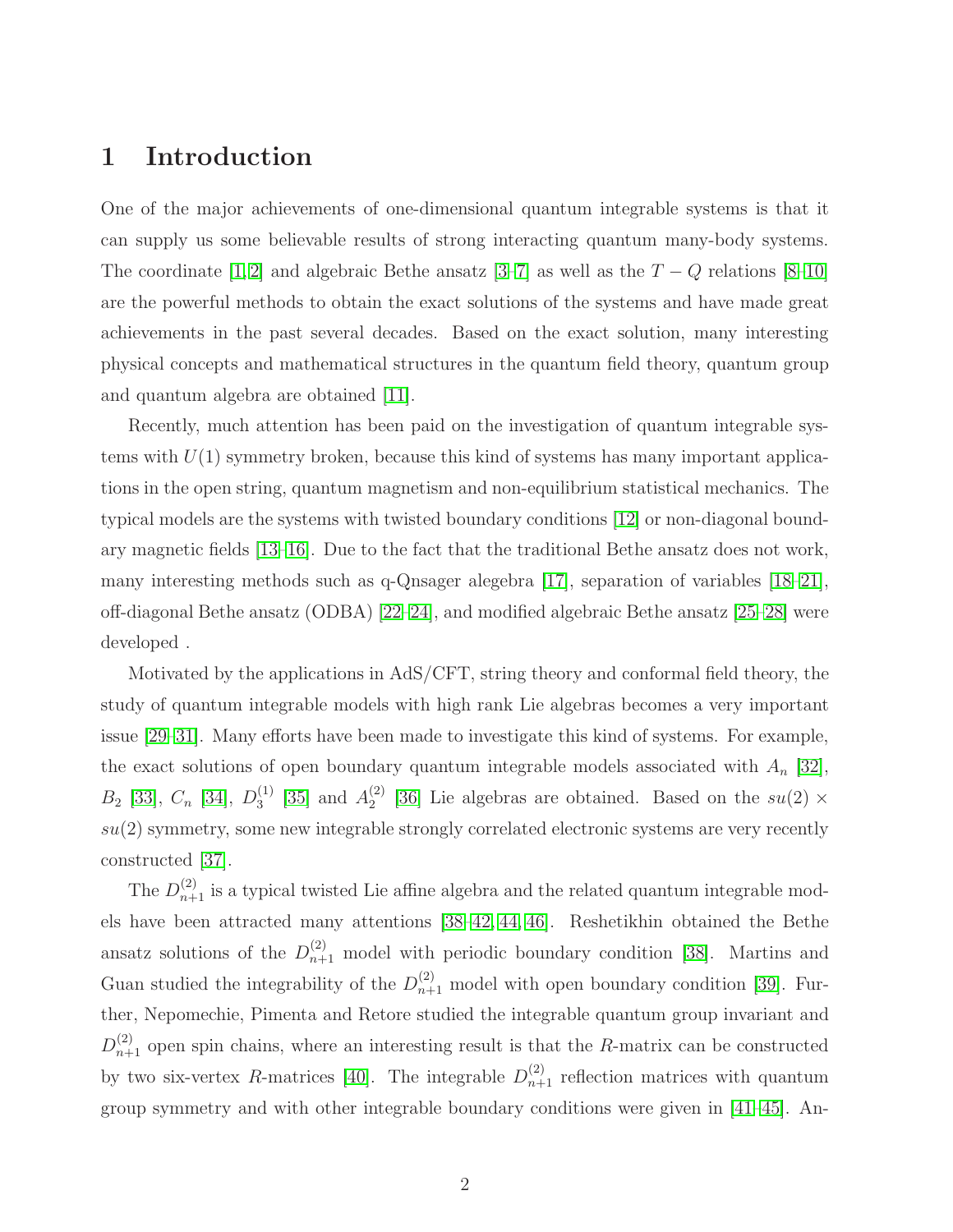other important progress is the Bethe ansatz solution of the  $D_2^{(2)}$  model [\[43–](#page-38-8)[46\]](#page-38-3), which has application in the black hole theory.

In this paper, we study the quantum integrable spin chain associated with the twisted  $D_3^{(2)}$  $_3<sup>(2)</sup>$ . We generalize the nested ODBA method to the chain with either the periodic or the open boundary condition. By using the fusion technique [\[47](#page-38-9)[–52\]](#page-39-0), we systematically analyze the fusion structure of the system. We provide a way to close the recursive fusion relations, which make the fusion relations can be used to construct the energy spectrum without any additional constraints. We obtain the closed intrinsic operator product identities among the fused transfer matrices. Based on them, and the asymptotic behaviors and values at certain points, we obtain the eigenvalues of fused transfer matrices, which are expressed as the homogeneous  $T - Q$  relations for the periodic case and inhomogeneous ones for the open case with off-diagonal reflection matrices. The associated Bethe ansatz equations are also given.

The plan of the paper is as follows. In section 2, we study the  $D_3^{(2)}$  $3^{(2)}$  spin chain with the periodic boundary condition. The closed operator product identities among the fused transfer matrices are given. By constructing the homogeneous  $T - Q$  relations, we obtain the eigenvalues and Bethe ansatz equations of the system. Section 3 is devoted to diagonalize the model with some non-diagonal boundary reflections. We obtain the recursive fusion relations, the eigenvalues of transfer matrices in terms of inhomogeneous  $T - Q$  relations, and the Bethe ansatz equations. The summary of main results and some concluding remarks are presented in section 4. Some details deriving the fusions of the R-matrices and related K-matrices are given in Appendices A and B.

# $2\quad D_3^{(2)}$  model with the periodic boundary condition

Throughout this paper, we adopt the standard notations. V denotes a *n*-dimensional linear space with the orthogonal basis  $\{|i\rangle, i = 1, 2, \cdots, n\}$ . For any matrix  $A \in End(V)$ ,  $A_j$  is an embedding operator in the tensor space  $\mathbf{V} \otimes \mathbf{V} \otimes \cdots$ , which acts as A on the j-th space and as identity on the other factor spaces. For any matrix  $B \in \text{End}(\mathbf{V} \otimes \mathbf{V}), B_{ij}$  is an embedding operator of  $B$  in the tensor space, which acts as identity on the factor spaces except for the  $i$ -th and  $j$ -th ones.

Let us consider the fundamental R-matrix associated with the vectorial representation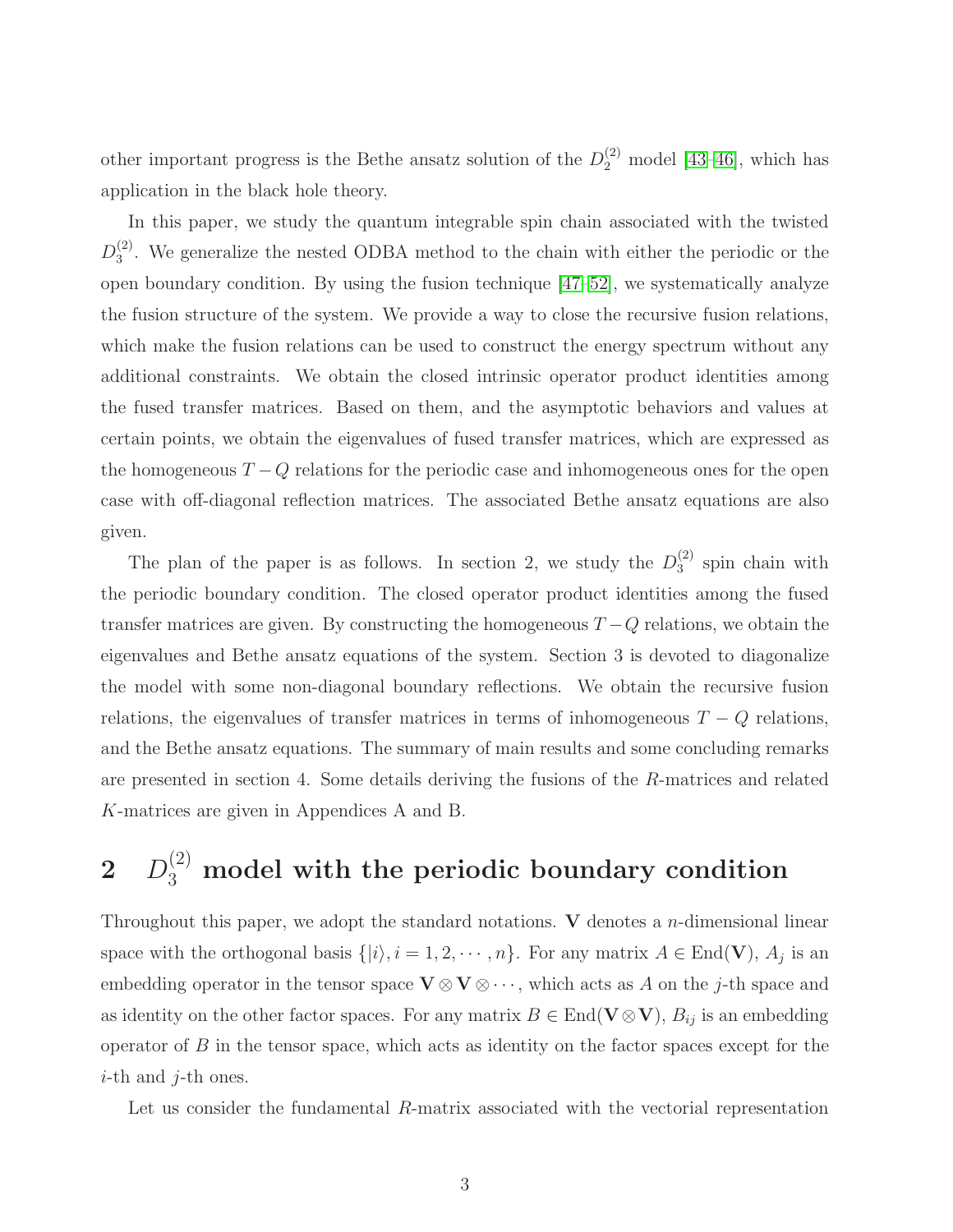of the twisted algebra  $D_3^{(2)}$  given by

<span id="page-3-0"></span>
$$
R_{12}^{vv}(u) = U_1 U_2 R_{12}(u) U_2^{-1} U_1^{-1}, \qquad (2.1)
$$

where  $U$  is the gauge transformation with the form of

$$
U = \begin{pmatrix} \cosh \eta & 0 & 0 & 0 & 0 & 0 \\ 0 & \cosh \eta & 0 & 0 & 0 & 0 \\ 0 & 0 & \sqrt{\cosh 3\eta} & 0 & 0 & 0 \\ 0 & 0 & 2\sinh^2 \eta \sqrt{\cosh \eta} & -\cosh 2\eta \sqrt{\cosh \eta} & 0 & 0 \\ 0 & 0 & 0 & 0 & \cosh 2\eta & 0 \\ 0 & 0 & 0 & 0 & 0 & \cosh 2\eta \end{pmatrix}, (2.2)
$$

and the matrix  $R_{12}(u)$  is given by [\[40\]](#page-38-5)

$$
R_{12}(u) = e^{-2(u+3\eta)} \Big\{ \left(e^{2u} - e^{4\eta}\right) \left(e^{2u} - e^{8\eta}\right) \sum_{\alpha \neq 3,4} [e_1]_{\alpha}^{\alpha} \otimes [e_2]_{\alpha}^{\alpha} + e^{2\eta} \left(e^{2u} - 1\right) \left(e^{2u} - e^{8\eta}\right)
$$
  
\n
$$
\times \sum_{\substack{\alpha \neq \beta, \beta' \\ \alpha \text{ or } \beta \neq 3,4}} [e_1]_{\alpha}^{\alpha} \otimes [e_2]_{\beta}^{\beta} - \left(e^{4\eta} - 1\right) \left(e^{2u} - e^{8\eta}\right) \Big( \sum_{\substack{\alpha \leq \beta, \alpha \neq \beta' \\ \alpha, \beta \neq 3,4}} + e^{2u} \sum_{\substack{\alpha \geq \beta, \alpha \neq \beta' \\ \alpha, \beta \neq 3,4}} [e_1]_{\beta}^{\alpha} \otimes [e_2]_{\alpha}^{\beta}
$$
  
\n
$$
-\frac{1}{2} \left(e^{4\eta} - 1\right) \left(e^{2u} - e^{8\eta}\right) \Big[ \left(e^u + 1\right) \Big( \sum_{\substack{\alpha \leq \beta, \alpha \neq 3 \\ \alpha, \beta \neq 3,4}} + e^u \sum_{\substack{\alpha > \beta, \beta \neq 3,4}} \Big)
$$
  
\n
$$
\times \Big( [e_1]_{\beta}^{\alpha} \otimes [e_2]_{\alpha}^{\beta} + [e_1]_{\alpha'}^{\beta'} \otimes [e_2]_{\beta'}^{\alpha'} \Big) + \left(e^u - 1\right) \Big( - \sum_{\substack{\alpha \leq \beta, \beta \neq 3,4}} + e^u \sum_{\substack{\alpha > \beta, \beta \neq 3,4}} \Big)
$$
  
\n
$$
\times \Big[ e_1]_{\beta}^{\alpha} \otimes [e_2]_{\alpha}^{\beta'} + [e_1]_{\alpha'}^{\beta'} \otimes [e_2]_{\beta}^{\alpha'} \Big) \Big] + \sum_{\alpha, \beta \neq 3,4} a_{\beta}^{\alpha}(u) [e_1]_{\beta}^{\alpha} \otimes [e_2]_{\beta'}^{\alpha'}
$$

Here u is the spectral parameter and  $\eta$  is the crossing or anisotropic parameter. The subscripts  $\alpha, \beta = 1, \dots, 6, \ \alpha' = 7 - \alpha$  and  $\beta' = 7 - \beta$ . Each of matrices  $[e_k]_{\beta}^{\alpha}(k = 1, 2)$  is the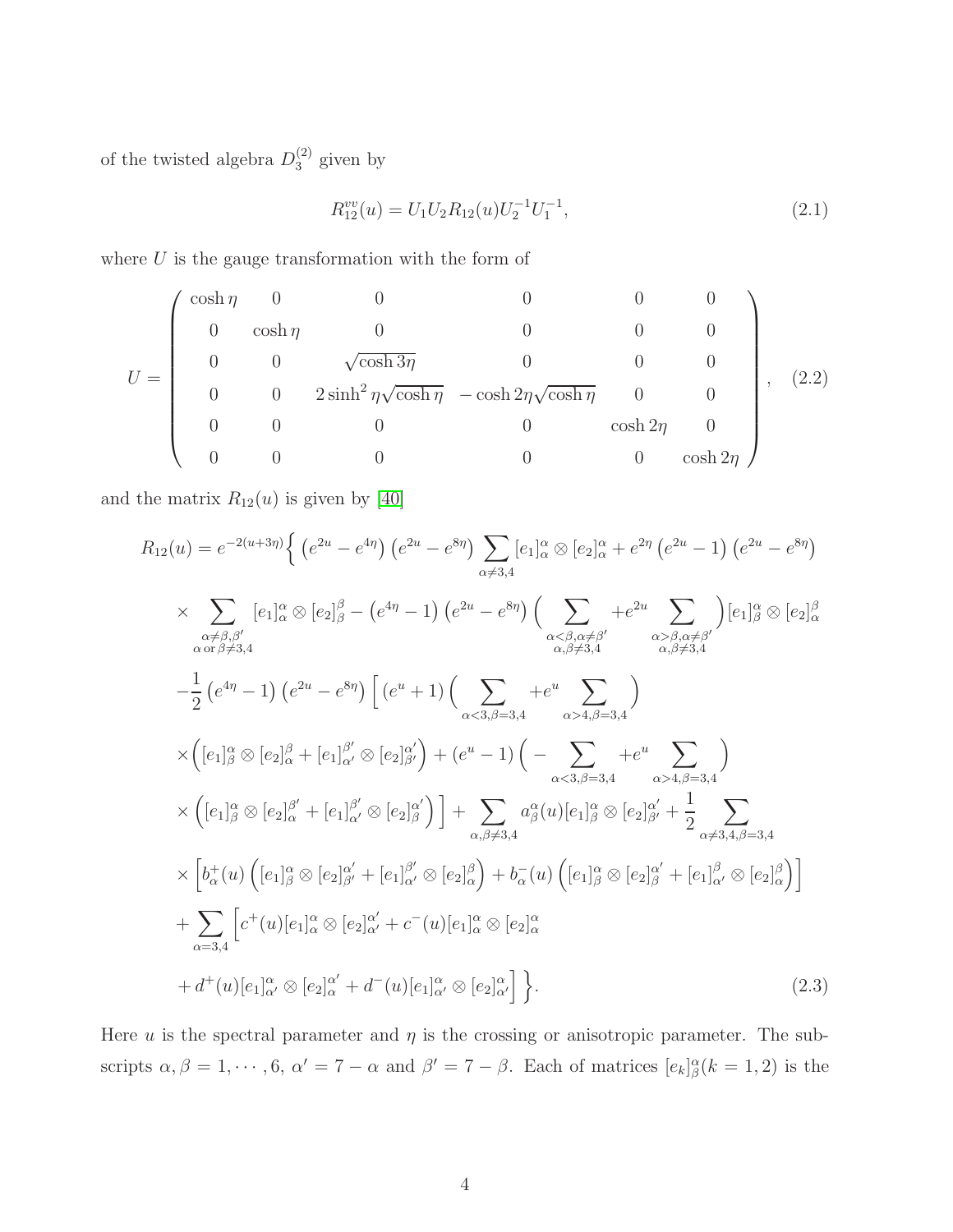Weyl basis of the  $6 \times 6$  representation matrix of the k-th space. The coefficients  $a^{\alpha}_{\beta}(u)$  are

$$
a_{\beta}^{\alpha}(u) = \begin{cases} (e^{4\eta}e^{2u} - e^{8\eta})(e^{2u} - 1), & \alpha = \beta, \\ (e^{4\eta} - 1)(e^{8\eta}e^{2\eta(\bar{\alpha} - \bar{\beta})}(e^{2u} - 1) - \delta_{\alpha\beta'}(e^{2u} - e^{8\eta})), & \alpha < \beta, \\ (e^{4\eta} - 1)e^{2u}(e^{2\eta(\bar{\alpha} - \bar{\beta})}(e^{2u} - 1) - \delta_{\alpha\beta'}(e^{2u} - e^{8\eta})), & \alpha > \beta, \end{cases}
$$
(2.4)

where  $\alpha, \beta \neq 3, 4$  is supposed and we have used the notation

$$
\bar{\alpha} = \begin{cases}\n\alpha + 1, & 1 \leq \alpha < 3, \\
\frac{7}{2}, & \alpha = 3, 4, \\
\alpha - 1, & 4 < \alpha \leq 6.\n\end{cases}
$$
\n(2.5)

The functions  $b_{\alpha}^{\pm}(u)$ ,  $c^{\pm}(u)$  and  $d^{\pm}(u)$  are

$$
b_{\alpha}^{\pm}(u) = \begin{cases} \pm e^{2\eta(\alpha - 1/2)} (e^{4\eta} - 1)(e^{2u} - 1)(e^u \pm e^{4\eta}), & \alpha < 3, \\ e^{2\eta(\alpha - 9/2)} (e^{4\eta} - 1)(e^{2u} - 1)e^u(e^u \pm e^{4\eta}), & \alpha > 4, \end{cases}
$$

$$
c^{\pm}(u) = \pm \frac{1}{2} (e^{4\eta} - 1)(e^{4\eta} + 1)e^u(e^u \mp 1)(e^u \pm e^{4\eta}) + e^{2\eta}(e^{2u} - 1)(e^{2u} - e^{8\eta}),
$$

$$
d^{\pm}(u) = \pm \frac{1}{2} (e^{4\eta} - 1)(e^{4\eta} - 1)e^u(e^u \pm 1)(e^u \pm e^{4\eta}). \tag{2.6}
$$

The  $R$ -matrix  $(2.1)$  satisfies the properties

regularity : 
$$
R_{12}^{vv}(0) = \rho_1(0)^{\frac{1}{2}} \mathcal{P}_{12},
$$
 (2.7)

unitarity : 
$$
R_{12}^{vv}(u)R_{21}^{vv}(-u) = \rho_1(u) = a_1(u)a_1(-u),
$$
 (2.8)

crossing unitarity : 
$$
R_{12}^{vv}(u)^{t_1}M_1R_{21}^{vv}(-u+8\eta)^{t_1}M_1^{-1} = \rho_1(u-4\eta),
$$
 (2.9)

where  $\mathcal{P}_{12}$  is the permutation operator with the matrix elements  $[\mathcal{P}_{12}]_{\beta\delta}^{\alpha\gamma} = \delta_{\alpha\delta}\delta_{\beta\gamma}$ ,  $t_k$  denotes the transposition in the k-th space,  $a_1(u) = 4 \sinh(u - 4\eta) \sinh(u - 2\eta)$ ,  $R_{21}(u) =$  $\mathcal{P}_{12}R_{12}(u)\mathcal{P}_{12}$ . The matrix M reads

$$
M = diag(e^{6\eta}, e^{2\eta}, 1, 1, e^{-2\eta}, e^{-6\eta}).
$$
\n(2.10)

The  $R$ -matrix  $(2.1)$  also has the periodicity

$$
R_{12}^{vv}(u+i\pi) = \bar{V}_2 R_{12}^{vv}(u)\bar{V}_2^{-1},\tag{2.11}
$$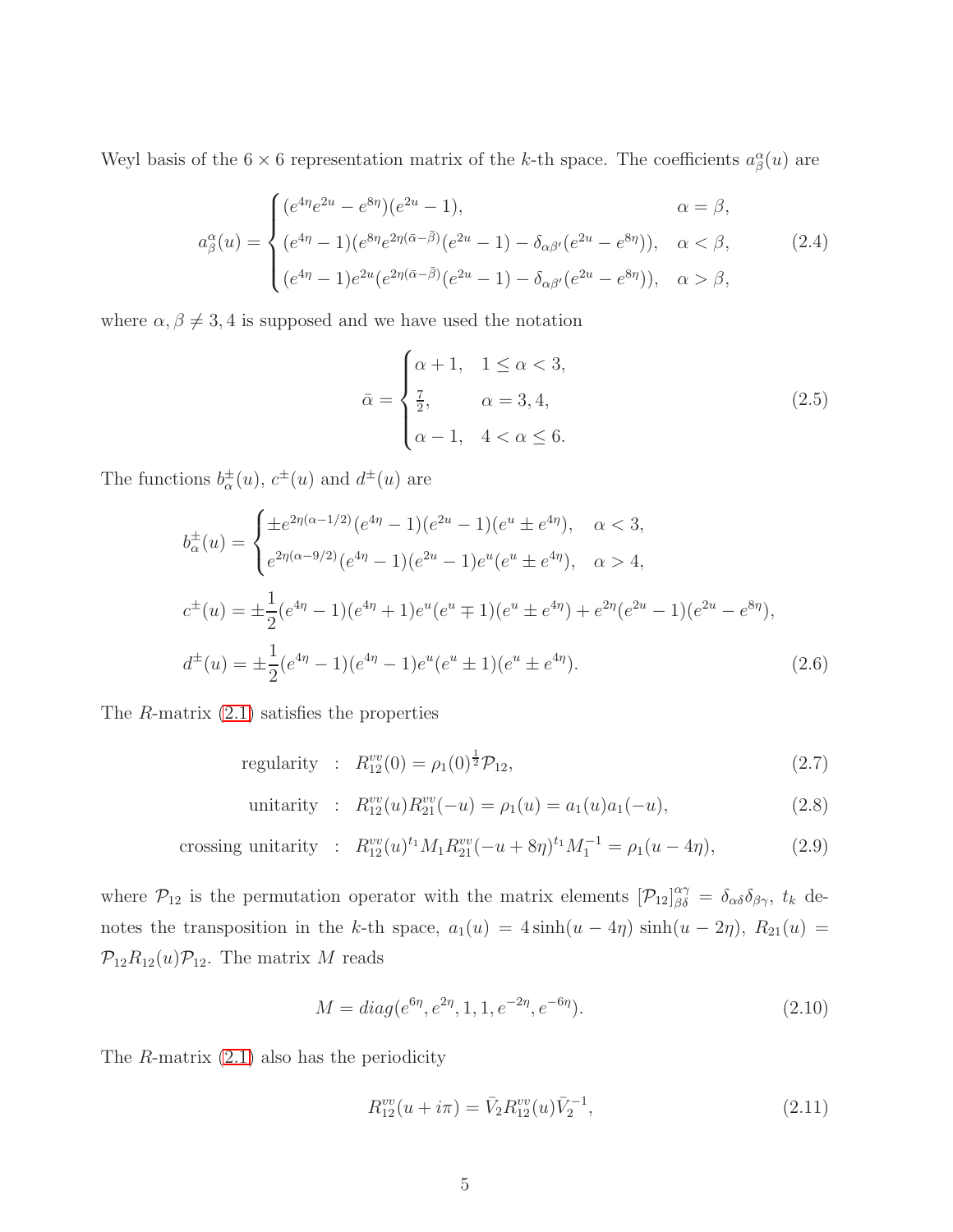where

$$
\bar{V} = \begin{pmatrix}\n\cosh 2\eta & & & \\
& \cosh 2\eta & & \\
& & 2\sinh^2 \eta & -\sqrt{\frac{\cosh 3\eta}{\cosh \eta}} \\
& & -\sqrt{\frac{\cosh 3\eta}{\cosh \eta}} & -2\sinh^2 \eta & \\
& & & \cosh 2\eta & \\
& & & & \cosh 2\eta\n\end{pmatrix} .
$$
\n(2.12)

Besides the above properties, the R-matrix [\(2.1\)](#page-3-0) satisfies the Yang-Baxter equation

$$
R_{12}^{vv}(u-v)R_{13}^{vv}(u)R_{23}^{vv}(v) = R_{23}^{vv}(v)R_{13}^{vv}(u)R_{12}^{vv}(u-v).
$$
\n(2.13)

The monodromy matrix of the system is constructed by the vectorial  $R$ -matrix  $(2.1)$  as

<span id="page-5-3"></span>
$$
T_0^v(u) = R_{01}^{vv}(u - \theta_1)R_{02}^{vv}(u - \theta_2) \cdots R_{0N}^{vv}(u - \theta_N),
$$
\n(2.14)

where the index 0 indicates the auxiliary space and the indices  $\{1, \dots, N\}$  denote the physical or quantum spaces, N is the number of sites and  $\{\theta_j | j = 1, \dots, N\}$  are the inhomogeneous parameters. The monodromy matrix satisfies the Yang-Baxter relation

<span id="page-5-0"></span>
$$
R_{12}^{vv}(u-v)T_1^v(u)T_2^v(v) = T_2^v(v)T_1^v(u)R_{12}^{vv}(u-v).
$$
\n(2.15)

The transfer matrix is defined as the partial trace of monodromy matrix in the auxiliary space

<span id="page-5-1"></span>
$$
t^{(p)}(u) = tr_0 T_0^v(u), \tag{2.16}
$$

where the up-index (p) of the transfer matrix  $t^{(p)}(u)$  just stands for the periodic boundary condition (or the closed chain). From the Yang-Baxter relation [\(2.15\)](#page-5-0), one can prove that the transfer matrices with different spectral parameters commute with each other, i.e.,  $[t^{(p)}(u), t^{(p)}(v)] = 0$ . Therefore,  $t^{(p)}(u)$  serves as the generating functional of the conserved quantities of the system. The Hamiltonian of the  $D_3^{(2)}$  $s_3^{(2)}$  spin chain with the periodic boundary condition can be given in terms of the transfer matrix [\(2.16\)](#page-5-1) as

<span id="page-5-2"></span>
$$
H_p = \frac{\partial \ln t^{(p)}(u)}{\partial u}|_{u=0, \{\theta_j\}=0} = \sum_{k=1}^{N} H_{k,k+1},
$$
\n(2.17)

with

<span id="page-5-4"></span>
$$
H_{k\,k+1} = \mathcal{P}_{k\,k+1} \frac{\partial}{\partial u} R_{k\,k+1}(u) \big|_{u=0} \,. \tag{2.18}
$$

The periodic boundary condition reads

$$
H_{NN+1} = H_{N1}.\t\t(2.19)
$$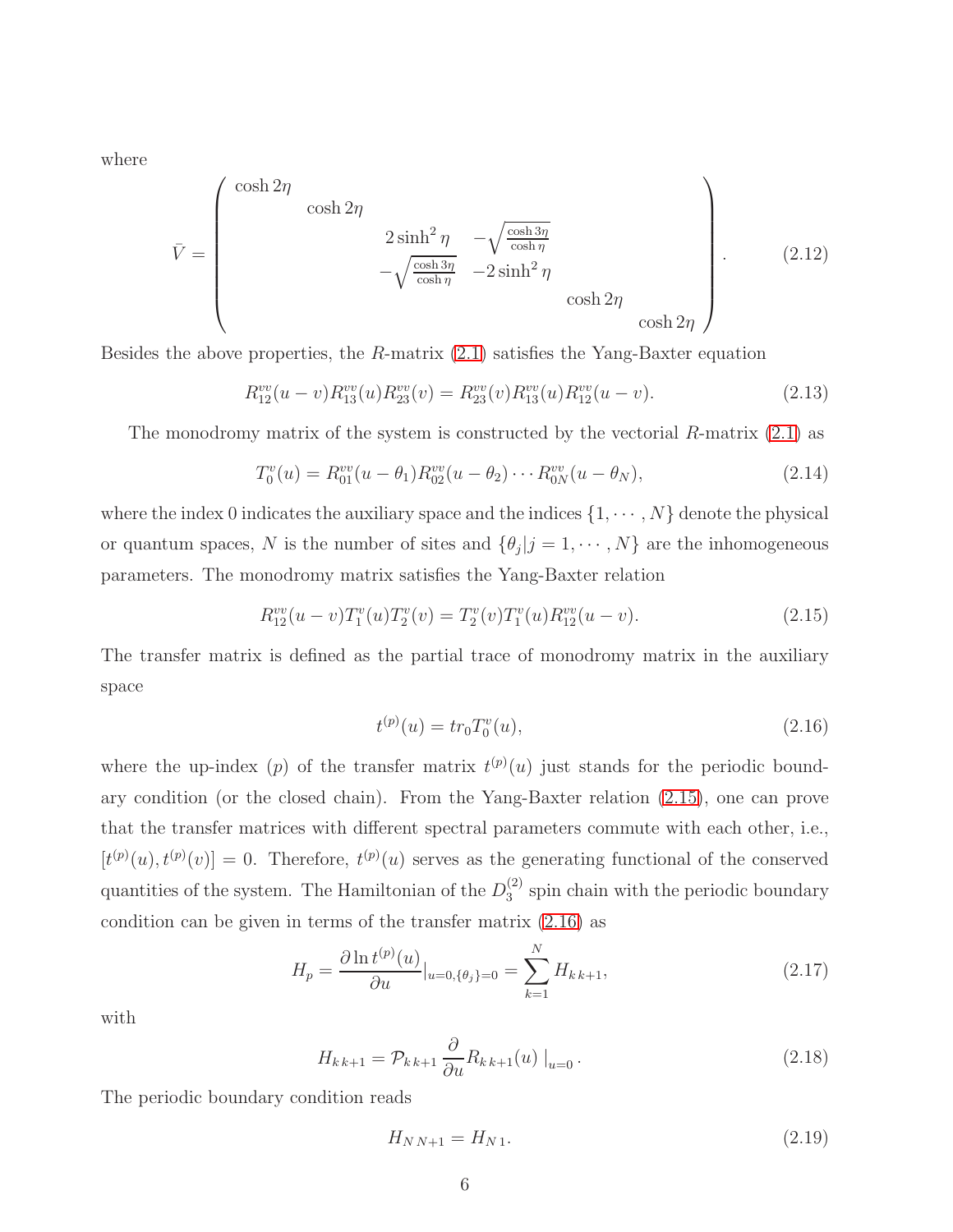#### 2.1 Operator product identities among the fused transfer matrices

In order to obtain eigenvalues of the fundamental transfer matrix  $t^{(p)}(u)$ , we need further to introduce some fused transfer matrices [\[24\]](#page-36-6). For the  $D_3^{(2)}$  $_3<sup>(2)</sup>$  spin chain with the periodic boundary condition, we introduce the fused monodromy matrices via the fused R-matrices  $R^{s_{\pm}v}_{\tilde{p}'i}$  $\delta^{s}_{\tilde{p}'j}(u)$  given by [\(A.1\)](#page-32-0) and [\(A.2\)](#page-24-0) in the Appendix A,

<span id="page-6-3"></span>
$$
T^{\pm}_{\tilde{0}'}(u) = R^{s_{\pm}v}_{\tilde{0}'1}(u - \theta_1) R^{s_{\pm}v}_{\tilde{0}'2}(u - \theta_2) \cdots R^{s_{\pm}v}_{\tilde{0}'N}(u - \theta_N).
$$
 (2.20)

Here and after,  $\tilde{0}' = 0'$  denotes the auxiliary space for the spinorial representation  $s_+$  and  $\tilde{0}' = \overline{0}'$  denotes the auxiliary space for the spinorial representation s<sub>-</sub>. We note that the quantum spaces of  $T_{0'}^+$  $T_{0'}^{+}(u)$  and  $T_{0'}^{-}(u)$  are the same, which are also the quantum spaces of  $T_0(u)$ . The fused R-matrices  $R^{s_{\pm}v}_{\tilde{0}'i}$  $\frac{s+v}{\tilde{0}'j}$  satisfy the Yang-Baxter relations

<span id="page-6-0"></span>
$$
R_{0\tilde{0}'}^{vs_{\pm}}(u-v)T_0(u)T_{\tilde{0}'}^{\pm}(v) = T_{\tilde{0}'}^{\pm}(v)T_0(u)R_{0\tilde{0}'}^{vs_{\pm}}(u-v),
$$
\n(2.21)

$$
R_{0'\bar{0}'}^{s+s-}(u-v)T_{0'}^+(u)T_{\bar{0}'}^-(v) = T_{\bar{0}'}^-(v)T_{0'}^+(u)R_{0'\bar{0}'}^{s+s-}(u-v),\tag{2.22}
$$

where  $R^{s+s-}_{\Omega'\bar{\Omega}'}$  $^{s_+s_-}_{0'\bar{0}'}(u)$  is defined by Eq.[\(B.5\)](#page-32-1). Taking the partial trace in the auxiliary spaces, we obtain the fused transfer matrices

$$
t_{\pm}^{(p)}(u) = tr_{\tilde{0}'} T_{\tilde{0}'}^{\pm}(u). \tag{2.23}
$$

From the Yang-Baxter relation [\(2.22\)](#page-6-0), we can prove that the transfer matrices  $t^{(p)}(u)$  and  $t_{\pm}^{(p)}(u)$  commute with each other, i.e.,

$$
[t^{(p)}(u), t^{(p)}_{\pm}(u)] = [t^{(p)}_{+}(u), t^{(p)}_{-}(u)] = 0.
$$
 (2.24)

Thus they have the common eigenstates.

From the Yang-Baxter relations [\(2.15\)](#page-5-0), [\(2.21\)](#page-6-0) and [\(2.22\)](#page-6-0) at certain points and using the properties of projectors, we obtain

<span id="page-6-2"></span>
$$
T_1(\theta_j) T_2(\theta_j + 4\eta) = P_{21}^{vv(1)} T_1(\theta_j) T_2(\theta_j + 4\eta),
$$
  
\n
$$
T_2(\theta_j) T_1(\theta_j + 2\eta + i\pi) = P_{12}^{vv(16)} T_2(\theta_j) T_1(\theta_j + 2\eta + i\pi),
$$
  
\n
$$
T_2(\theta_j) T_{\tilde{i}'}^{\pm}(\theta_j + 3\eta + i\pi) = P_{\tilde{i}'2}^{(\pm)} T_2(\theta_j) T_{\tilde{i}'}^{\pm}(\theta_j + 3\eta + i\pi), \quad j = 1, \cdots, N, \quad (2.25)
$$

where the projectors:  $P_{21}^{vv(1)}$ ,  $P_{12}^{vv(16)}$ ,  $P_{1'2}^{(\pm)}$  $_{1/2}^{(1/2)}$  are given by [\(A.21\)](#page-28-0), [\(A.25\)](#page-28-1), [\(A.7\)](#page-33-0) and [\(A.13\)](#page-34-0). By using the fusion identities  $(A.10)$ ,  $(A.15)$ ,  $(A.22)$  and  $(A.28)$ , we obtain the fusion identities:

<span id="page-6-1"></span>
$$
P_{21}^{vv(1)}T_1(u) T_2(u+4\eta) P_{21}^{vv(1)} = P_{21}^{vv(1)} \prod_{j=1}^N a_1(u-\theta_j) e_1(u-\theta_j+4\eta) \times \text{id},
$$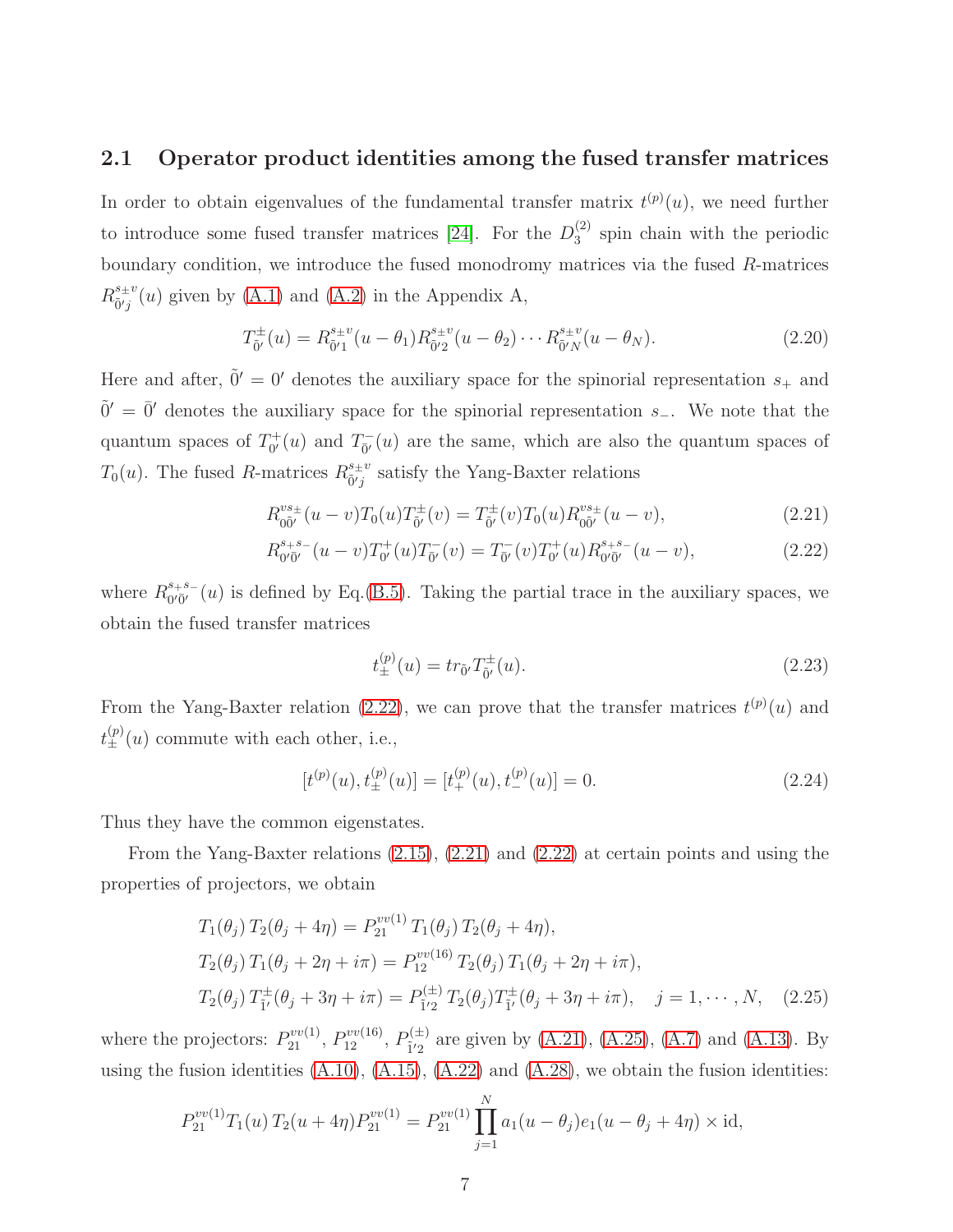$$
P_{12}^{vv(16)}T_2(u) T_1(u + 2\eta + i\pi) P_{12}^{vv(16)}
$$
  
= 
$$
\prod_{j=1}^N \tilde{\rho}_0(u - \theta_j) S_{1'2'} T_1^+(u + \eta + i\pi) T_2^-(u + \eta + i\pi) S_{1'2'}^{-1},
$$
  

$$
P_{1'2}^{(+)}T_2(u) T_1^+(u + 3\eta + i\pi) P_{1'2}^{(+)} = \prod_{j=1}^N \tilde{\rho}_0(u - \theta_j) T_{(1'2)}^-(u + \eta + i\pi),
$$
  

$$
P_{1'2}^{(-)}T_2(u) T_{1'}^-(u + 3\eta + i\pi) P_{1'2}^{(-)} = \prod_{j=1}^N \tilde{\rho}_0(u - \theta_j) \tilde{S}_{\langle \overline{1}'2 \rangle} T_{\langle \overline{1}'2 \rangle}^+(u + \eta + i\pi) \tilde{S}_{\langle \overline{1}'2 \rangle}^{-1}.
$$
(2.26)

Taking the partial trace of Eq. $(2.26)$  in the auxiliary spaces and using the relation  $(2.25)$ , we obtain the operator product identities

<span id="page-7-0"></span>
$$
t^{(p)}(\theta_j) t^{(p)}(\theta_j + 4\eta) = \prod_{l=1}^N a_l(\theta_j - \theta_l) e_l(\theta_j - \theta_l + 4\eta) \times \text{id},
$$
  

$$
t^{(p)}(\theta_j) t^{(p)}(\theta_j + 2\eta + i\pi) = \prod_{l=1}^N \tilde{\rho}_0(\theta_j - \theta_l) t^{(p)}_+(\theta_j + \eta + i\pi) t^{(p)}_-(\theta_j + \eta + i\pi),
$$
  

$$
t^{(p)}(\theta_j) t^{(p)}_+(\theta_j + 3\eta + i\pi) = \prod_{l=1}^N \tilde{\rho}_0(\theta_j - \theta_l) t^{(p)}_+(\theta_j + \eta + i\pi), \quad j = 1, \cdots, N. \tag{2.27}
$$

Next, we consider the asymptotic behaviors of fused transfer matrices. According to the definitions, the direct calculation gives

$$
t^{(p)}(u)|_{u \to \pm \infty} = e^{\pm (2Nu - \sum_{j=1}^{N} \theta_j)} \sum_{\alpha=1}^{6} [T_{\pm}^{v}]_{\alpha}^{\alpha} + \cdots ,
$$
  

$$
t_{\pm}^{(p)}(u)|_{u \to \pm \infty} = e^{\pm (Nu - \sum_{j=1}^{N} \theta_j)} \sum_{\alpha=1}^{4} [T_{\pm}^{s \pm}]_{\alpha}^{\alpha} + \cdots , \qquad (2.28)
$$

where  $\sum_{\alpha=1}^6 [T_{\pm}^v]_{\alpha}^{\alpha}$  and  $\sum_{\alpha=1}^4 [T_{\pm}^{s_{\pm}}]_{\alpha}^{\alpha}$  are the conserved quantities acting on the quantum space  $\mathbf{V} \otimes \mathbf{V} \otimes \cdots \otimes \mathbf{V}$ . The related operators are defined as

<span id="page-7-1"></span>
$$
[T_{\pm}^{v}]^{\alpha}_{\beta} = \sum_{\{\delta_{i}\}=1,\{\gamma_{i}\}=1}^{6} [R_{01}^{vv(\pm)}]^{\alpha\gamma_{1}}_{\alpha_{1}\delta_{1}} [R_{02}^{vv(\pm)}]^{\alpha_{1}\gamma_{2}}_{\alpha_{2}\delta_{2}} \cdots [R_{0N}^{vv(\pm)}]^{\alpha_{N-1}\gamma_{N}}_{\beta} ,
$$
  

$$
[T_{\pm}^{s\pm}]^{\alpha}_{\beta} = \sum_{\{\delta_{i}\}=1,\{\gamma_{i}\}=1}^{6} [R_{\tilde{0}'1}^{s\pm v(\pm)}]^{\alpha\gamma_{1}}_{\alpha_{1}\delta_{1}} [R_{\tilde{0}'2}^{s\pm v(\pm)}]^{\alpha_{1}\gamma_{2}}_{\alpha_{2}\delta_{2}} \cdots [R_{\tilde{0}'N}^{s\pm v(\pm)}]^{\alpha_{N-1}\gamma_{N}}_{\beta} .
$$
 (2.29)

Here the repeated indicators should be summarized.  $R_{0i}^{vv(\pm)}$  $v^{v(\pm)}$  and  $R^{s_{\pm}v(\pm)}_{\tilde{0}'j}$  $\tilde{\delta}^{j}$  are the leading terms of  $e^{\mp 2u} R_{0j}^{vv}(u)$  and  $e^{\mp u} R_{\tilde{0}j}^{s_{\pm}v}$  $\delta^{s+v}_{\tilde{p}'j}(u)$  with  $u \to \pm \infty$ , respectively. From the direct calculation,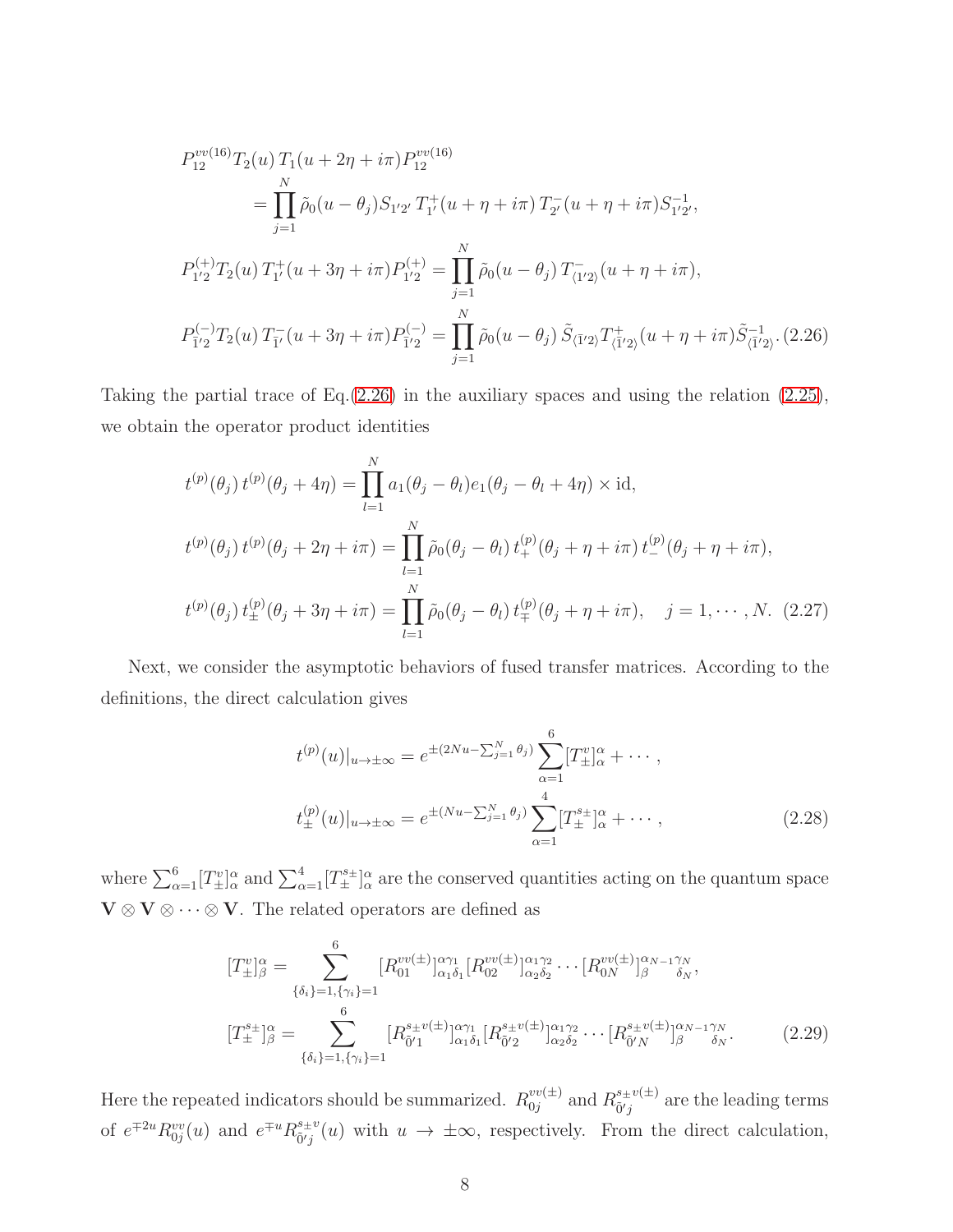we find that the eigenvalues of conserved quantities  $\sum_{\alpha=1}^{6} [T_{\pm}^{v}]_{\alpha}^{\alpha}$  and  $\sum_{\alpha=1}^{4} [T_{\pm}^{s\pm}]_{\alpha}^{\alpha}$  can be expressed by two quantum numbers  $m_1$  and  $m_2$  as  $2[1 + \cosh(2m_1\eta) + \cosh(2m_2\eta)]e^{\mp 4N\eta}$ and  $2\{\cosh[(m_1 + m_2)\eta] + \cosh[(m_1 - m_2)\eta]\}e^{\mp 2N\eta}$ , respectively, where  $m_1 \in [0, N]$  and  $0 \leq m_2 \leq N - m_1$ . Then the asymptotic behaviors of fused transfer matrices read

$$
t^{(p)}(u)|_{u\to\pm\infty} = 2[1 + \cosh(2m_1\eta) + \cosh(2m_2\eta)]e^{\pm(2Nu - \sum_{j=1}^N \theta_j - 4N\eta)} + \cdots,
$$
  

$$
t^{(p)}_{\pm}(u)|_{u\to\pm\infty} = 2\{\cosh[(m_1 + m_2)\eta] + \cosh[(m_1 - m_2)\eta]\}e^{\pm(Nu - \sum_{j=1}^N \theta_j - 2N\eta)} + \cdots.
$$
 (2.30)

Acting the transfer matrices on the common eigenstate, we obtain the corresponding eigenvalues. Denote the eigenvalues of  $t^{(p)}(u)$  and  $t^{(p)}_{\pm}(u)$  as  $\Lambda^{(p)}(u)$  and  $\Lambda^{(p)}_{\pm}(u)$ , respectively. As mentioned previously, the eigenvalues  $\Lambda^{(p)}(u)$  and  $\Lambda^{(p)}_{\pm}(u)$  are the trigonometric polynomials of u with degrees 2N and N, respectively. Therefore, we need  $4N + 3$  conditions to determine the values of  $\Lambda^{(p)}(u)$  and  $\Lambda^{(p)}_{\pm}(u)$ .

From the operator product identities [\(2.27\)](#page-7-0), we have the functional relations among the eigenvalues

<span id="page-8-0"></span>
$$
\Lambda^{(p)}(\theta_j) \Lambda^{(p)}(\theta_j + 4\eta) = \prod_{l=1}^N a_1(\theta_j - \theta_l) e_1(\theta_j - \theta_l + 4\eta),
$$
  
\n
$$
\Lambda^{(p)}(\theta_j) \Lambda^{(p)}(\theta_j + 2\eta + i\pi) = \prod_{l=1}^N \tilde{\rho}_0(\theta_j - \theta_l) \Lambda^{(p)}_+(\theta_j + \eta + i\pi) \Lambda^{(p)}_-(\theta_j + \eta + i\pi),
$$
  
\n
$$
\Lambda^{(p)}(\theta_j) \Lambda^{(p)}_{\pm}(\theta_j + 3\eta + i\pi) = \prod_{l=1}^N \tilde{\rho}_0(\theta_j - \theta_l) \Lambda^{(p)}_{\mp}(\theta_j + \eta + i\pi), \quad j = 1, \cdots, N.
$$
 (2.31)

The corresponding asymptotic behaviors are

<span id="page-8-1"></span>
$$
\Lambda^{(p)}(u)|_{u \to \pm \infty} = 2[1 + \cosh(2m_1\eta) + \cosh(2m_2\eta)]e^{\pm(2Nu - \sum_{j=1}^N \theta_j - 4N\eta)} + \cdots,
$$
  
\n
$$
\Lambda^{(p)}_{\pm}(u)|_{u \to \pm \infty} = 2\{\cosh[(m_1 + m_2)\eta] + \cosh[(m_1 - m_2)\eta]\}\
$$
  
\n
$$
\times e^{\pm(Nu - \sum_{j=1}^N \theta_j - 2N\eta)} + \cdots.
$$
\n(2.32)

Then we arrive at that 4N functional relations [\(2.31\)](#page-8-0) together with 6 asymptotic behaviors [\(2.32\)](#page-8-1) give us sufficient conditions to determine the eigenvalues of transfer matrices.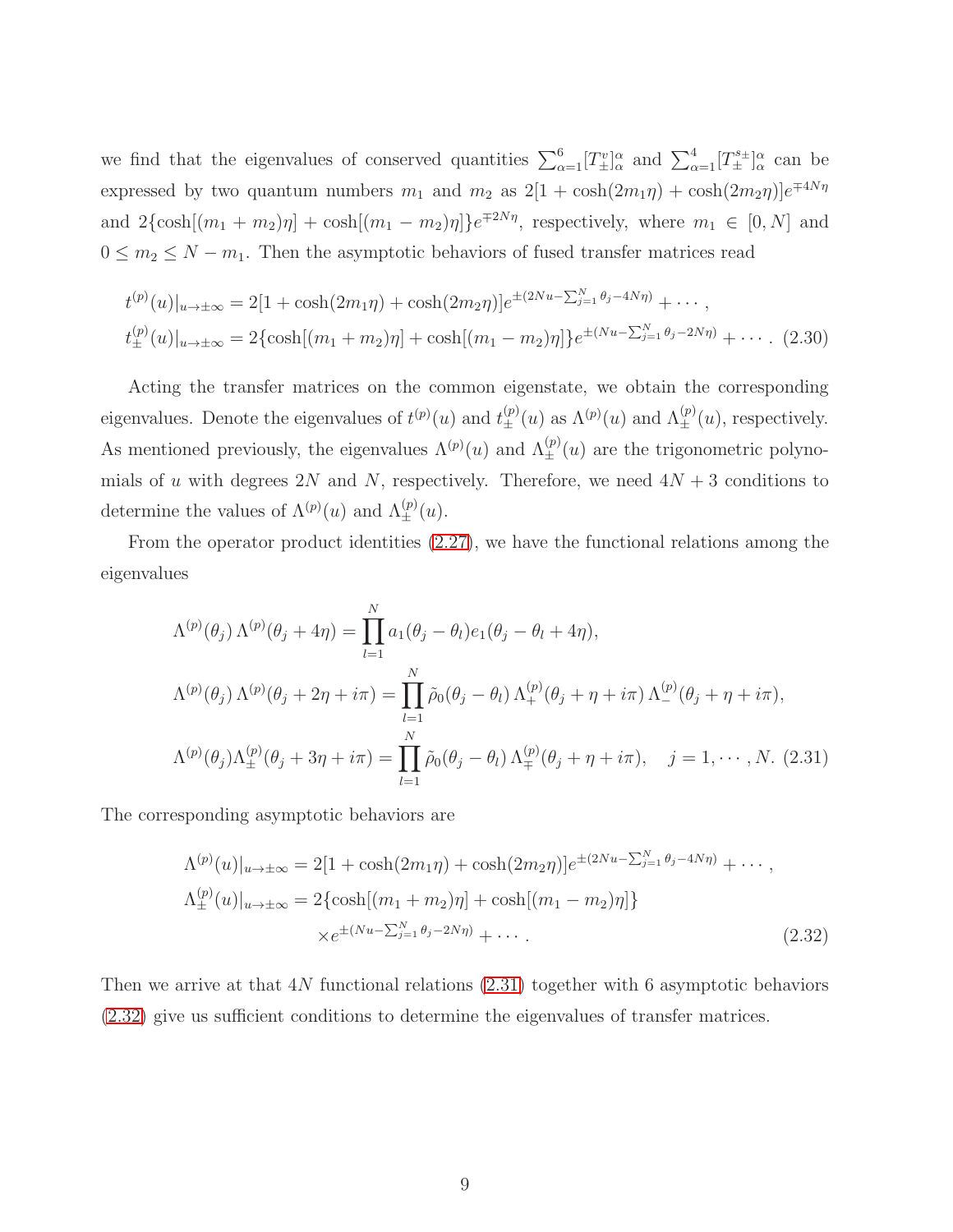# 2.2  $T - Q$  relations for eigenvalues

The function relations [\(2.31\)](#page-8-0) and asymptotic behaviors [\(2.32\)](#page-8-1) allow us to parameterize the eigenvalues  $\Lambda^{(p)}(u)$  and  $\Lambda^{(p)}_{\pm}(u)$  in terms of the  $T-Q$  relations as

<span id="page-9-0"></span>
$$
\Lambda^{(p)}(u) = \prod_{j=1}^{N} a_1(u - \theta_j) \frac{Q_p^{(1)}(u + 2\eta)}{Q_p^{(1)}(u)} + \prod_{j=1}^{N} b_1(u - \theta_j) \left\{ \frac{Q_p^{(2)}(u + 2\eta)Q_p^{(3)}(u - 2\eta)}{Q_p^{(2)}(u)Q_p^{(3)}(u)} \right\} \n+ \frac{Q_p^{(1)}(u - 2\eta)Q_p^{(2)}(u + 2\eta)Q_p^{(3)}(u + 2\eta)}{Q_p^{(1)}(u)Q_p^{(2)}(u)Q_p^{(3)}(u)} + \frac{Q_p^{(1)}(u)Q_p^{(2)}(u - 2\eta)Q_p^{(3)}(u - 2\eta)}{Q_p^{(1)}(u - 2\eta)Q_p^{(3)}(u)} \right\} + \prod_{j=1}^{N} e_1(u - \theta_j) \frac{Q_p^{(1)}(u - 4\eta)}{Q_p^{(1)}(u - 2\eta)}, \quad (2.33)
$$
\n
$$
\Lambda_+^{(p)}(u) = \prod_{j=1}^{N} a_2(u - \theta_j) \left[ \frac{Q_p^{(2)}(u + 3\eta)}{Q_p^{(2)}(u + \eta)} + \frac{Q_p^{(1)}(u + \eta)Q_p^{(2)}(u - \eta)}{Q_p^{(1)}(u - \eta)Q_p^{(2)}(u + \eta)} \right] \n+ \prod_{j=1}^{N} b_2(u - \theta_j) \left[ \frac{Q_p^{(3)}(u + 3\eta)}{Q_p^{(3)}(u - \eta)} + \frac{Q_p^{(1)}(u + \eta)Q_p^{(2)}(u + \eta)}{Q_p^{(1)}(u - \eta)Q_p^{(3)}(u + \eta)} \right], \quad (2.34)
$$
\n
$$
\Lambda_-^{(p)}(u) = \prod_{j=1}^{N} a_2(u - \theta_j) \left[ \frac{Q_p^{(3)}(u + 3\eta)}{Q_p^{(3)}(u + \eta)} + \frac{Q_p^{(1)}(u + \eta)Q_p^{(3)}(u - \eta)}{Q_p^{(1)}(u - \eta)Q_p^{(3)}(u + \eta)} \right], \quad (2.34)
$$
\n
$$
\Lambda_-^{(p)}(u) = \prod_{j=1}^{N} a_2(u - \
$$

where

$$
Q_p^{(1)}(u) = \prod_{k=1}^{L_1} \sinh(u - \mu_k^{(1)} - \eta), \quad Q_p^{(2)}(u) = Q_p^{(3)}(u - i\pi) = \prod_{l=1}^{L_2} \sinh\frac{1}{2}(u - \mu_l^{(2)} - 2\eta),
$$
  

$$
b_1(u) = 4\sinh u \sinh(u - 4\eta), \quad b_2(u) = 2\sinh(u - \eta), \quad a_2(u) = 2\sinh(u - 3\eta), \tag{2.36}
$$

 $L_1$  is the number of Bethe roots  $\{\mu_k^{(1)}\}$  ${k \choose k}$  and  $L_2$  is the number of Bethe roots  $\{\mu_l^{(2)}\}$  $\begin{bmatrix} 2 \end{bmatrix}$ .

Because the eigenvalues  $\Lambda^{(p)}(u)$  and  $\Lambda^{(p)}_{\pm}(u)$  are the polynomials, the regularity analyses of the  $T - Q$  relations [\(2.33\)](#page-9-0)-[\(2.35\)](#page-9-0) lead to that the Bethe roots  $\{\mu_k^{(1)}\}$  $\{\mu_l^{(1)}\}$  and  $\{\mu_l^{(2)}\}$  $\binom{2}{l}$  should satisfy the Bethe ansatz equations (BAEs)

<span id="page-9-1"></span>
$$
\frac{Q_p^{(1)}(\mu_k^{(1)} + 3\eta)Q_p^{(2)}(\mu_k^{(1)} + \eta)Q_p^{(3)}(\mu_k^{(1)} + \eta)}{Q_p^{(1)}(\mu_k^{(1)} - \eta)Q_p^{(2)}(\mu_k^{(1)} + 3\eta)Q_p^{(3)}(\mu_k^{(1)} + 3\eta)} = -\prod_{j=1}^N \frac{\sinh(\mu_k^{(1)} + \eta - \theta_j)}{\sinh(\mu_k^{(1)} - \eta - \theta_j)},
$$
\n
$$
k = 1, \cdots, L_1,
$$
\n(2.37)

$$
\frac{Q_p^{(1)}(\mu_l^{(2)})Q_p^{(2)}(\mu_l^{(2)} + 4\eta)}{Q_p^{(1)}(\mu_l^{(2)} + 2\eta)Q_p^{(2)}(\mu_l^{(2)})} = -1, \quad l = 1, \cdots, L_2,
$$
\n(2.38)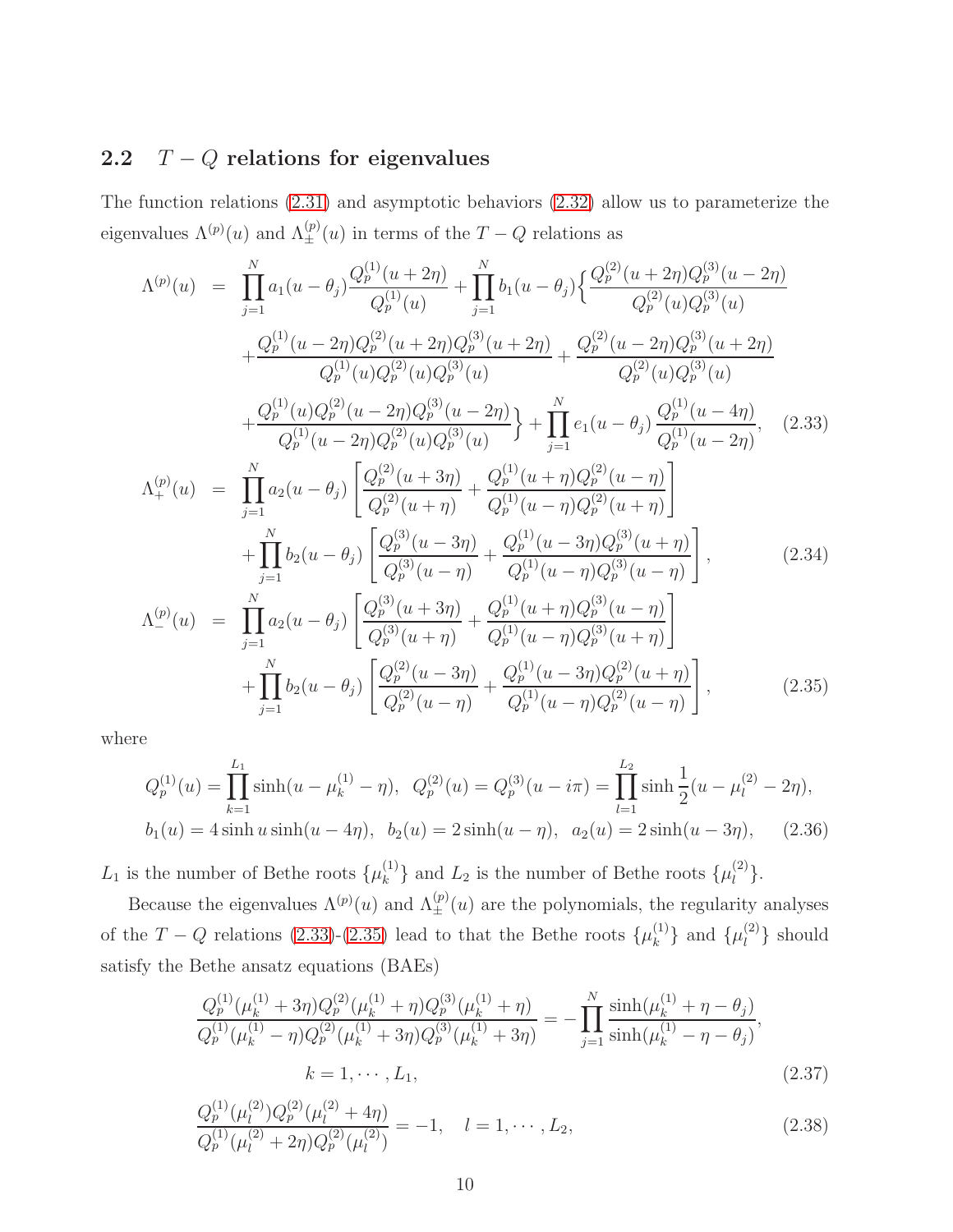where  $L_1 \leq N$  and  $L_2 \leq L_1$ .

Some remarks are in order. We note that the BAEs [\(2.37\)](#page-9-1) and [\(2.38\)](#page-9-1) are homogeneous. This is because the periodic boundary condition does not break the  $U(1)$  symmetry of the system. The BAEs obtained from the regularity of  $\Lambda^{(p)}(u)$  are the same as those obtained from the regularities of  $\Lambda_{\pm}^{(p)}(u)$ . From the asymptotic behaviors of  $\Lambda^{(p)}(u)$  and  $\Lambda_{\pm}^{(p)}(u)$ , we know that the quantum numbers  $m_1$  and  $m_2$  characterizing the conserved quantities  $\sum_{\alpha=1}^6 [T_{\pm}^v]_{\alpha}^{\alpha}$  and  $\sum_{\alpha=1}^4 [T_{\pm}^{s_{\pm}}]_{\alpha}^{\alpha}$  are related with the numbers of Bethe roots as

$$
m_1 = N - L_1, \quad m_2 = L_1 - L_2. \tag{2.39}
$$

The existence of two good quantum numbers consists with the fact that there are two sets of homogeneous BAEs. It is easy to check that  $\Lambda^{(p)}(u)$  and  $\Lambda^{(p)}_{\pm}(u)$  satisfy the functional relations [\(2.31\)](#page-8-0) and the asymptotic behaviors [\(2.32\)](#page-8-1). Therefore, we conclude that  $\Lambda^{(p)}(u)$ and  $\Lambda_{\pm}^{(p)}(u)$  are the eigenvalues of the transfer matrices  $t^{(p)}(u)$  and  $t^{(p)}_{\pm}(u)$ , respectively. We should note that the  $T - Q$  relations [\(2.33\)](#page-9-0)-[\(2.35\)](#page-9-0) and associated BAEs [\(2.37\)](#page-9-1)-[\(2.38\)](#page-9-1) have the well-defined homogeneous limit. These results with the constraint  $\{\theta_j\} = 0$  coincide with the previous results [\[29,](#page-37-2) [38\]](#page-38-0).

The eigenvalues of the Hamiltonian [\(2.17\)](#page-5-2) can be obtained by the  $\Lambda^{(p)}(u)$  as

$$
E_p = \frac{\partial \ln \Lambda^{(p)}(u)}{\partial u}|_{u=0, \{\theta_j\}=0}.\tag{2.40}
$$

# $3$   $D_3^{(2)}$  model with non-diagonal boundary condition

In this section, we study the system with general integrable open boundary condition. The boundary reflection at one side is quantified by the reflection matrix  $K^v(u)$  which satisfies the reflection equation

<span id="page-10-0"></span>
$$
R_{12}^{vv}(u-v)K_1^v(u)R_{21}^{vv}(u+v)K_2^v(v) = K_2^v(v)R_{12}^{vv}(u+v)K_1^v(u)R_{21}^{vv}(u-v).
$$
 (3.1)

The boundary reflection at the other side is described by the dual reflection matrix  $\bar{K}^v(u)$ , which satisfies the dual reflection equation

<span id="page-10-1"></span>
$$
R_{12}^{vv}(-u+v)\bar{K}_1^v(u)M_1^{-1}R_{21}^{vv}(-u-v+8\eta)M_1\bar{K}_2^v(v)
$$
  
=  $\bar{K}_2^v(v)M_1R_{12}^{vv}(-u-v+8\eta)M_1^{-1}\bar{K}_1^v(u)R_{21}^{vv}(-u+v).$  (3.2)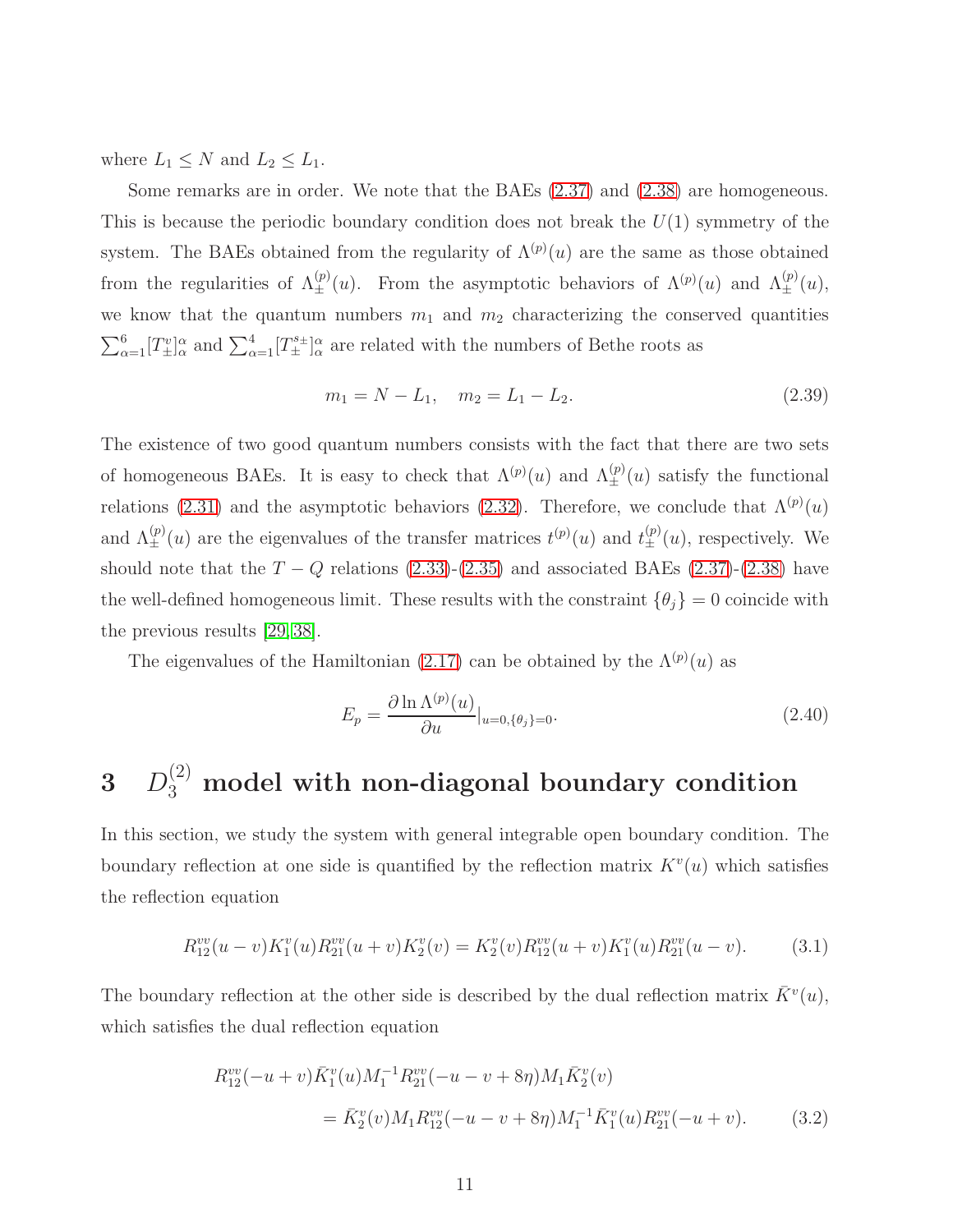In the open boundary condition, besides the monodromy matrix  $T_0^v(u)$  given by [\(2.14\)](#page-5-3), we should also consider the reflecting monodromy matrix

$$
\hat{T}_0^v(u) = R_{N0}^{vv}(u + \theta_N) \cdots R_{20}^{vv}(u + \theta_2) R_{10}^{vv}(u + \theta_1), \tag{3.3}
$$

which satisfies the Yang-Baxter relation

<span id="page-11-0"></span>
$$
R_{21}^{vv}(u-v)\hat{T}_1^v(u)\hat{T}_2^v(v) = \hat{T}_2^v(v)\hat{T}_1^v(u)R_{21}^{vv}(u-v).
$$
\n(3.4)

The transfer matrix  $t(u)$  of the model with boundary reflections is defined as [\[14\]](#page-36-7)

$$
t(u) = tr_0\{\bar{K}_0^v(u)T_0^v(u)K_0^v(u)\hat{T}_0^v(u)\}.
$$
\n(3.5)

From the Yang-Baxter relations [\(2.15\)](#page-5-0), [\(3.4\)](#page-11-0), reflection equation [\(3.1\)](#page-10-0) and dual one [\(3.2\)](#page-10-1), one can prove that the transfer matrices with different spectral parameters commute with each other,  $[t(u), t(v)] = 0$ . Therefore,  $t(u)$  serves as the generating functional of all the conserved quantities of the system. The Hamiltonian is constructed by taking the derivative of the logarithm of the transfer matrix<sup>[4](#page-11-1)</sup>

<span id="page-11-2"></span>
$$
H = \frac{1}{2} \frac{\partial \ln t(u)}{\partial u}|_{u=0, \{\theta_j\}=0}
$$
  
= 
$$
\sum_{k=1}^{N-1} H_{kk+1} + \frac{K_N^v(0)'}{2K_N^v(0)} + \frac{tr_0\{\bar{K}_0^v(0)H_{10}\}}{tr_0\bar{K}_0^v(0)} + \text{constant},
$$
 (3.6)

where  $H_{kk+1}$  is given by  $(2.18)$ .

#### 3.1 Reflection matrix

In this paper, we consider the integrable open boundary condition where the reflection matrices have the non-diagonal elements, which break the  $U(1)$ -symmetry of the system. The non-diagonal reflection matrix for  $D_{n+1}^{(2)}$  vertex model has been constructed by Malara et al [\[41\]](#page-38-6) and Nepomechie et al [\[42\]](#page-38-1). Without losing generality, we here chose a reflection

<span id="page-11-1"></span><sup>&</sup>lt;sup>4</sup>It should be remarked that one can define the Hamiltonian by [\(3.6\)](#page-11-2) for the case of  $t(0) \neq 0$  (i.e.,  $tr_0 \bar{K}_0^v(0) \neq 0$ , however for the case of  $t(0) = 0$  (i.e.,  $tr_0 \bar{K}_0^v(0) = 0$ ) one needs to adopt other way [\[45\]](#page-38-7) instead to construct a meaningful Hamiltonian. For the  $K$ -matrices  $(3.7)-(3.9)$  $(3.7)-(3.9)$  that we consider in the following parts of the paper,  $tr_0 \overline{K}_0^v(0) \neq 0$  and [\(3.6\)](#page-11-2) gives a well-defined Hamiltonian.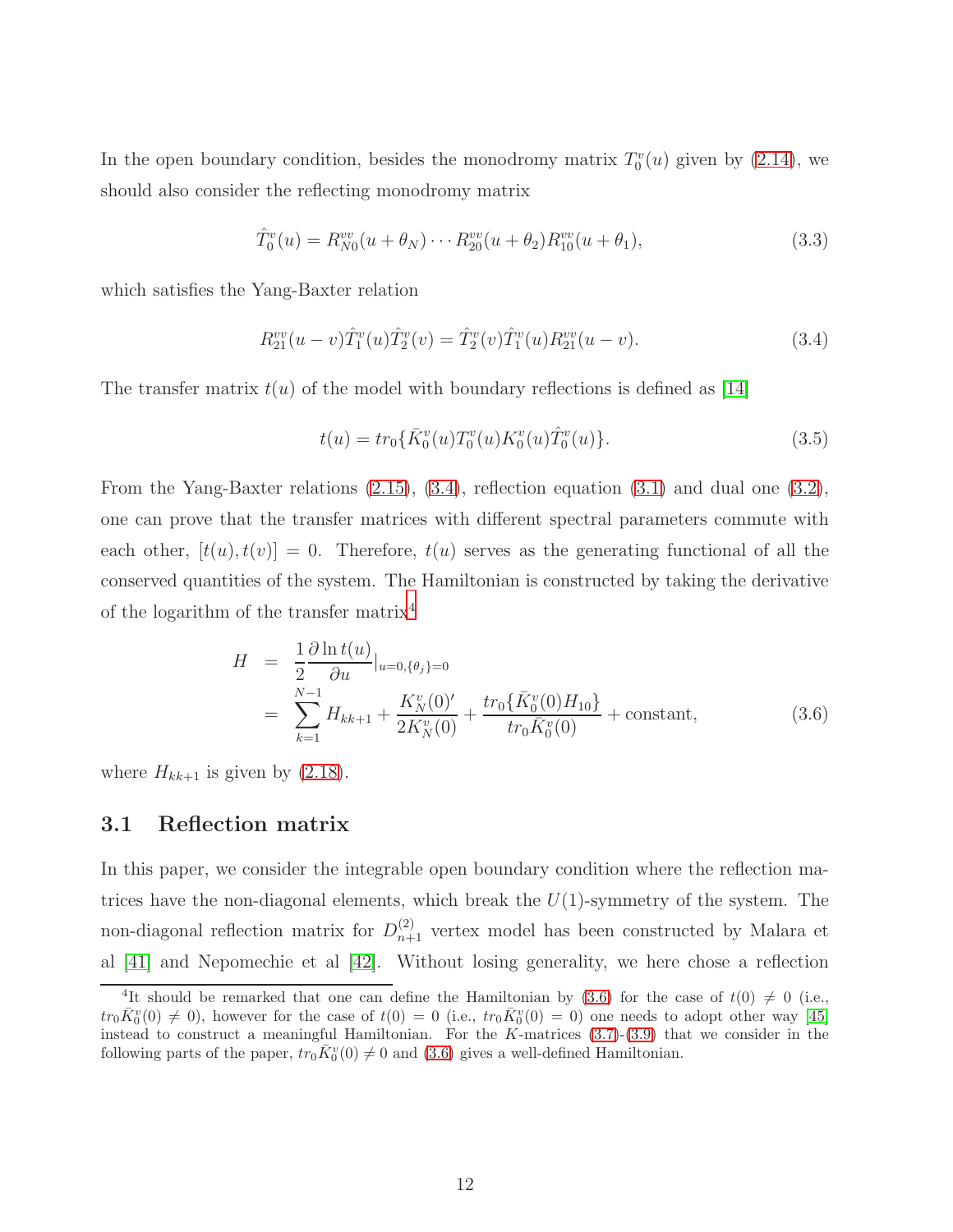matrix  $K^v(u)$  with off-diagonal elements to demonstrate how our method works, namely<sup>[5](#page-12-2)</sup>,

<span id="page-12-0"></span>
$$
K^{v}(u) = \begin{pmatrix} k_{1}(u) & 0 & 0 & 0 & k_{4}(u) & 0 \\ 0 & k_{1}(u) & 0 & 0 & 0 & -k_{4}(u) \\ 0 & 0 & k_{2}(u) & 0 & 0 & 0 \\ 0 & 0 & 0 & k_{2}(u) & 0 & 0 \\ k_{5}(u) & 0 & 0 & 0 & k_{3}(u) & 0 \\ 0 & -k_{5}(u) & 0 & 0 & 0 & k_{3}(u) \end{pmatrix},
$$
(3.7)

where the non-zero matrix elements are

<span id="page-12-3"></span>
$$
k_1(u) = e^{-u}\cosh\eta, \quad k_2(u) = \cosh(u+\eta), \quad k_3(u) = e^u\cosh\eta,
$$
  

$$
k_4(u) = -c\sinh u\cosh 2\eta, \quad k_5(u) = \frac{\sinh u}{c\cosh 2\eta}, \tag{3.8}
$$

and c is a free boundary parameter. The dual reflection matrix  $\bar{K}^v(u)$  is obtained by the mapping

<span id="page-12-1"></span>
$$
\bar{K}^v(u) = MK^v(-u+4\eta)|_{c \to c'},\tag{3.9}
$$

where  $c'$  is the boundary parameters at the other side. For a generic choice of the boundary parameters  $\{c, c'\}$ , it is easy to check that  $[K^v(u), \overline{K}^v(v)] \neq 0$ , which implies that the matrices  $K^v(u)$  and  $\overline{K}^v(u)$  cannot be diagonalized simultaneously. Thus the  $U(1)$  symmetry of the system is broken while the integrability is still held.

Substituting the expressions of  $R$ -matrix  $(2.1)$  and reflection matrices  $(3.7)$  and  $(3.9)$  into [\(3.6\)](#page-11-2), we obtain the integrable Hamiltonian of  $D_3^{(2)}$  model with the non-diagonal boundary reflections given by [\(3.7\)](#page-12-0) and [\(3.9\)](#page-12-1).

#### 3.2 Operators product relations

Similarly as the periodic case in the previous section, we need further to introduce some fused transfer matrices (see below  $(3.13)$ ) besides the fundamental one  $t(u)$ . Due to the boundary reflection, besides the fused monodromy matrices  $T^{\pm}_{\tilde{\rho}'}$  $\phi_{\tilde{0}'}^{\pm}(u)$  given by [\(2.20\)](#page-6-3), we should define the reflecting fused monodromy matrices  $\hat{T}_{\tilde{0}'}^{\pm}(u)$  in terms of fused R-matrix  $R_{j\tilde{0}'}^{vs_{\pm}}$  $_{j\tilde{0}^{\prime}}^{vs_{\pm}}(u)$  as

$$
\hat{T}_{\tilde{0}'}^{\pm}(u) = R_{N\tilde{0}'}^{vs_{\pm}}(u+\theta_N)\cdots R_{2\tilde{0}'}^{vs_{\pm}}(u+\theta_2)R_{1\tilde{0}'}^{vs_{\pm}}(u+\theta_1),
$$
\n(3.10)

<span id="page-12-2"></span><sup>&</sup>lt;sup>5</sup>The K-matrix  $K^v(u)$  given by [\(3.7\)](#page-12-0)-[\(3.8\)](#page-12-3) is one of special case of those obtained in [\[41\]](#page-38-6) after a gauge transformation.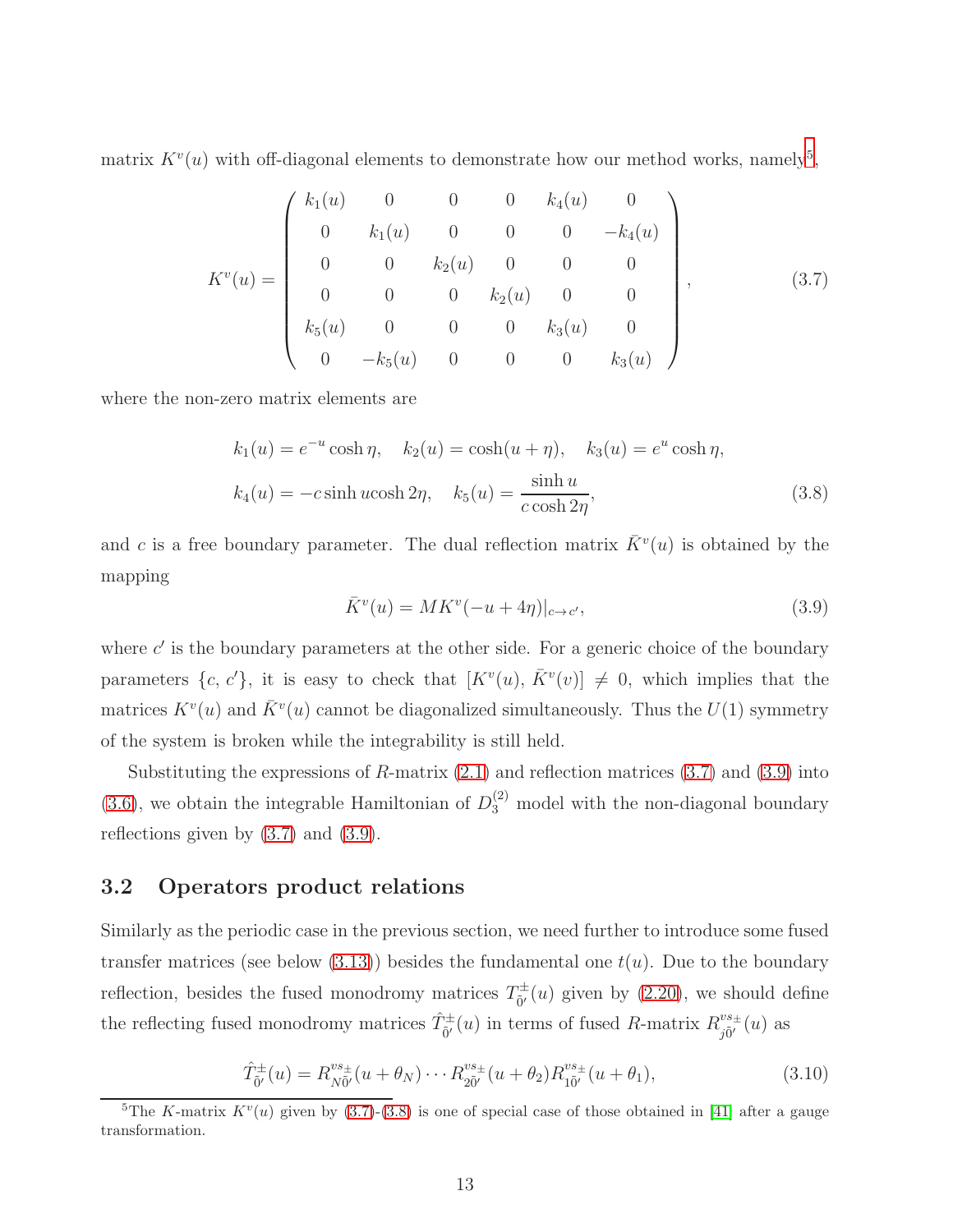which satisfy the Yang-Baxter relations

<span id="page-13-1"></span>
$$
R_{00'}^{vs_{\pm}}(u-v)\hat{T}_{0'}^{\pm}(v)\hat{T}_0(u) = \hat{T}_0(u)\hat{T}_{0'}^{\pm}(v)R_{00'}^{vs_{\pm}}(u-v),\tag{3.11}
$$

$$
R_{0'\bar{0}'}^{s+s-}(u-v)\hat{T}_{\bar{0}'}^{s-}(v)\hat{T}_{0'}^{s+}(u) = \hat{T}_{0'}^{s+}(u)\hat{T}_{\bar{0}'}^{s-}(v)R_{0'\bar{0}'}^{s+s-}(u-v).
$$
 (3.12)

The fused transfer matrices are constructed as

<span id="page-13-0"></span>
$$
t_{\pm}(u) = tr_{\tilde{0}'} \{ \bar{K}_{\tilde{0}'}^{s_{\pm}}(u) T_{\tilde{0}'}^{\pm}(u) K_{\tilde{0}'}^{s_{\pm}}(u) \hat{T}_{\tilde{0}'}^{\pm}(u) \},
$$
\n(3.13)

where the fused K-matrices  $K_{\tilde{\rho}}^{s_{\pm}}$  $\bar{\mathfrak{h}}^{\prime\text{}}(u)$  and  $\bar{K}_{\tilde{0}'}^{s\pm}$  $_{0}^{\epsilon_{\pm}}(u)$  are given by [\(B.7\)](#page-33-0) and [\(B.8\)](#page-33-1). From the Yang-Baxter relations [\(2.22\)](#page-6-0), [\(3.11\)](#page-13-1)-[\(3.12\)](#page-13-1) and reflection equations [\(B.11\)](#page-34-2)-[\(B.12\)](#page-34-3), one can prove that the transfer matrices  $t(u)$  and  $t_{\pm}(u)$  commute with each other,

$$
[t(u), t_{\pm}(v)] = [t_{+}(u), t_{-}(v)] = [t_{\pm}(u), t_{\pm}(v)] = 0.
$$
\n(3.14)

Thus  $t(u)$  and  $t_{\pm}(u)$  have the common eigenstates.

Considering the Yang-Baxter relations [\(3.4\)](#page-11-0) at the points of  $u = -\theta_j$ ,  $v = \{-\theta_j + 4\eta, -\theta_j + \theta_k\}$  $2\eta + i\pi$ , [\(3.11\)](#page-13-1) at the points of  $u = -\theta_j$ ,  $v = -\theta_j + 3\eta + i\pi$  and using the properties of projector, we obtain

<span id="page-13-2"></span>
$$
\hat{T}_1(-\theta_j)\,\hat{T}_2(-\theta_j+4\eta) = P_{12}^{vv(1)}\,\hat{T}_1(-\theta_j)\,\hat{T}_2(-\theta_j+4\eta),\n\hat{T}_2(-\theta_j)\,\hat{T}_1(-\theta_j+2\eta+i\pi) = P_{21}^{vv(16)}\,\hat{T}_2(-\theta_j)\,\hat{T}_1(-\theta_j+2\eta+i\pi),\n\hat{T}_2(-\theta_j)\,\hat{T}_{\tilde{1}'}^{\pm}(-\theta_j+3\eta+i\pi) = P_{2\tilde{1}'}^{(\pm)}\,\hat{T}_2(-\theta_j)\,\hat{T}_{\tilde{1}'}^{\pm}(-\theta_j+3\eta+i\pi),
$$
\n(3.15)

where  $j = 1, \dots, N$ , and the projectors:  $P_{21}^{vv(1)}$ ,  $P_{12}^{vv(16)}$ ,  $P_{1'2}^{(\pm)}$  $_{1/2}^{(1)}$  are given by [\(A.19\)](#page-28-3), [\(A.25\)](#page-28-1), [\(A.7\)](#page-33-0) and [\(A.13\)](#page-34-0). Taking the fusion of reflecting monodromy matrices  $\hat{T}(u)$ ,  $\hat{T}^{\pm}(u)$  with the projectors  $P_{12}^{vv(1)}$ ,  $P_{12}^{vv(16)}$ ,  $P_{21'}^{(\pm)}$  $_{2\tilde{I}'}^{(E)}$  and using Eqs.[\(A.23\)](#page-28-2), [\(A.29\)](#page-30-0), [\(A.11\)](#page-26-0), [\(A.16\)](#page-34-1), we obtain the fusion identities

<span id="page-13-3"></span>
$$
P_{12}^{vv(1)}\hat{T}_1(u)\,\hat{T}_2(u+4\eta)P_{12}^{vv(1)} = P_{12}^{vv(1)}\prod_{j=1}^N a(u+\theta_j)e(u+\theta_j+4\eta) \times \mathrm{id},
$$
  
\n
$$
P_{21}^{vv(16)}\hat{T}_2(u)\,\hat{T}_1(u+2\eta+i\pi)P_{21}^{vv(16)}
$$
  
\n
$$
= \prod_{j=1}^N \tilde{\rho}_0(u+\theta_j)\bar{S}_{1'\bar{2}'}\,\hat{T}_1^+(u+\eta+i\pi)\,\hat{T}_{\bar{2}'}^-(u+\eta+i\pi)\bar{S}_{1'\bar{2}'}^{-1},
$$
  
\n
$$
P_{21'}^{(+)}\hat{T}_2(u)\,\hat{T}_1^+(u+3\eta+i\pi)P_{21'}^{(+)} = \prod_{j=1}^N \tilde{\rho}_0(u+\theta_j)\,\hat{T}_{\langle 1'2\rangle}^-(u+\eta+i\pi),
$$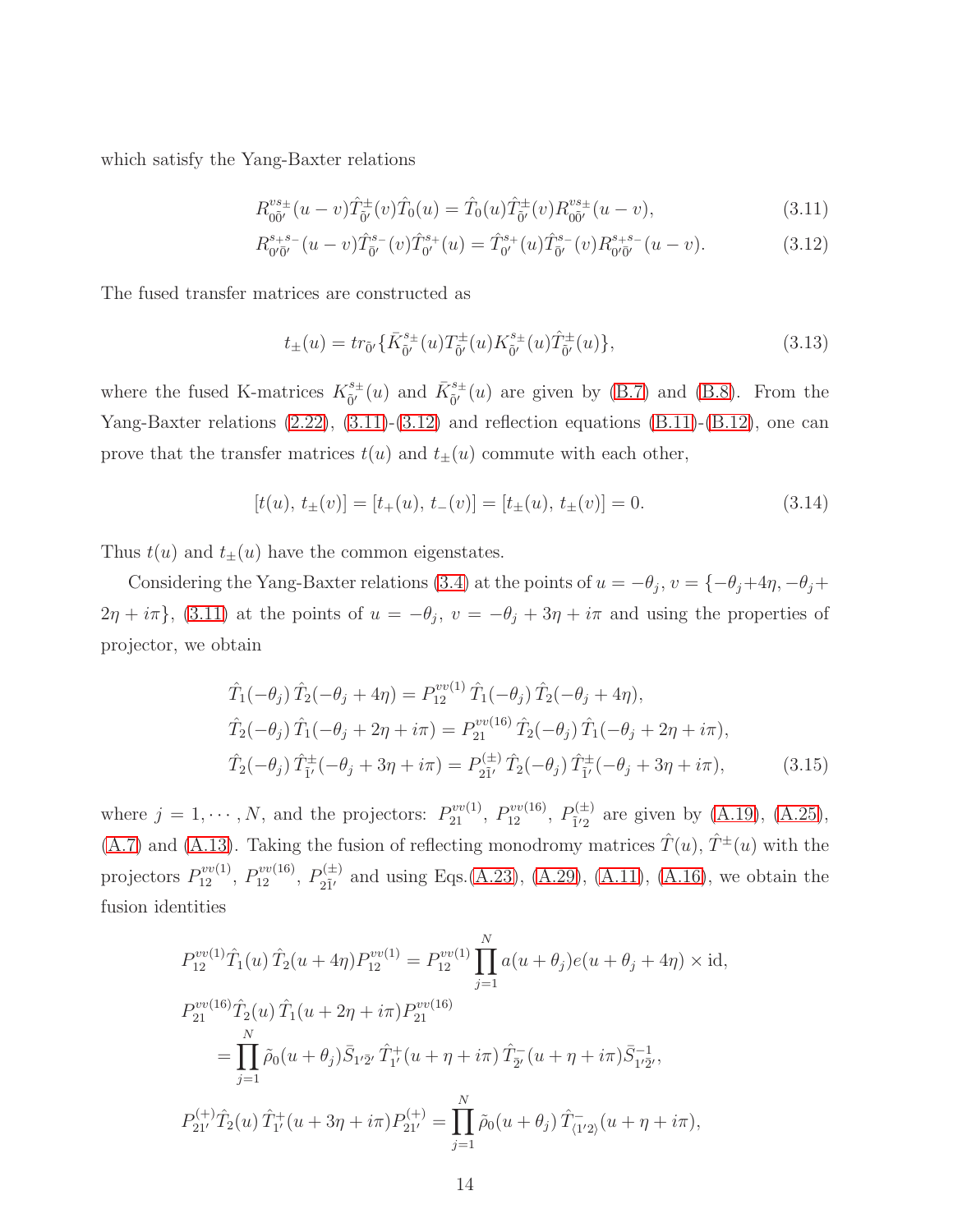$$
P_{2\bar{1}'}^{(-)}\hat{T}_2(u)\,\hat{T}_{\bar{1}'}^-(u+3\eta+i\pi)P_{21'}^{(-)} = \prod_{j=1}^N \tilde{\rho}_0(u+\theta_j)\,\tilde{S}_{\langle\bar{1}'2\rangle}\hat{T}_{\langle\bar{1}'2\rangle}^+(u+\eta+i\pi)\tilde{S}_{\langle\bar{1}'2\rangle}^{-1}.\,(3.16)
$$

Next, we should combine the fusion relations [\(2.25\)](#page-6-2)-[\(2.26\)](#page-6-1) of monodromy matrices and the relations [\(3.15\)](#page-13-2)-[\(3.16\)](#page-13-3) of reflecting monodromy matrices, which can be achieved by the fusion of reflection matrices and that of dual ones. All the necessary fusion identities of reflec-tion matrices have been deduced in appendices A and B as Eqs.[\(B.1\)](#page-32-0)-[\(B.4\)](#page-32-2),  $(B.15)$ - $(B.16)$ . According to the definitions of fused transfer matrices and through the direct calculation, we have

<span id="page-14-0"></span>
$$
t(u)t(u + \Delta) = [\rho_1(2u + \Delta - 4\eta)]^{-1}tr_{12}\{\bar{K}_2^v(u + \Delta)M_2^{-1}R_{12}^{vv}(-2u + 8\eta - \Delta)
$$
  
\n
$$
\times M_2\bar{K}_1^v(u)T_1(u)T_2(u + \Delta)K_1^v(u)R_{21}^{vv}(2u + \Delta)K_2^v(u + \Delta)\hat{T}_1(u)\hat{T}_2(u + \Delta)\}, (3.17)
$$
  
\n
$$
t(u)t_{\pm}(u + \Delta) = [\rho_s(2u + \Delta - 4\eta - i\pi)]^{-1}tr_{12}\{\bar{K}_2^{s_{\pm}}(u + \Delta)\bar{M}_2^{-1}
$$
  
\n
$$
\times R_{12}^{vs_{\pm}}(-2u + 8\eta + 2i\pi - \Delta)\bar{M}_2\bar{K}_1^v(u)T_1(u)T_2^{\pm}(u + \Delta)K_1^v(u)
$$
  
\n
$$
\times R_{21}^{s_{\pm}v}(2u + \Delta)K_2^{s_{\pm}}(u + \Delta)\hat{T}_1(u)\hat{T}_2^{\pm}(u + \Delta)\}, (3.18)
$$
  
\n
$$
t_{+}(u)t_{-}(u + \Delta) = [\rho_{ss}(2u - 4\eta - i\pi + \Delta)]^{-1}tr_{12}\{\bar{K}_2^{s_{-}}(u + \Delta)\bar{M}_2^{-1}
$$
  
\n
$$
\times R_{12}^{s_{+}s_{-}}(-2u + 8\eta + 2i\pi - \Delta)\bar{M}_2\bar{K}_1^{s_{+}}(u)T_1^{\pm}(u)T_2^-(u + \Delta)K_1^{s_{+}}(u)
$$
  
\n
$$
\times R_{21}^{s_{-}s_{+}}(2u + \Delta)K_2^{s_{-}}(u + \Delta)\hat{T}_1^{\pm}(u)\hat{T}_2^-(u + \Delta)\}, (3.19)
$$

where  $\Delta$  is the shift of spectral parameter. We find that if  $\Delta$  is chosen as some suitable values such as  $4\eta$ ,  $2\eta + i\pi$ ,  $3\eta + i\pi$  and 0 in Eqs.[\(3.17\)](#page-14-0)-[\(3.19\)](#page-14-0), we can connect the fusions of monodromy matrices and that of the reflecting ones, and obtain the correct fusion relations among the fused transfer matrices  $t(u)$  and  $t_{\pm}(u)$ .

Substituting Eqs.[\(2.25\)](#page-6-2)-[\(2.26\)](#page-6-1), [\(B.1\)](#page-32-0)-[\(B.4\)](#page-32-2), [\(B.15\)](#page-34-1)-[\(B.16\)](#page-34-1), [\(3.15\)](#page-13-2)-[\(3.16\)](#page-13-3) into Eq.[\(3.17\)](#page-14-0) and considering  $\{u = \pm \theta_j, \Delta = 4\eta\}$ , into Eq.[\(3.17\)](#page-14-0) with  $\{u = \pm \theta_j, \Delta = 2\eta + i\pi\}$  and using the result of Eq.[\(3.19\)](#page-14-0) with the shift  $\Delta = 0$ , into Eq.[\(3.18\)](#page-14-0) with  $\{u = \pm \theta_j, \Delta = 3\eta + i\pi\}$ , we arrive at

<span id="page-14-1"></span>
$$
t(\pm \theta_j)t(\pm \theta_j + 4\eta) = \cosh^2(\pm \theta_j) \frac{\sinh(\pm \theta_j - 4\eta) \sinh(\pm \theta_j + 4\eta)}{\sinh(\pm \theta_j - \eta) \sinh(\pm \theta_j + \eta)}
$$
  

$$
\times \frac{\sinh(\pm 2\theta_j - 6\eta) \sinh(\pm 2\theta_j + 6\eta)}{\sinh(\pm 2\theta_j - 4\eta) \sinh(\pm 2\theta_j + 4\eta)} \cosh(\pm \theta_j - \eta) \cosh(\pm \theta_j + \eta)
$$
  

$$
\times \prod_{l=1}^N a_1(\pm \theta_j - \theta_l) e_1(\pm \theta_j - \theta_l + 4\eta) a_1(\pm \theta_j + \theta_l) e_1(\pm \theta_j + \theta_l + 4\eta) \times \text{id},
$$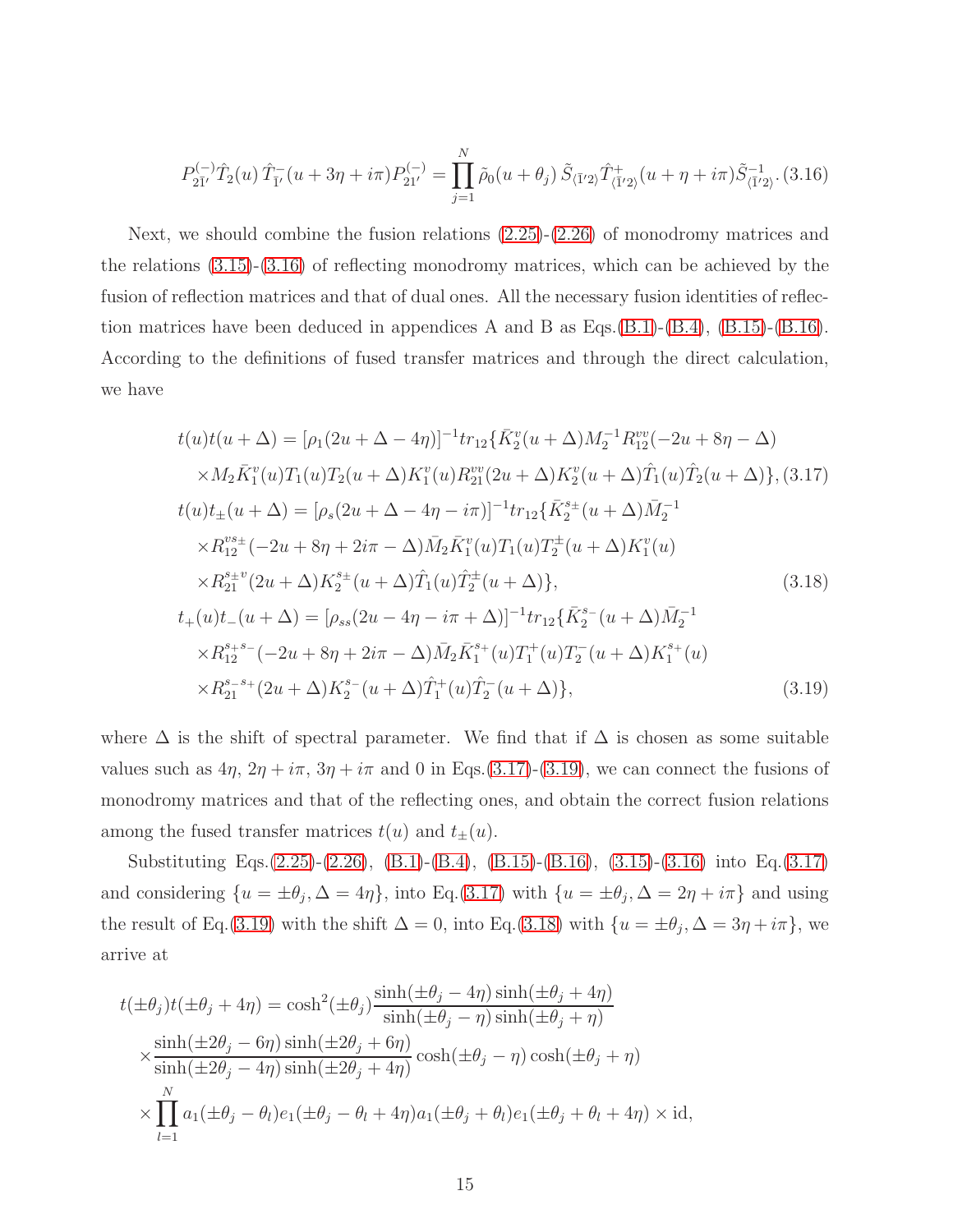$$
t(\pm\theta_j)t(\pm\theta_j+2\eta+i\pi) = \frac{\sinh(\pm\theta_j+2\eta)\sinh(\pm\theta_j-4\eta)\cosh(\pm\theta_j+\eta)\cosh(\pm\theta_j-3\eta)}{\sinh(\pm\theta_j+\eta)\sinh(\pm\theta_j-3\eta)\cosh(\pm\theta_j)\cosh(\pm\theta_j-2\eta)}
$$
  

$$
\times \cosh^4 2\eta \prod_{l=1}^N \tilde{\rho}_0(\pm\theta_j-\theta_l)\tilde{\rho}_0(\pm\theta_j+\theta_l)t_+(\pm\theta_j+\eta+i\pi)t_-(\pm\theta_j+\eta+i\pi),
$$
  

$$
t(\pm\theta_j)t_{\pm}(\pm\theta_j+3\eta+i\pi) = 4\frac{\cosh(\pm\theta_j)\cosh(\pm\theta_j+\eta)\sinh(\pm\theta_j+3\eta)\sinh(\pm\theta_j-4\eta)}{\sinh(\pm2\theta_j+2\eta)\sinh(\pm2\theta_j-4\eta)}
$$
  

$$
\times \cosh(\pm\theta_j+\eta)\cosh(\pm\theta_j-3\eta) \prod_{l=1}^N \tilde{\rho}_0(\pm\theta_j-\theta_l)\tilde{\rho}_0(\pm\theta_j+\theta_l)t_{\mp}(\pm\theta_j+\eta+i\pi), \qquad (3.20)
$$

where  $j = 1, \cdots, N$ .

The values of transfer matrices  $t(u)$  and  $t_{\pm}(u)$  at the point of  $u = 0$  can be calculated directly

<span id="page-15-0"></span>
$$
t(0) = \frac{\sinh 6\eta}{\sinh \eta} \prod_{j=1}^{N} \rho_1(-\theta_j) \times \text{id}, \quad t_{\pm}(0) = -4 \cosh^2 \eta \prod_{j=1}^{N} \rho_s(-\theta_j) \times \text{id}. \tag{3.21}
$$

In the derivation, we have used the relations

$$
tr[\bar{K}^v(0)]K^v(0) = \frac{\sinh 6\eta}{\sinh \eta} \times \mathrm{id}, \quad tr[\bar{K}^{s_\pm}(0)]K^{s_\pm}(0) = -4\cosh^2 \eta \times \mathrm{id}.
$$

The asymptotic behaviors of  $t(u)$  and  $t_{\pm}(u)$  read

<span id="page-15-1"></span>
$$
t(u)|_{u \to \pm \infty} = Q_{\pm}^{v} e^{\pm (4N+2)u} + \cdots, \quad t_{\pm}(u)|_{u \to \pm \infty} = Q_{\pm}^{s_{\pm}} e^{\pm (2N+2)u} + \cdots,
$$
 (3.22)

where  $Q^v_{\pm}$  and  $Q^{s_{\pm}}_{\pm}$  are the conserved quantities with the definitions

$$
Q_{+}^{v} = \frac{1}{4} \Big\{ \frac{c'}{c} \Big( e^{2\eta} [T_{+}^{v}]_{5}^{5} [\hat{T}_{+}^{v}]_{1}^{1} - e^{-2\eta} [T_{+}^{v}]_{5}^{6} [\hat{T}_{+}^{v}]_{2}^{1} + e^{-2\eta} [T_{+}^{v}]_{6}^{6} [\hat{T}_{+}^{v}]_{2}^{2} \Big) \Big\} + e^{-4\eta} \Big( [T_{+}^{v}]_{3}^{3} [\hat{T}_{+}^{v}]_{3}^{3} + [T_{+}^{v}]_{3}^{4} [\hat{T}_{+}^{v}]_{4}^{3} + [T_{+}^{v}]_{4}^{4} [\hat{T}_{+}^{v}]_{4}^{4} \Big) \Big\} + \frac{c}{c'} \Big( e^{-6\eta} [T_{+}^{v}]_{1}^{1} [\hat{T}_{+}^{v}]_{5}^{5} - e^{-10\eta} [T_{+}^{v}]_{1}^{2} [\hat{T}_{+}^{v}]_{6}^{5} + e^{-10\eta} [T_{+}^{v}]_{2}^{2} [\hat{T}_{+}^{v}]_{6}^{6} \Big) \Big\},
$$
  
\n
$$
Q_{-}^{v} = \frac{1}{4} \Big\{ \frac{c'}{c} \Big( e^{10\eta} [T_{-}^{v}]_{5}^{5} [\hat{T}_{-}^{v}]_{1}^{1} - e^{10\eta} [T_{-}^{v}]_{6}^{5} [\hat{T}_{-}^{v}]_{1}^{2} + e^{6\eta} [T_{-}^{v}]_{6}^{6} [\hat{T}_{-}^{v}]_{2}^{2} \Big) \Big\} + e^{4\eta} \Big( [T_{-}^{v}]_{3}^{3} [\hat{T}_{-}^{v}]_{3}^{3} + [T_{-}^{v}]_{4}^{3} [\hat{T}_{-}^{v}]_{3}^{4} + [T_{-}^{v}]_{4}^{4} [\hat{T}_{-}^{v}]_{4}^{4} \Big) \Big\} + \frac{c}{c'} \Big( e^{2\eta} [T_{-}^{v}]_{1}^{1} [\hat{T}_{-}^{v}]_{5}^{5} - e^{2\eta} [T_{-}^{v}]_{2}^{1} [\hat{T}_{-}^{v}]_{6}^{6} \Big) \Big\},
$$
  
\n
$$
Q_{\pm}^{s_{\pm}} = -\frac{1
$$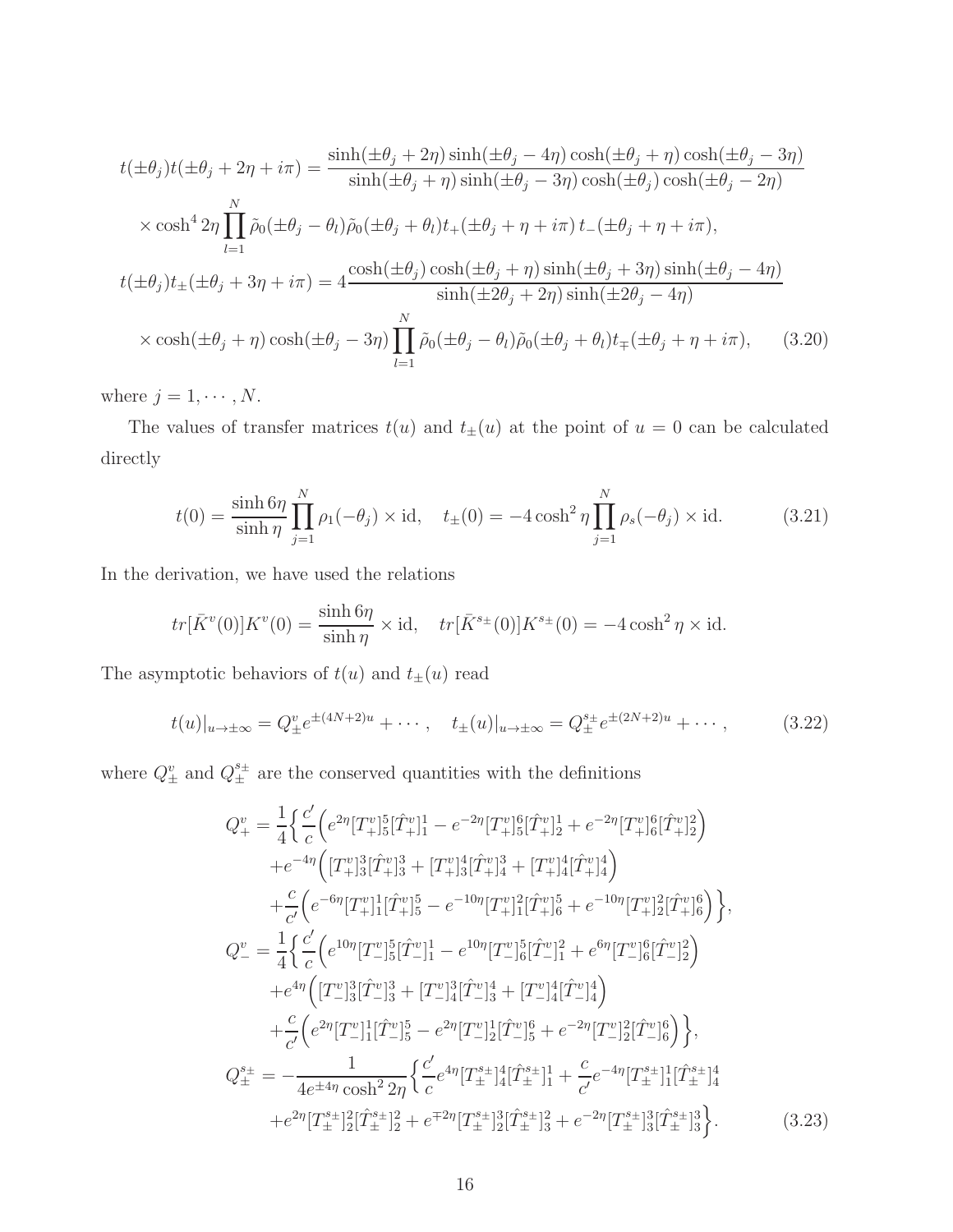Here  $[T^v_{\pm}]^{\alpha}_{\beta}$  and  $[T^{{s}_{\pm}}_{\pm}]^{\alpha}_{\beta}$  are given by [\(2.29\)](#page-7-1),  $[T^v_{\pm}]^{\alpha}_{\beta}$  and  $[T^{{s}_{\pm}}_{\pm}]^{\alpha}_{\beta}$  are the operators acting on the quantum space  $\mathbf{V} \otimes \mathbf{V} \otimes \cdots \otimes \mathbf{V}$  with the explicit expressions

$$
[\hat{T}_{\pm}^{v}]^{\alpha}_{\beta} = \sum_{\{\delta_{i}\}=1,\{\gamma_{i}\}=1}^{6} [R_{10}^{vv(\pm)}]^{\gamma_{1}\alpha}_{\delta_{1}\alpha_{1}} [R_{20}^{vv(\pm)}]^{\gamma_{2}\alpha_{1}}_{\delta_{2}\alpha_{2}} \cdots [R_{N0}^{vv(\pm)}]^{\gamma_{N}\alpha_{N-1}}_{\delta_{N}\beta},
$$

$$
[\hat{T}_{\pm}^{s\pm}]^{\alpha}_{\beta} = \sum_{\{\delta_{i}\}=1,\{\gamma_{i}\}=1}^{6} [R_{10}^{vs_{\pm}(\pm)}]^{\gamma_{1}\alpha}_{\delta_{1}\alpha_{1}} [R_{20}^{vs_{\pm}(\pm)}]^{\gamma_{2}\alpha_{1}}_{\delta_{2}\alpha_{2}} \cdots [R_{N0}^{vs_{\pm}(\pm)}]^{\gamma_{N}\alpha_{N-1}}_{\delta_{N}\beta}, \qquad (3.24)
$$

 $R_{i0}^{vv(\pm)}$  $v^{vv(\pm)}$  and  $R^{vs_{\pm}(\pm)}_{i\tilde{0}'}$  $j_{0j}^{vs_{\pm}(\pm)}$  are the leading terms of  $e^{\mp 2u}R_{j0}^{vv}(u)$  and  $e^{\mp u}R_{j0}^{vs_{\pm}}$  $j\tilde{p}^{v}_{j}$  (*u*) with  $u \to \pm \infty$ , respectively, and the repeated indicators should be summarized. The detailed calculation shows that the eigenvalues of conserved quantities  $Q^v_{\pm}$  and  $Q^{s_{\pm}}_{\pm}$  can be characterized by the quantum number  $m$  as

$$
\Lambda_{Q_{\pm}^{v}} = \frac{1}{2} \Big[ \Big( \frac{c}{c'} e^{-4\eta} + \frac{c'}{c} e^{4\eta} \Big) \cosh(2m\eta) + 1 \Big] e^{\pm (-8N\eta - 4\eta)},
$$
\n
$$
\Lambda_{Q_{\pm}^{s_{\pm}}} = -\frac{1}{4 \cosh^2 2\eta} \Big[ \frac{c}{c'} e^{-4\eta} + \frac{c'}{c} e^{4\eta} + 2 \cosh(2m\eta) \Big] e^{\pm (-4N\eta - 4\eta)}, \tag{3.25}
$$

where  $m \in [1, N + 1]$ . Then we obtain the asymptotic behaviors of  $t(u)$  and  $t_{\pm}(u)$  as

$$
t(u)|_{u \to \pm \infty} = \frac{1}{2} \Big[ \Big( \frac{c}{c'} e^{-4\eta} + \frac{c'}{c} e^{4\eta} \Big) \cosh(2m\eta) + 1 \Big] e^{\pm (4Nu + 2u - 8N\eta - 4\eta)} + \cdots ,
$$
  

$$
t_{\pm}(u)|_{u \to \pm \infty} = -\frac{\frac{c}{c'} e^{-4\eta} + \frac{c'}{c} e^{4\eta} + 2 \cosh(2m\eta)}{4 \cosh^2 2\eta} e^{\pm (2Nu + 2u - 4N\eta - 4\eta)} + \cdots . \tag{3.26}
$$

Acting the fused transfer matrices  $t(u)$  and  $t_{\pm}(u)$  on a common eigenstate, we obtain the eigenvalues. Denote the eigenvalues of  $t(u)$  and  $t_{\pm}(u)$  as  $\Lambda(u)$  and  $\Lambda_{\pm}(u)$ , respectively. From the operators product identities [\(3.20\)](#page-14-1), we obtain the functional relations among the eigenvalues  $\Lambda(u)$  and  $\Lambda_{\pm}(u)$  as

<span id="page-16-0"></span>
$$
\Lambda(\pm\theta_j)\Lambda(\pm\theta_j+4\eta) = \cosh^2(\pm\theta_j)\frac{\sinh(\pm\theta_j-4\eta)\sinh(\pm\theta_j+4\eta)}{\sinh(\pm\theta_j-\eta)\sinh(\pm\theta_j+\eta)}
$$
  

$$
\times \frac{\sinh(\pm 2\theta_j-6\eta)\sinh(\pm 2\theta_j+6\eta)}{\sinh(\pm 2\theta_j-4\eta)\sinh(\pm 2\theta_j+4\eta)}\cosh(\pm\theta_j-\eta)\cosh(\pm\theta_j+\eta)
$$
  

$$
\times \prod_{l=1}^N a_1(\pm\theta_j-\theta_l)e_1(\pm\theta_j-\theta_l+4\eta)a_1(\pm\theta_j+\theta_l)e_1(\pm\theta_j+\theta_l+4\eta),
$$
  

$$
\Lambda(\pm\theta_j)\Lambda(\pm\theta_j+2\eta+i\pi) = \frac{\sinh(\pm\theta_j+2\eta)\sinh(\pm\theta_j-4\eta)\cosh(\pm\theta_j+\eta)\cosh(\pm\theta_j-3\eta)}{\sinh(\pm\theta_j+\eta)\sinh(\pm\theta_j-3\eta)\cosh(\pm\theta_j)\cosh(\pm\theta_j-2\eta)}
$$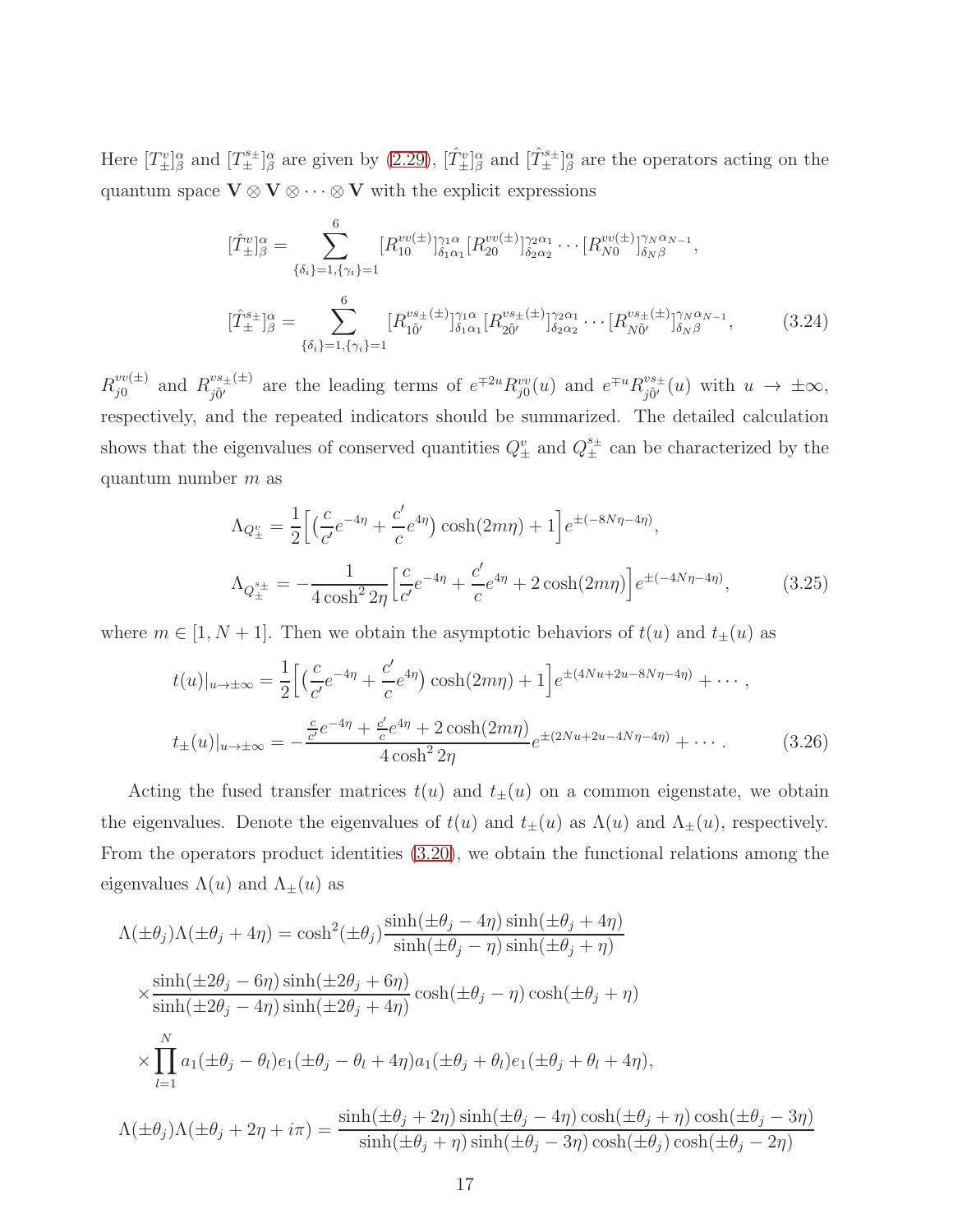$$
\times \cosh^4 2\eta \prod_{l=1}^N \tilde{\rho}_0(\pm \theta_j - \theta_l) \tilde{\rho}_0(\pm \theta_j + \theta_l) \Lambda_+(\pm \theta_j + \eta + i\pi) \Lambda_-(\pm \theta_j + \eta + i\pi),
$$
  

$$
\Lambda(\pm \theta_j) \Lambda_{\pm}(\pm \theta_j + 3\eta + i\pi) = 4 \frac{\cosh(\pm \theta_j) \cosh(\pm \theta_j + \eta) \sinh(\pm \theta_j + 3\eta) \sinh(\pm \theta_j - 4\eta)}{\sinh(\pm 2\theta_j + 2\eta) \sinh(\pm 2\theta_j - 4\eta)}
$$
  

$$
\times \cosh(\pm \theta_j + \eta) \cosh(\pm \theta_j - 3\eta) \prod_{l=1}^N \tilde{\rho}_0(\pm \theta_j - \theta_l) \tilde{\rho}_0(\pm \theta_j + \theta_l) \Lambda_{\mp}(\pm \theta_j + \eta + i\pi), \quad (3.27)
$$

where  $j = 1, \dots, N$ . According to Eq.[\(3.21\)](#page-15-0), the values of  $\Lambda(u)$  and  $\Lambda_{\pm}(u)$  at the point of  $u = 0$  are

<span id="page-17-1"></span>
$$
\Lambda(0) = \frac{\sinh 6\eta}{\sinh \eta} \prod_{j=1}^{N} \rho_1(-\theta_j), \quad \Lambda_+(0) = \Lambda_-(0) = -4 \cosh^2 \eta \prod_{j=1}^{N} \rho_s(-\theta_j). \tag{3.28}
$$

Eq.[\(3.22\)](#page-15-1) gives the asymptotic behaviors of  $\Lambda(u)$  and  $\Lambda_{\pm}(u)$ 

<span id="page-17-0"></span>
$$
\Lambda(u)|_{u \to \pm \infty} = \frac{1}{2} \left[ \left( \frac{c}{c'} e^{-4\eta} + \frac{c'}{c} e^{4\eta} \right) \cosh(2m\eta) + 1 \right] e^{\pm (4Nu + 2u - 8N\eta - 4\eta)} + \cdots ,
$$
  

$$
\Lambda_{\pm}(u)|_{u \to \pm \infty} = -\frac{\frac{c}{c'} e^{-4\eta} + \frac{c'}{c} e^{4\eta} + 2 \cosh 2m\eta}{4 \cosh^2 2\eta} e^{\pm (2Nu + 2u - 4N\eta - 4\eta)} + \cdots .
$$
 (3.29)

From the definition, we know that the eigenvalues  $\Lambda(u)$  and  $\Lambda_{\pm}(u)$  are the polynomials of  $e^u$ with degrees  $4N+2$  and  $2N+2$ , respectively. Therefore, the  $8N+9$  constraints  $(3.27)-(3.29)$  $(3.27)-(3.29)$ can completely determine the values of  $\Lambda(u)$  and  $\Lambda_{\pm}(u)$ .

#### 3.3 Inhomogeneous T-Q relations

The functional relations [\(3.27\)](#page-16-0), the values [\(3.28\)](#page-17-1) of eigenvalues at  $u = 0$  and the asymptotic behaviors [\(3.29\)](#page-17-0) allow us to determinate the eigenvalues of the corresponding transfer matrices, which are given in terms of some inhomogeneous  $T - Q$  relations. The explicit expressions of the eigenvalues  $\Lambda(u)$  and  $\Lambda_{\pm}(u)$  read

<span id="page-17-2"></span>
$$
\Lambda(u) = 2 \frac{\cosh u \sinh(u - 4\eta) \sinh(u - 3\eta)}{\sinh(u - \eta) \sinh(2u - 4\eta)} \prod_{j=1}^{N} a_1(u - \theta_j) a_1(u + \theta_j)
$$
  
 
$$
\times \cosh(u + \eta) \cosh(u - 3\eta) \frac{Q^{(1)}(u + 2\eta)}{Q^{(1)}(u)}
$$
  
+2
$$
\frac{\sinh u \cosh(u - 4\eta) \sinh(u - \eta)}{\sinh(u - 3\eta) \sinh(2u - 4\eta)} \prod_{j=1}^{N} e_1(u - \theta_j) e_1(u + \theta_j)
$$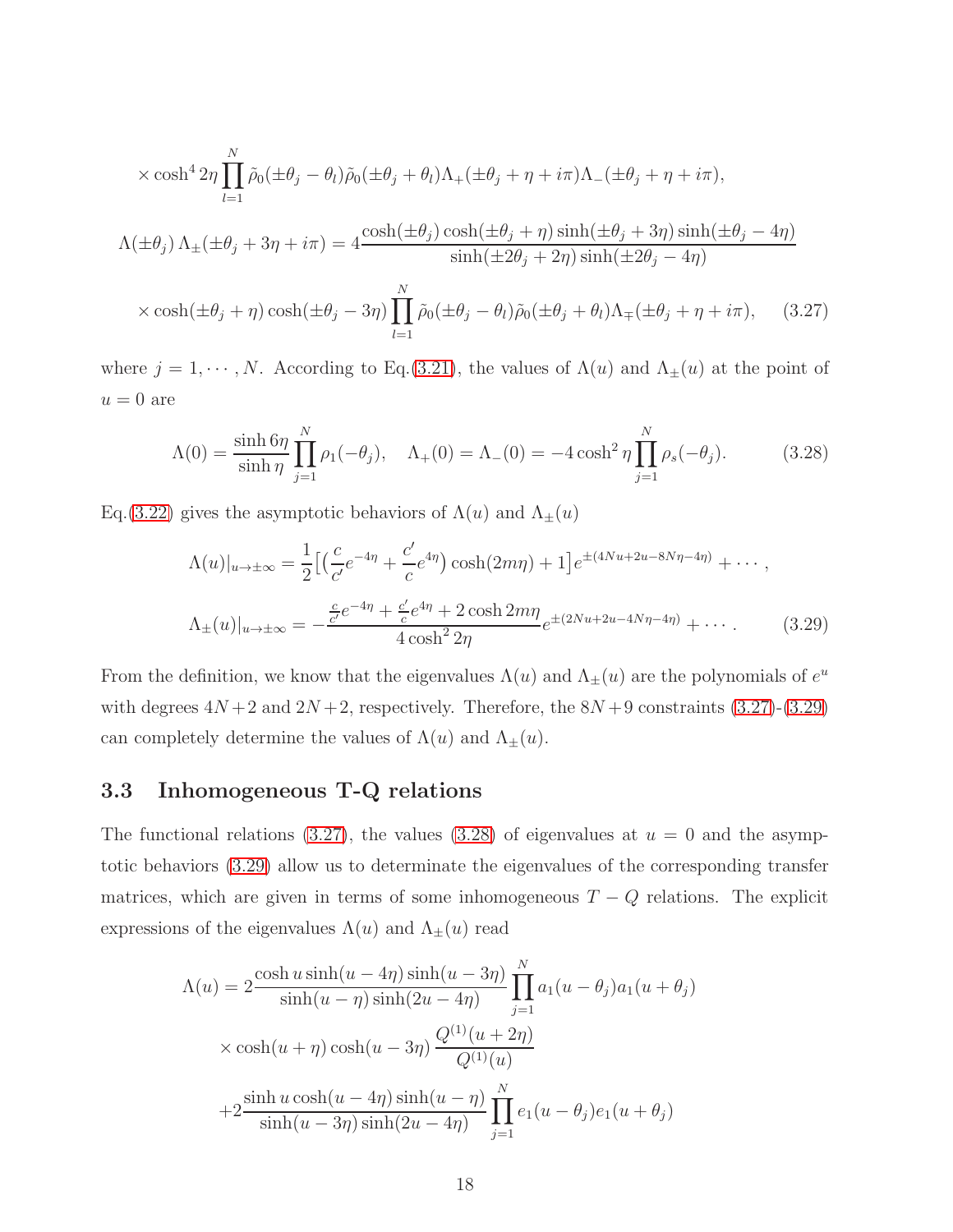$$
\times \cosh(u - \eta) \cosh(u - 5\eta) \frac{Q^{(1)}(u - 4\eta)}{Q^{(1)}(u - 2\eta)}
$$
\n
$$
+ \frac{\sinh u \sinh(u - 4\eta)}{\sinh(u - \eta) \sinh(u - 3\eta)} \prod_{j=1}^{N} b_{1}(u - \theta_{j}) b_{1}(u + \theta_{j}) \frac{1}{Q^{(1)}(u)Q^{(1)}(u - 2\eta)}
$$
\n
$$
\times \left[ \frac{\sinh(2u - 6\eta)}{\sinh(2u - 4\eta)} Q^{(1)}(u - 2\eta) \frac{Q^{(2)}(u + 2\eta)}{Q^{(2)}(u)} \cosh u + \frac{\sinh(2u - 2\eta)}{\sinh(2u - 4\eta)} Q^{(1)}(u) \frac{Q^{(2)}(u - 2\eta)}{Q^{(2)}(u)} \cosh(u - 4\eta) \right]
$$
\n
$$
\times \left[ \frac{\sinh(2u - 6\eta)}{\sinh(2u - 4\eta)} Q^{(1)}(u - 2\eta) \frac{Q^{(3)}(u - 2\eta)}{Q^{(3)}(u)} \cosh u + \frac{\sinh(2u - 2\eta)}{\sinh(2u - 4\eta)} Q^{(1)}(u - 2\eta) \frac{Q^{(3)}(u - 2\eta)}{Q^{(3)}(u)} \cosh(u - 4\eta) \right]
$$
\n
$$
+ 4^N h \prod_{j=1}^{N} a_1(u - \theta_j) a_1(u + \theta_j) \sinh(u - \theta_j) \sinh(u + \theta_j)
$$
\n
$$
\times \frac{\sinh u \sinh(u - 4\eta)}{\sinh(2u - 4\eta)} \left[ \cosh^2 u \sinh(2u - 6\eta) \frac{Q^{(2)}(u + 2\eta)Q^{(3)}(u + 2\eta)}{Q^{(1)}(u)} \right],
$$
\n
$$
+ \cosh^2(u - 4\eta) \sinh(2u - 2\eta) \frac{Q^{(2)}(u - 2\eta)Q^{(3)}(u - 2\eta)}{Q^{(1)}(u - 2\eta)} \right],
$$
\n
$$
\Lambda_{+}(u) = -\frac{1}{\cosh^2 2\eta} \left\{ \prod_{j=1}^{N} a_2(u - \
$$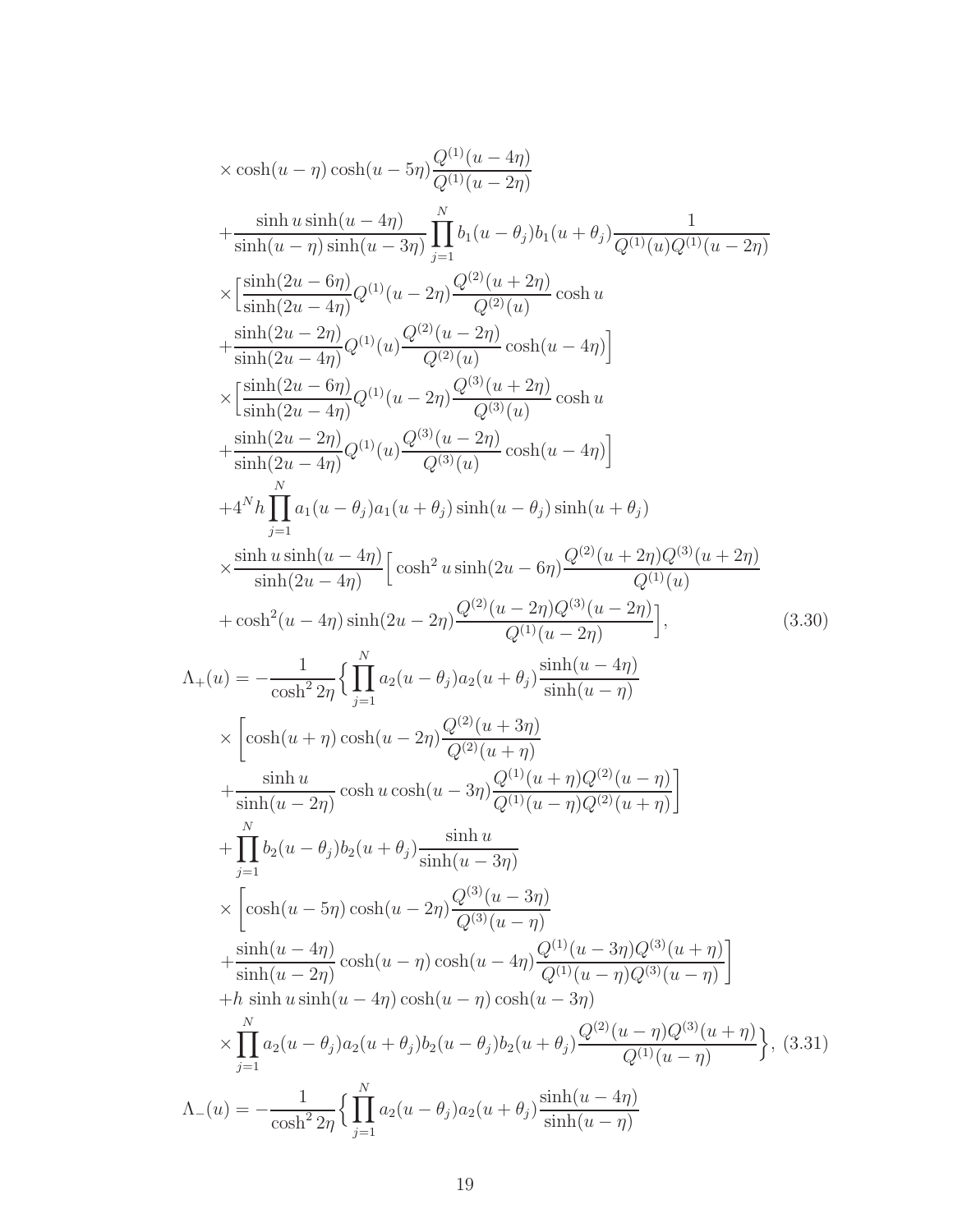$$
\times \left[\cosh(u+\eta)\cosh(u-2\eta)\frac{Q^{(3)}(u+3\eta)}{Q^{(3)}(u+\eta)} + \frac{\sinh u}{\sinh(u-2\eta)}\cosh u \cosh(u-3\eta)\frac{Q^{(1)}(u+\eta)Q^{(3)}(u-\eta)}{Q^{(1)}(u-\eta)Q^{(3)}(u+\eta)}\right] + \prod_{j=1}^{N} b_2(u-\theta_j)b_2(u+\theta_j)\frac{\sinh u}{\sinh(u-3\eta)} \times \left[\cosh(u-5\eta)\cosh(u-2\eta)\frac{Q^{(2)}(u-3\eta)}{Q^{(2)}(u-\eta)} + \frac{\sinh(u-4\eta)}{\sinh(u-2\eta)}\cosh(u-\eta)\cosh(u-4\eta)\frac{Q^{(1)}(u-3\eta)Q^{(2)}(u+\eta)}{Q^{(1)}(u-\eta)Q^{(2)}(u-\eta)}\right] + h \sinh u \sinh(u-4\eta)\cosh(u-\eta)\cosh(u-3\eta) \times \prod_{j=1}^{N} a_2(u-\theta_j)a_2(u+\theta_j)b_2(u-\theta_j)b_2(u+\theta_j)\frac{Q^{(3)}(u-\eta)Q^{(2)}(u+\eta)}{Q^{(1)}(u-\eta)}\right\}, (3.32)
$$

where  $h$  is an undetermined parameter, the  $Q$ -functions are defined by

$$
Q^{(1)}(u) = \prod_{k=1}^{L_1} \sinh(u - \mu_k^{(1)} - \eta) \sinh(u + \mu_k^{(1)} - \eta),
$$
  

$$
Q^{(2)}(u) = Q^{(3)}(u - i\pi) = \prod_{l=1}^{L_2} \sinh\frac{1}{2}(u - \mu_l^{(2)} - 2\eta) \sinh\frac{1}{2}(u + \mu_l^{(2)} - 2\eta), \quad (3.33)
$$

 $L_1$  is the number of Bethe roots  $\{\mu_k^{(1)}\}$  ${k \choose k}$  and  $L_2$  is the number of Bethe roots  $\{\mu_k^{(2)}\}$  $\begin{matrix} (2) \\ k \end{matrix}$ .

The regularities of eigenvalues  $\Lambda(u)$  and  $\Lambda_{\pm}(u)$  require that the Bethe roots  $\{\mu_k^{(1)}\}$  $\{a^{(1)}\}\$ and  $\{\mu_l^{(2)}\}$  $\binom{2}{l}$  satisfy the BAEs

<span id="page-19-0"></span>
$$
\frac{2\sinh(2\mu_k^{(1)} - 2\eta)\cosh(\mu_k^{(1)} + 2\eta)}{4^N \prod_{j=1}^N \sinh(\mu_k^{(1)} + \eta - \theta_j)\sinh(\mu_k^{(1)} + \eta + \theta_j)} \frac{Q^{(1)}(\mu_k^{(1)} + 3\eta)}{Q^{(2)}(\mu_k^{(1)} + 3\eta)Q^{(3)}(\mu_k^{(1)} + 3\eta)}
$$

$$
+\frac{2\sinh(2\mu_k^{(1)} + 2\eta)\cosh(\mu_k^{(1)} - 2\eta)}{4^N \prod_{j=1}^N \sinh(\mu_k^{(1)} - \eta - \theta_j)\sinh(\mu_k^{(1)} - \eta + \theta_j)} \frac{Q^{(1)}(\mu_k^{(1)} - \eta)}{Q^{(2)}(\mu_k^{(1)} + \eta)Q^{(3)}(\mu_k^{(1)} + \eta)}
$$

$$
= -h \sinh(\mu_k^{(1)}\sinh(2\mu_k^{(1)} - 2\eta)\sinh(2\mu_k^{(1)} + 2\eta) - h = 1 \text{ and } I.
$$
(3.34)

$$
= -h \sinh \mu_k^{(1)} \sinh(2\mu_k^{(1)} - 2\eta) \sinh(2\mu_k^{(1)} + 2\eta), \quad k = 1, \cdots, L_1,
$$
\n(3.34)

$$
\frac{Q^{(1)}(\mu_l^{(2)})Q^{(2)}(\mu_l^{(2)}+4\eta)}{Q^{(1)}(\mu_l^{(2)}+2\eta)Q^{(2)}(\mu_l^{(2)})} = -\frac{\sinh(2\mu_l^{(2)}+2\eta)\cosh(\mu_l^{(2)}-2\eta)}{\sinh(2\mu_l^{(2)}-2\eta)\cosh(\mu_l^{(2)}+2\eta)}, \quad l = 1, \cdots, L_2,
$$
\n(3.35)

where the numbers of Bethe roots should satisfy the constraint

$$
L_1 = L_2 + N + 1,\t\t(3.36)
$$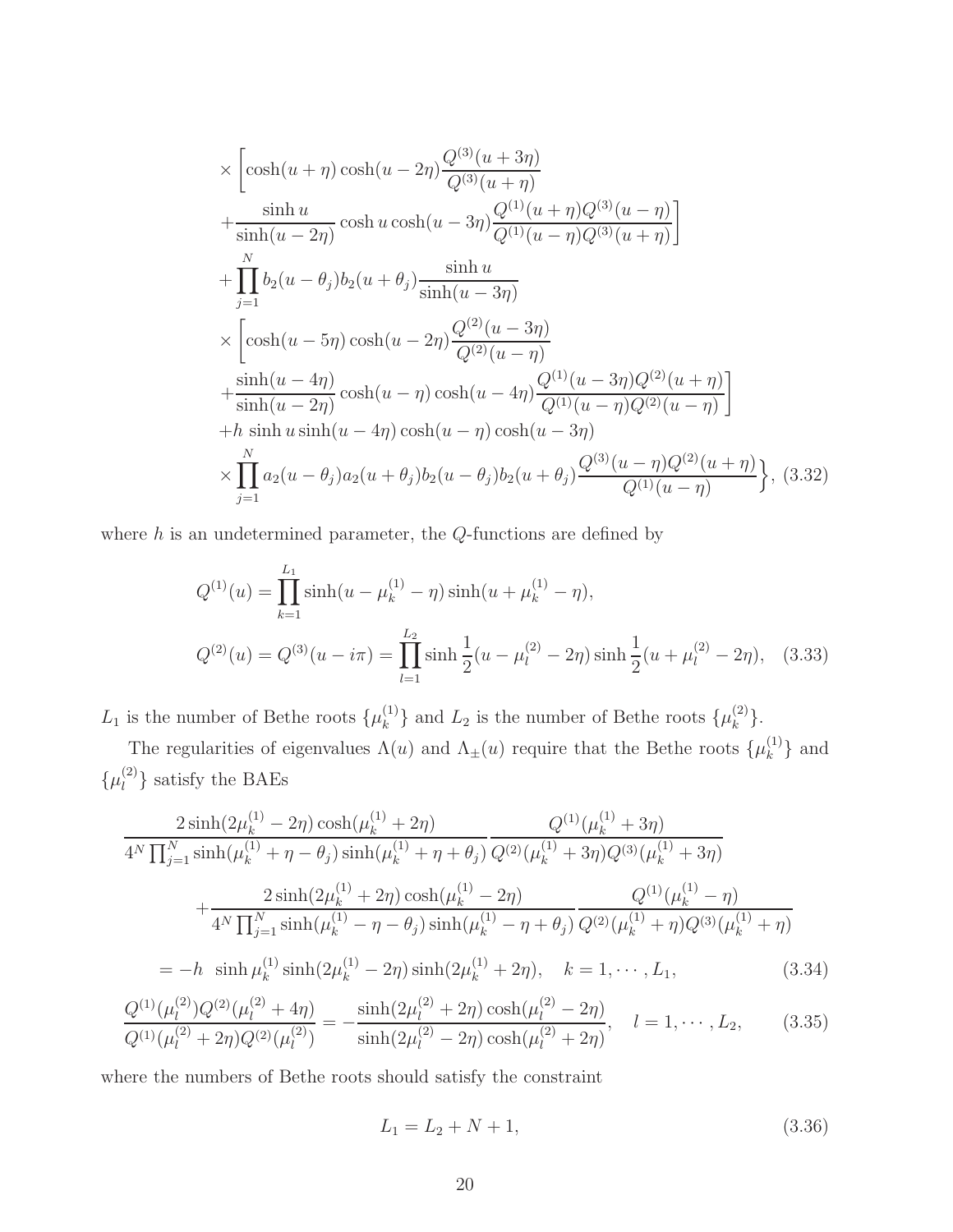and the parameter h is

$$
h = 2^{2L_2 - 2N} \left\{ \frac{c}{c'} e^{-4\eta} + \frac{c'}{c} e^{4\eta} - 2 \cosh[2(L_1 + 1)\eta] \right\}.
$$
 (3.37)

Some remarks are in order. The BAEs [\(3.34\)](#page-19-0) are inhomogeneous while the BAEs [\(3.35\)](#page-19-0) are homogeneous. This is because the reflection matrices [\(3.7\)](#page-12-0) and [\(3.9\)](#page-12-1) can be divided into the direct summation of a  $4\times4$  non-diagonal and a  $2\times2$  diagonal submatrices. The boundary reflection in the non-diagonal subspace breaks the  $U(1)$  symmetry of the system. While in the diagonal subspace, there exists a conserved charge, which leads to the homogeneous BAEs [\(3.35\)](#page-19-0). From the asymptotic behavior of the eigenvalues, we obtain that the quantum number m of conserved quantities  $Q^v_{\pm}$  and  $Q^{s_{\pm}}_{\pm}$  is related with the number of Bethe roots  $\{\mu_l^{(2)}\}$  $\begin{bmatrix} 2 \end{bmatrix}$  as  $m = L_2 - N$ , which is consistent with the conclusion that BAEs [\(3.35\)](#page-19-0) are homogeneous. We shall also note that the BAEs obtained from the regularities of  $\Lambda(u)$  are the same as those obtained from the regularities of  $\Lambda_{\pm}(u)$ . The function  $Q^{(l)}(u)$  has two sets of zero roots, i.e.,  $\{\mu_k^{(l)}+l\eta|k=1,\cdots,L_l\}$  and  $\{-\mu_k^{(l)}+l\eta|k=1,\cdots,L_l\}$ , where  $l=1,2$ . The BAEs obtained from these two sets of zero roots are also the same. It is easy to check that  $\Lambda(u)$  [\(3.30\)](#page-17-2) and  $\Lambda_{\pm}(u)$  [\(3.31\)](#page-17-2)-[\(3.32\)](#page-17-2) satisfy the functional relations [\(3.27\)](#page-16-0), the values at the special points [\(3.28\)](#page-17-1) and the asymptotic behaviors [\(3.29\)](#page-17-0). Therefore, we conclude that the inhomogeneous T − Q relations [\(3.30\)](#page-17-2)-[\(3.32\)](#page-17-2) give the eigenvalues of the transfer matrices  $t(u)$  and  $t_{\pm}(u)$ . All the eigenvalues [\(3.30\)](#page-17-2)-[\(3.32\)](#page-17-2) and BAEs [\(3.34\)](#page-19-0)-[\(3.35\)](#page-19-0) have the well-defined homogeneous limit.

The energy spectrum of the Hamiltonian [\(3.6\)](#page-11-2) can be obtained by  $\Lambda(u)$  as

$$
E = \frac{1}{2} \frac{\partial \ln \Lambda(u)}{\partial u}|_{u=0, \{\theta_j\}=0}.
$$
\n(3.38)

## 4 Discussion

In this paper, we have studied the quantum integrable model associated with the twisted  $D_3^{(2)}$  Lie algebra by generalizing the nested off-diagonal Bethe ansatz. We obtain the exact solutions of the system with either periodic or non-diagonal open boundary conditions. With the help of fusion, we obtain the closed recursive operator product identities among the fused transfer matrices. Based on them and the asymptotic behaviors as well as the special values at certain points, we obtain the eigen-spectrum and Bethe ansatz equations. For the periodic case, the eigenvalues of the transfer matrices are described by the homogeneous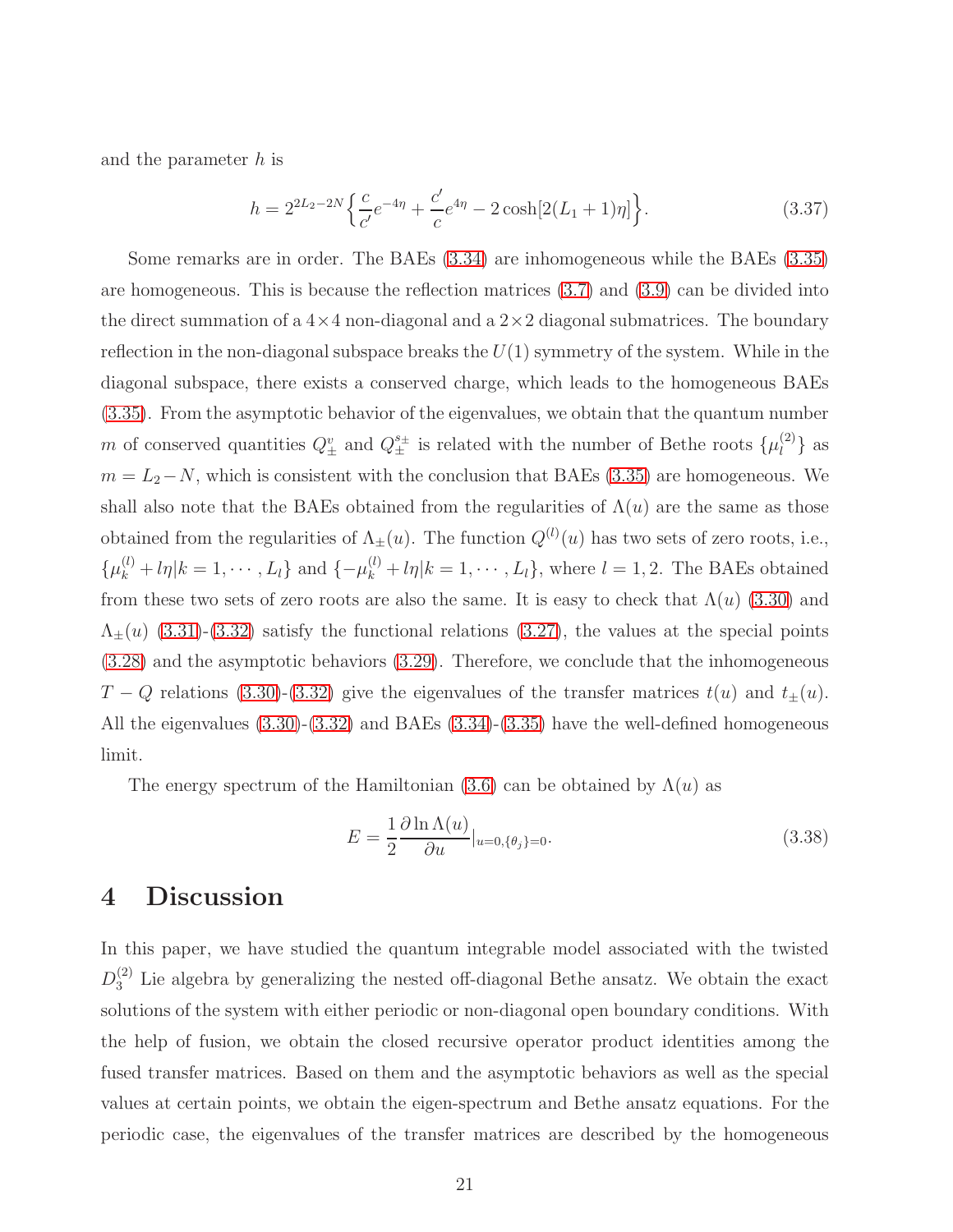$T - Q$  relations. While for the open boundary case, the eigenvalues are characterized by the inhomogeneous  $T - Q$  relations due to the off-diagonal K-matrices [\(3.7\)](#page-12-0)-[\(3.9\)](#page-12-1). The method can be generalized to the models with other high rank twisted algebras.

# Acknowledgments

The financial supports from the National Natural Science Foundation of China (Grant Nos. 12074410, 12047502, 12075177, 11934015, 11975183, 12105221, 91536115 and 11805152), Major Basic Research Program of Natural Science of Shaanxi Province (Grant Nos. 2021JCW-19, 2017ZDJC-32), Australian Research Council (Grant No. DP 190101529), Strategic Priority Research Program of the Chinese Academy of Sciences (Grant No. XDB33000000), Shaanxi Province Key Laboratory of Quantum Information and Quantum Optoelectronic Devices, Xi'an Jiaotong University, and Double First-Class University Construction Project of Northwest University are gratefully acknowledged.

# Appendix A: Fusion of the R-matrices

### A.1 Spinorial R-matrix

In this appendix, we shall give the R-matrices  $R^{s_{\pm}v}(u)$  which has the same quantum space as that of [\(2.1\)](#page-3-0) but the spinorial representations of  $D_3^{(2)}$  as their auxiliary spaces. Namely,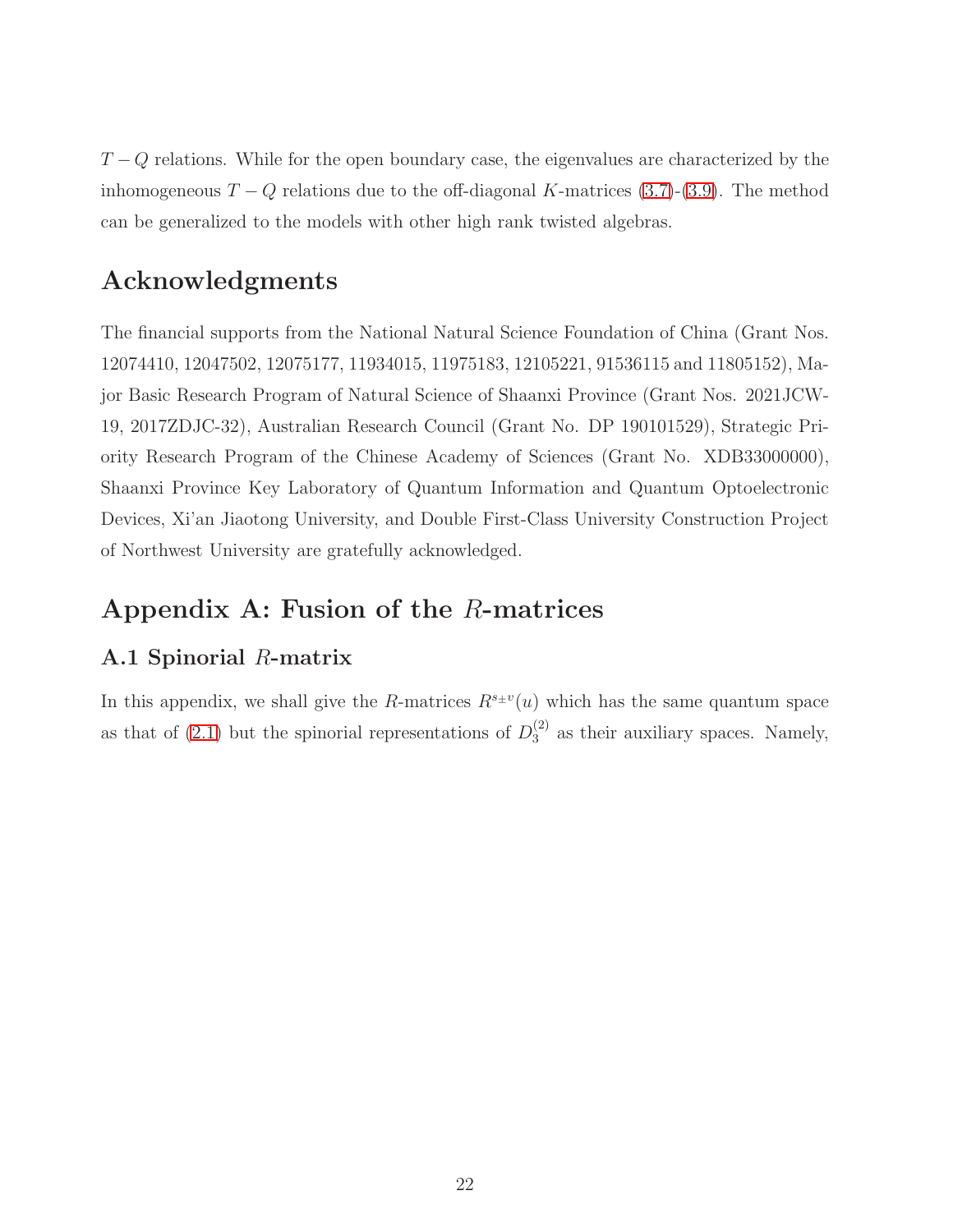we provide  $R^{s+v}(u)$  as



where

$$
r_1^+ = 2\sinh(u - 3\eta), \ r_2^+ = 2\sinh(u - \eta), \ r_3^+ = 2\sinh(u - 2\eta) + \frac{e^{\eta}\sinh 4\eta - 2e^{2\eta}\sinh \eta}{\cosh 2\eta},
$$
  
\n
$$
r_4^+ = 2\sinh(u - 2\eta) - \frac{e^{\eta}\sinh 4\eta - 2e^{2\eta}\sinh \eta}{\cosh 2\eta}, \ r_5^+ = -2\sinh \eta \tanh 2\eta \sqrt{\frac{\cosh 3\eta}{\cosh \eta}},
$$
  
\n
$$
r_6^+ = \frac{2\sinh^2 \eta (1 + e^{4\eta}\cosh 2\eta)}{\cosh 2\eta \sqrt{\cosh \eta \cosh 3\eta}}, \ r_7^+ = 4\sinh \frac{1}{2}(u - 3\eta)\cosh \frac{1}{2}(u - \eta),
$$
  
\n
$$
r_8^+ = 4\sinh \frac{1}{2}(u - \eta)\cosh \frac{1}{2}(u - 3\eta), \ r_9^+ = 2\sinh(u - 2\eta) + \frac{e^{-\eta}\sinh 4\eta - 2e^{-2\eta}\sinh \eta}{\cosh 2\eta},
$$
  
\n
$$
r_{10}^+ = 2\sinh(u - 2\eta) - \frac{e^{-\eta}\sinh 4\eta - 2e^{-2\eta}\sinh \eta}{\cosh 2\eta},
$$
  
\n
$$
r_{11}^+ = -4e^{\frac{u}{2}-\eta}\sinh \eta \cosh \frac{1}{2}(u - \eta)\sqrt{\frac{\cosh 3\eta}{\cosh 2\eta}},
$$
  
\n
$$
r_{12}^+ = -2e^{-\frac{\eta}{2}}\sinh \eta (2\cosh 2\eta - 1 - e^{u-\eta})\sqrt{\frac{\cosh \eta}{\cosh 2\eta}}, \ r_{13}^+ = -\frac{2\sinh^2 \eta (1 + e^{-4\eta}\cosh 2\eta)}{\cosh 2\eta \sqrt{\cosh \eta \cosh 3\eta}},
$$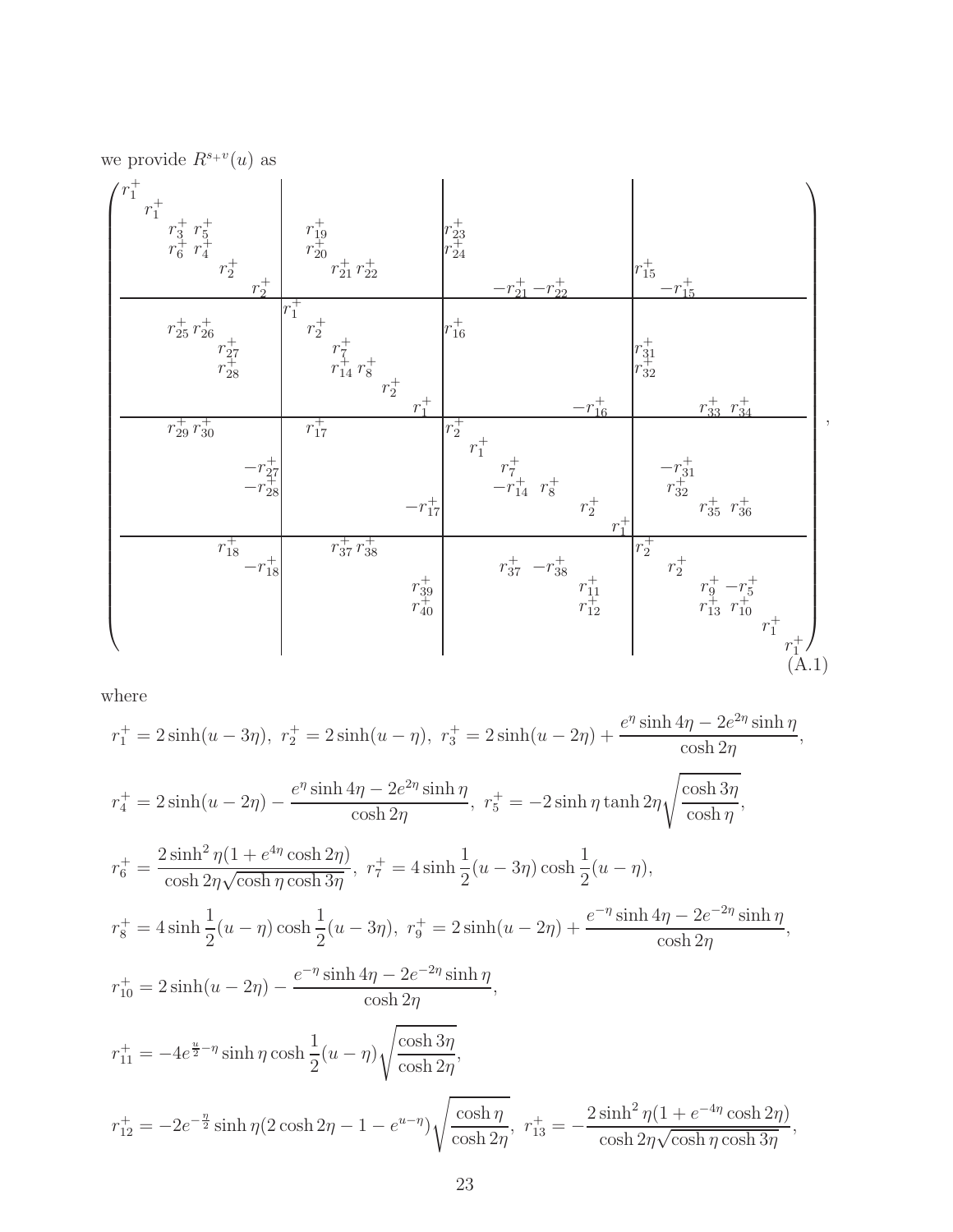$$
r_{14}^{+} = -\frac{4 \sinh 2\eta \sinh^2 \eta}{\sqrt{\cosh \eta \cosh 3\eta}}, \quad r_{15}^{+} = 2e^{-u} \sin 2\eta, \quad r_{16}^{+} = -2e^{-u+\eta} \sin 2\eta, \quad r_{17}^{+} = -2e^{u-\eta} \sin 2\eta,
$$
\n
$$
r_{18}^{+} = 2e^{u} \sin 2\eta, \quad r_{19}^{+} = e^{-u+2\eta} r_{11}^{+}, \quad r_{20}^{+} = -2e^{\frac{\eta}{2}} \sinh \eta (2 \cosh 2\eta - 1 - e^{\eta - u}) \sqrt{\frac{\cosh \eta}{\cosh 2\eta}},
$$
\n
$$
r_{21}^{+} = \frac{e^{-u+\frac{3\eta}{2}} \sinh 2\eta}{\sqrt{\cosh 2\eta \cosh 3\eta}} (2 \cosh 2\eta - 1 - e^{u-3\eta}),
$$
\n
$$
r_{22}^{+} = -4e^{-\frac{u}{2}} \sinh \eta \cosh(\frac{1}{2}(u-3\eta)) \sqrt{\frac{\cosh \eta}{\cosh 2\eta}}, \quad r_{23}^{+} = -e^{-u} r_{11}^{+}, \quad r_{24}^{+} = -e^{-2\eta} r_{20}^{+},
$$
\n
$$
r_{25}^{+} = -\frac{e^{u-\frac{3\eta}{2}} \sinh 2\eta}{\sqrt{\cosh 2\eta \cosh 3\eta}} (2 \cosh 2\eta - 1 + e^{\eta - u}), \quad r_{26}^{+} = 4e^{\frac{u}{2} - \eta} \sinh \eta \sinh \frac{1}{2}(u - \eta) \sqrt{\frac{\cosh \eta}{\cosh 2\eta}},
$$
\n
$$
r_{27}^{+} = 4e^{\frac{u}{2}} \sinh \eta \sinh(\frac{1}{2}(u-3\eta)) \sqrt{\frac{\cosh 3\eta}{\cosh 2\eta}}, \quad r_{28}^{+} = -\frac{e^{\frac{3\eta}{2}} \sinh 2\eta}{\sqrt{\cosh \eta \cosh 2\eta}} (2 \cosh 2\eta - 1 + e^{u-3\eta}),
$$
\n
$$
r_{29}^{+} = -e^{2\eta} r_{25}^{
$$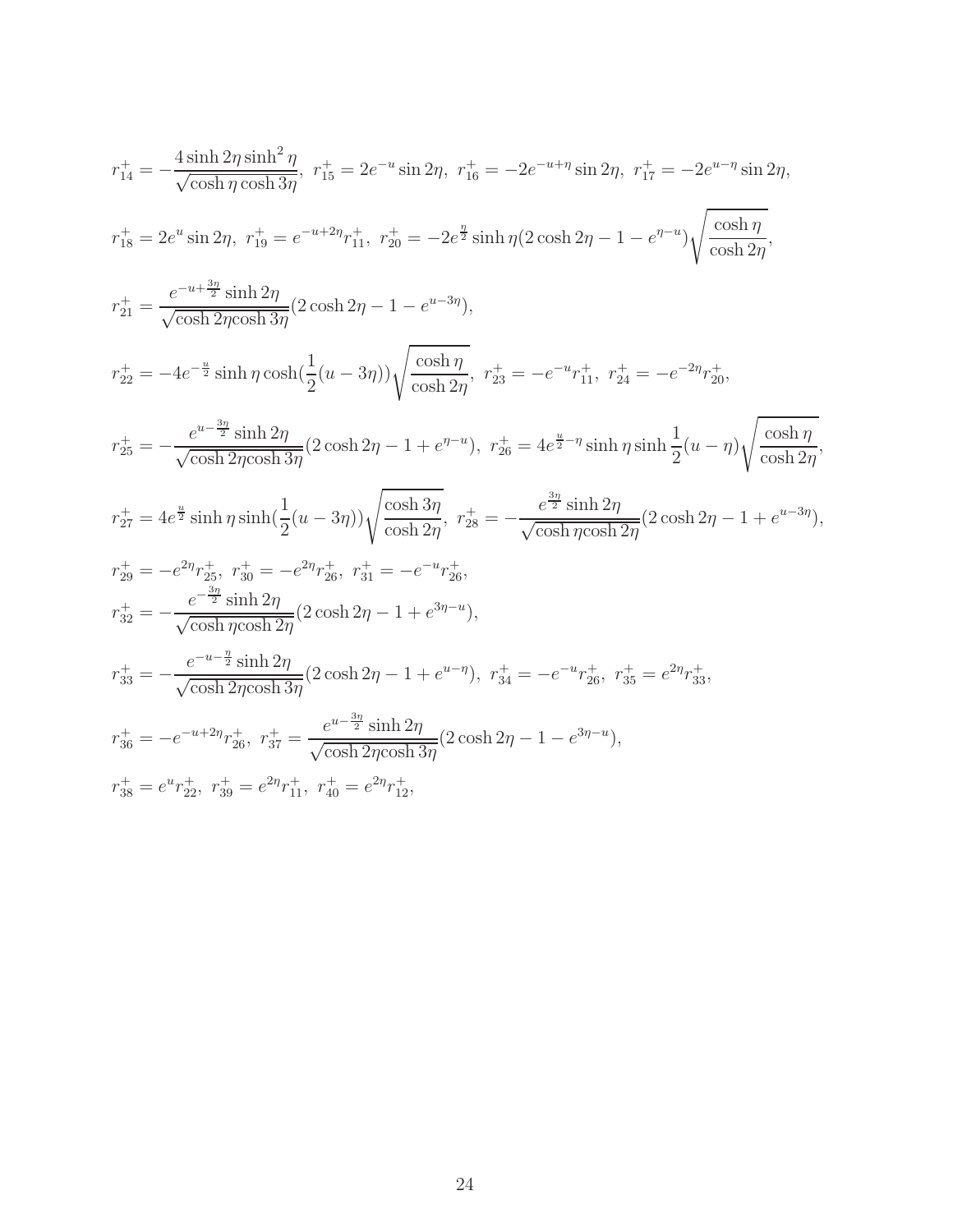and  $R^{s-v}(u)$  as

<span id="page-24-0"></span>

| $\frac{r_1}{r_1}$<br>$\frac{r_3^-}{r_6^-}\frac{r_5^-}{r_4^-}$<br>$r_2^-$<br>$r_2^-$     | $\frac{r_{19}^-}{r_{20}^-}$<br>$\frac{r_{21}^-}{r_{21}^-}$ $\frac{r_{22}^-}{r_{22}^-}$ |                                                             | $r_{23}^{-}$<br>$r_{24}^{-}$ | $r_{21}^-$                       | $r_{22}^{-}$ |                                      | $r_{15}^-$<br>$-r_{15}^{-}$                                                                                                                                                                            |  |
|-----------------------------------------------------------------------------------------|----------------------------------------------------------------------------------------|-------------------------------------------------------------|------------------------------|----------------------------------|--------------|--------------------------------------|--------------------------------------------------------------------------------------------------------------------------------------------------------------------------------------------------------|--|
| $r_{25}^{-} r_{26}^{-}$<br>$\frac{r_{27}^-}{r_{28}^-}$                                  | $r_1^-$<br>$\frac{r_2^+}{r_1}$ $\frac{r_7^-}{r_{14}^-}$ $r_8^-$<br>$r_2^-$             | $r_1^-$                                                     | $r_{16}^-$                   |                                  |              | $-r_{16}^{-}$                        | $r_{31}^{-}$<br>$r_{32}^{-}$<br>$r_{33}^ r_{34}^-$                                                                                                                                                     |  |
| $\frac{1}{r_{29}}\frac{1}{r_{30}}$<br>$\begin{matrix} r_{27}^- \ r_{28}^- \end{matrix}$ | $r_{17}^-$                                                                             | $-r_{17}^-$                                                 | $r_2^-$<br>$r_1^-$           | $\frac{r_7^-}{r_{14}^-}$ $r_8^-$ |              | $r_2^-$<br>$r_1^-$                   | $-r_{31}^{-}$<br>- $r_{32}^{-}$<br>$r_{35}^{-}$ $r_{36}^{-}$<br>-                                                                                                                                      |  |
| $\frac{1}{r_{18}^{-}}$<br>- $r_{18}^{-}$                                                | $r_{37}^ r_{38}^+$                                                                     | $\begin{matrix} r\frac{39}{2} \ r\frac{1}{40} \end{matrix}$ |                              | $-r_{37}^--r_{38}^--\,$          |              | $r_{\overline{11}}^- \over r_{12}^-$ | $r_2^-$<br>$r_2^-$<br>$\begin{array}{rl} r_9^- \!\!\!&\textcolor{red}{-}\!\!\!r_5^- \\ \hline r_{13}^- \!\!\!&\textcolor{red}{-}\!\!\!r_{10}^- \end{array}$<br>$r_1^-$<br>$\frac{r_1^-}{\text{(A.2)}}$ |  |

with

$$
r_1^- = r_1^+, r_2^- = r_2^+, r_3^- = r_4^+, r_4^- = r_3^+, r_5^- = -r_5^+, r_6^- = -r_6^+, r_7^- = r_8^+,
$$
  
\n
$$
r_8^- = r_7^+, r_9^- = r_{10}^+, r_{10}^- = r_9^+, r_{11}^- = \sqrt{\frac{\cosh 3\eta}{\cosh \eta}} r_{26}^+, r_{12}^- = e^u \sqrt{\frac{\cosh 3\eta}{\cosh \eta}} r_{33}^+,
$$
  
\n
$$
r_{13}^- = -r_{13}^+, r_{14}^- = -r_{14}^+, r_{15}^- = r_{15}^+, r_{16}^- = -r_{16}^+, r_{17}^- = -r_{17}^+, r_{18}^- = r_{18}^+,
$$
  
\n
$$
r_{19}^- = e^{-u+2\eta} r_{11}^-, r_{20}^- = -e^{2\eta-u} \sqrt{\frac{\cosh 3\eta}{\cosh \eta}} r_{25}^+, r_{21}^- = -e^{-u} \sqrt{\frac{\cosh \eta}{\cosh 3\eta}} r_{28}^+,
$$
  
\n
$$
r_{22}^- = e^{-u} \sqrt{\frac{\cosh \eta}{\cosh 3\eta}} r_{27}^+, r_{23}^- = e^{-u} r_{11}^-, r_{24}^- = e^{2\eta} r_{20}^-, r_{25}^- = e^{u-2\eta} \sqrt{\frac{\cosh \eta}{\cosh 3\eta}} r_{20}^+,
$$
  
\n
$$
r_{26}^- = -\sqrt{\frac{\cosh \eta}{\cosh 3\eta}} r_{11}^+, r_{27}^- = -e^u \sqrt{\frac{\cosh 3\eta}{\cosh \eta}} r_{22}^+, r_{28}^- = e^u \sqrt{\frac{\cosh 3\eta}{\cosh \eta}} r_{21}^+,
$$
  
\n
$$
r_{29}^- = e^{2\eta} r_{25}^-, r_{30}^- = e^{2\eta} r_{26}^-, r_{31}^- = e^{-u} r_{27}^-, r_{32}^- = e^{-u} \sqrt{\frac{\cosh 3\eta}{\cosh \eta}} r_{37}^+,
$$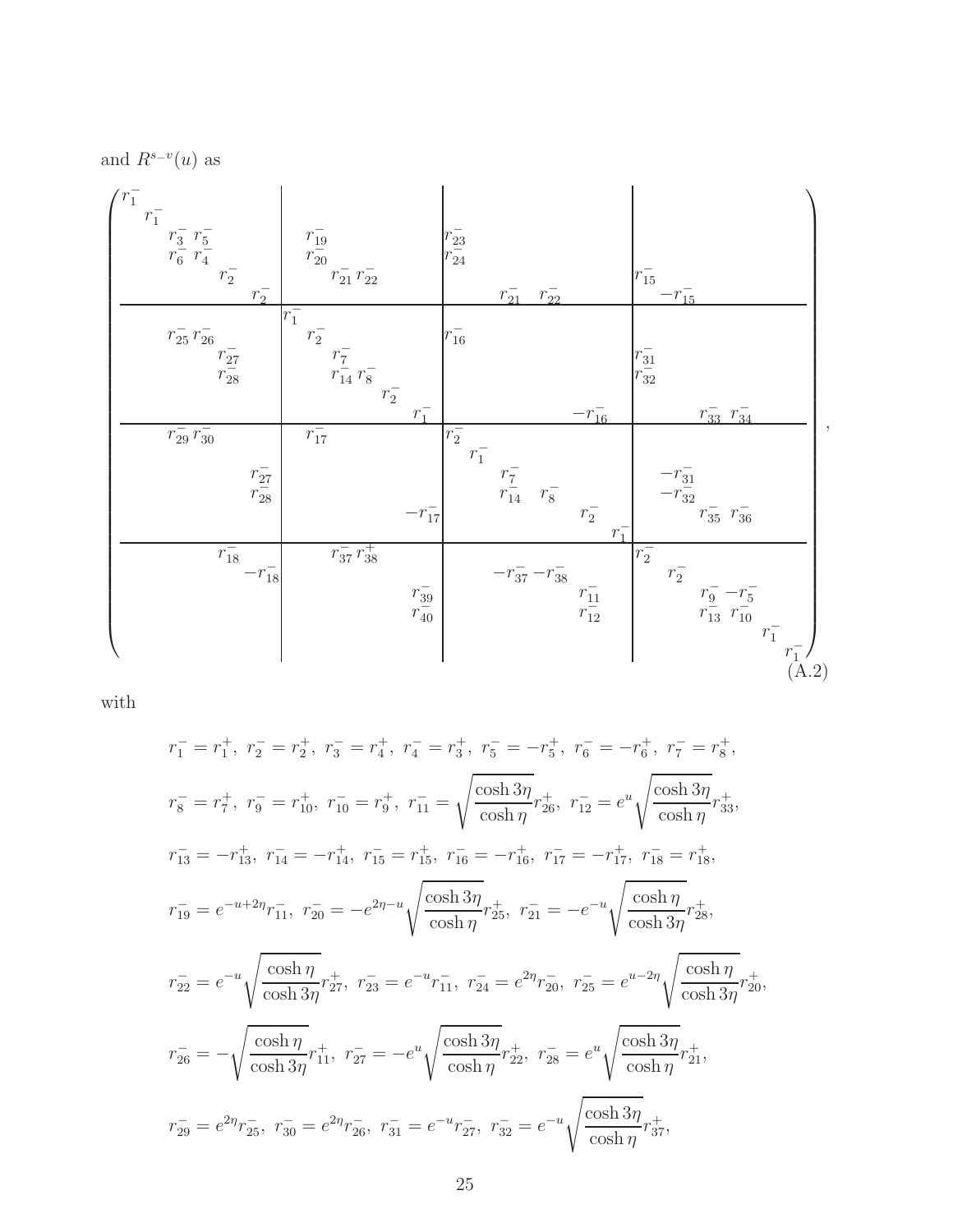$$
\overline{r}_{33}^- = e^{-u} \sqrt{\frac{\cosh \eta}{\cosh 3\eta}} r_{12}^+, \ \overline{r}_{34}^- = e^{-u} \overline{r}_{26}^-, \ \overline{r}_{35}^- = -e^{2\eta} \overline{r}_{33}^-, \ \overline{r}_{36}^- = -e^{-u+2\eta} \overline{r}_{26}^-,
$$
\n
$$
\overline{r}_{37}^- = -e^u \sqrt{\frac{\cosh \eta}{\cosh 3\eta}} \overline{r}_{32}^+, \ \overline{r}_{38}^- = -e^u \overline{r}_{22}^-, \ \overline{r}_{39}^- = -e^{2\eta} \overline{r}_{11}^-, \ \overline{r}_{40}^- = -e^{2\eta} \overline{r}_{12}^-.
$$
\n(A.3)

We remark that the fused R-matrices  $R_{1/2}^{s_{\pm}v}$  $\frac{s+v}{r^2}(u)$  are necessary to derive the exact solution of the  $D_3^{(2)}$  model. For simplicity, throughout this paper, we denote  $\tilde{1}' = 1'$  for the representation  $s_+$  and  $\tilde{1}' = \overline{1}'$  for the representation  $s_-$ . Here we list some useful relations among the R-matrices:

unitarity : 
$$
R_{\tilde{1}'2}^{s_{\pm}v}(u)R_{2\tilde{1}'}^{vs_{\pm}}(-u) = \rho_s(u) = -4\sinh(u - 3\eta)\sinh(u + 3\eta),
$$
  
crossing unitarity :  $R_{\tilde{1}'2}^{s_{\pm}v}(u)^{t_{\tilde{1}'}}\bar{M}_{\tilde{1}'}R_{2\tilde{1}'}^{vs_{\pm}}(-u + 8\eta)^{t_{\tilde{1}'}}\bar{M}_{\tilde{1}'}^{-1} = \rho_s(u - 4\eta - i\pi),$   
periodicity :  $R_{\tilde{1}'2}^{s_{\pm}v}(u + i\pi) = -\bar{V}_2R_{\tilde{1}'2}^{s_{\pm}v}(u)\bar{V}_2^{-1},$ 

where  $\overline{M}$  is the diagonal matrix given by

$$
\bar{M} = diag[e^{4\eta}, e^{2\eta}, e^{-2\eta}, e^{-4\eta}], \qquad (A.4)
$$

and the Yang-Baxter relations

$$
R_{\tilde{1}'2}^{s_{\pm}v}(u_1-u_2)R_{\tilde{1}'3}^{s_{\pm}v}(u_1-u_3)R_{23}^{vv}(u_2-u_3) = R_{23}^{vv}(u_2-u_3)R_{\tilde{1}'3}^{s_{\pm}v}(u_1-u_3)R_{\tilde{1}'2}^{s_{\pm}v}(u_1-u_2). \tag{A.5}
$$

#### A.2 Fusion and the fused R-matrices

By using the fusion technique [\[47](#page-38-9)[–52\]](#page-39-0), we systematically analyze the fusion structure of the R-matrices. For this purpose, we consider the fusion of  $R_{1/3}^{s+v}$  $t_{1/3}^{s+v}(u)$  and  $R_{23}^{vv}(u)$  in the spaces  $V_{1'}$ and  $V_2$ . This can be realized is because the fused R-matrix  $R_{12}^{s+v}$  $i_{12}^{s+v}(u)$  [\(A.1\)](#page-32-0) has the degenerate point of  $u = 3\eta + i\pi$ . At which,  $R_{1/2}^{s+v}$  $i_{12}^{s+v}(u)$  becomes a  $4 \times 4$  matrix

$$
R_{1'2}^{s_{+}v}(3\eta + i\pi) = P_{1'2}^{(+)}S_{1'2}^{(+)},\tag{A.6}
$$

where  $P_{1'2}^{(+)}$  $j_{12}^{(+)}$  is a 4-dimensional projector

$$
P_{1'2}^{(+)} = \sum_{i=1}^{4} |\phi_i^{(+)}\rangle\langle\phi_i^{(+)}|,\tag{A.7}
$$

with the basis vectors

$$
|\phi_1^{(+)}\rangle = e^{\frac{\eta}{2}} \frac{\sinh\eta \sqrt{\cosh 3\eta}}{\tilde{x}_1\sqrt{\cosh\eta\cosh 2\eta}} |13\rangle + e^{\frac{\eta}{2}} \frac{(e^{\eta}\cosh 2\eta - \sinh \eta)}{\tilde{x}_1\sqrt{\cosh 2\eta}} |14\rangle
$$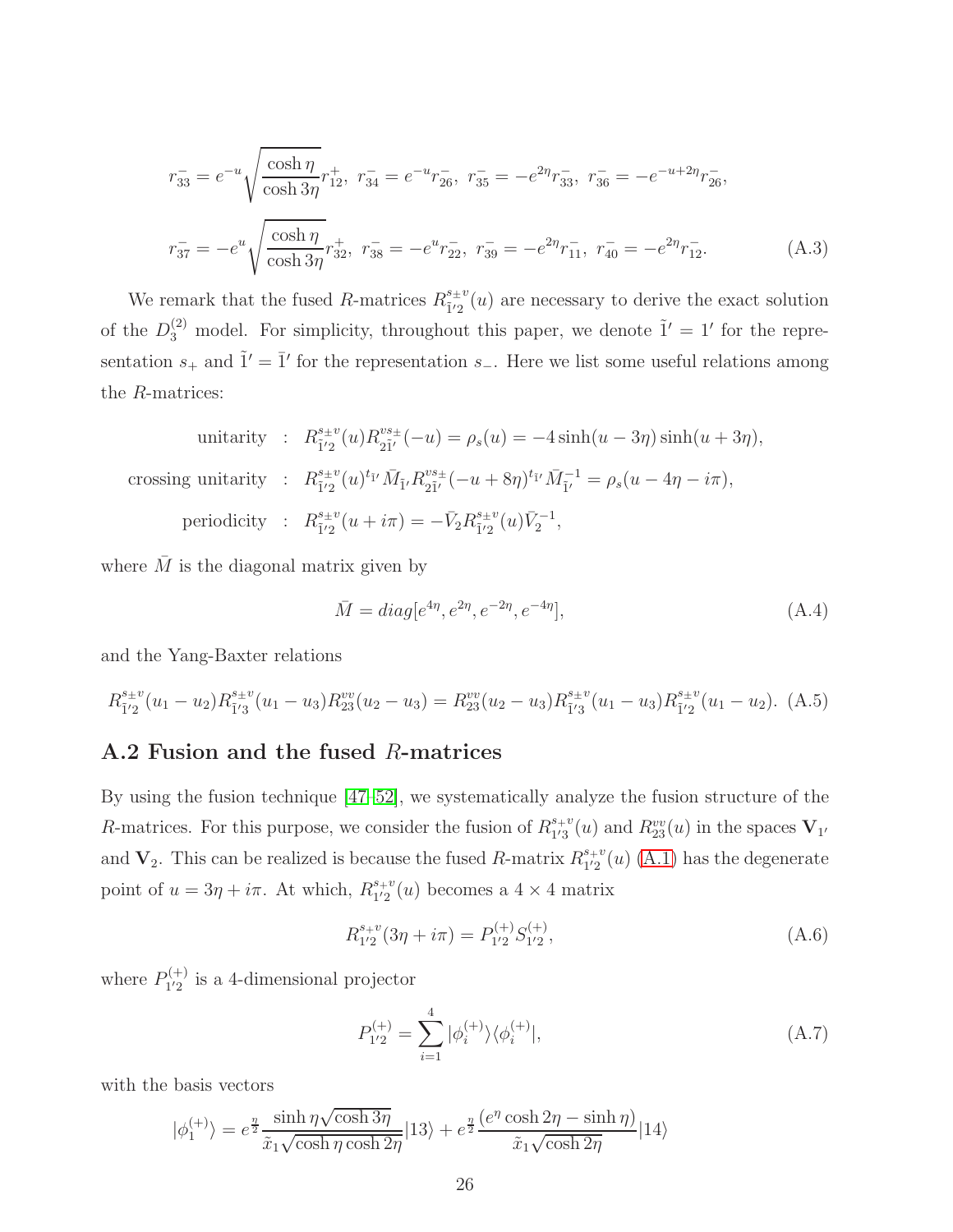$$
+e^{\eta} \frac{\sqrt{\cosh \eta}}{\tilde{x}_1} |22\rangle - e^{3\eta} \frac{\sqrt{\cosh \eta}}{\tilde{x}_1} |31\rangle, \quad \tilde{x}_1 = \sqrt{e^{3\eta}(2\cosh 2\eta + \cosh 4\eta)},
$$
  
\n
$$
|\phi_2^{(+)}\rangle = \frac{\sqrt{\cosh \eta}}{\tilde{x}_1} |15\rangle + e^{\frac{3\eta}{2}} \frac{\sqrt{\cosh 3\eta}}{\tilde{x}_1 \sqrt{\cosh \eta \cosh 2\eta}} |23\rangle
$$
  
\n
$$
+ e^{\frac{3\eta}{2}} \frac{2\sinh^2 \eta}{\tilde{x}_1 \sqrt{\cosh 2\eta}} |24\rangle + e^{3\eta} \frac{\sqrt{\cosh \eta}}{\tilde{x}_1} |41\rangle,
$$
  
\n
$$
|\phi_3^{(+)}\rangle = \frac{\sqrt{\cosh \eta}}{\tilde{x}_1} |16\rangle - e^{\frac{3\eta}{2}} \frac{\sqrt{\cosh 3\eta}}{\tilde{x}_1 \sqrt{\cosh \eta \cosh 2\eta}} |33\rangle
$$
  
\n
$$
- e^{\frac{3\eta}{2}} \frac{2\sinh^2 \eta}{\tilde{x}_1 \sqrt{\cosh 2\eta}} |34\rangle - e^{3\eta} \frac{\sqrt{\cosh \eta}}{\tilde{x}_1} |42\rangle,
$$
  
\n
$$
|\phi_4^{(+)}\rangle = \frac{\sqrt{\cosh \eta}}{\tilde{x}_1} |26\rangle + e^{2\eta} \frac{\sqrt{\cosh \eta}}{\tilde{x}_1} |35\rangle - e^{\frac{5\eta}{2}} \frac{\sinh \eta \sqrt{\cosh 3\eta}}{\tilde{x}_1 \sqrt{\cosh \eta \cosh 2\eta}} |43\rangle
$$
  
\n
$$
+ e^{\frac{3\eta}{2}} \frac{(\cosh 2\eta + e^{\eta} \sinh \eta)}{\tilde{x}_1 \sqrt{\cosh 2\eta}} |44\rangle.
$$
 (A.8)

 $\tilde{x}_1 = \sqrt{e^{3\eta}(2\cosh 2\eta + \cosh 4\eta)}$  and  $S_{1/2}^{(+)}$  $_{12}^{(+)}$  is a constant matrix omitted here. Exchanging the two spaces  $V_{1'}$  and  $V_2$ , we obtain the fused R-matrix  $R_{21'}^{vs+}(u)$ . From it, we deduce another 4-dimensional projector

$$
P_{21'}^{(+)} = \sum_{i=1}^{4} |\varphi_i^{(+)}\rangle\langle\varphi_i^{(+)}|, \quad |\varphi_i^{(+)}\rangle = |\phi_i^{(+)}\rangle|_{\eta \to -\eta, |kl\rangle \to |lk\rangle}.
$$
 (A.9)

Taking the fusion of  $R_{1/3}^{s+v}$  $t_1^{s+v}(u)$  and  $R_{23}^{vv}(u)$  by using the projectors  $P_{1'2}^{(+)}$  $P_{1'2}^{(+)}$  and  $P_{21'}^{(+)}$ , we obtain

<span id="page-26-0"></span>
$$
P_{1'2}^{(+)} R_{23}^{vv}(u) R_{1'3}^{s+v}(u+3\eta+i\pi) P_{1'2}^{(+)} = \tilde{\rho}_0(u) R_{\langle 1'2\rangle 3}^{s-v}(u+\eta+i\pi), \tag{A.10}
$$

$$
P_{21'}^{(+)}R_{32}^{vv}(u)R_{31'}^{vs+}(u+3\eta+i\pi)P_{21'}^{(+)} = \tilde{\rho}_0(u)R_{3\langle 1'2\rangle}^{vs-}(u+\eta+i\pi),\tag{A.11}
$$

where  $\tilde{\rho}_0(u) = 4 \sinh(u + 2\eta) \sinh(u - 4\eta)$ ,  $\langle 1'2 \rangle$  denotes the fused space  $\mathbf{V}_{\langle 1'2 \rangle}$ , and  $R_{\langle 1'2 \rangle}^{s-v}$  $\frac{s-v}{\langle 1'2\rangle 3}(u)$ and  $R^{vs-}_{3/1'}$  $\frac{v_{s-1}}{3\langle 1'2 \rangle}(u)$  are the new fused R-matrices. For simplicity, we define  $\bar{1}' \equiv \langle 1'2 \rangle$ . We shall note that although the dimension of fused space  $V_{\bar{1}'}$  is 4, the  $V_{\bar{1}'}$  is not the original spinorial representation space  $V_{1'}$ , i.e.,  $V_{1'} \neq V_{\langle 1'2 \rangle}$ . In fact,  $V_{\bar{1}'}$  is the space of another spinorial representation  $s_-$  of  $D_3^{(2)}$  Lie algebra. Thus the fused R-matrix  $R_{\bar{1}'2}^{s_-v}$  $\frac{s-v}{1^2}(u)$  is defined in the tensor spaces of  $V_{\bar{1}'} \otimes V_2$  and can be expressed as a 24 × 24 matrix.

The fused R-matrices [\(A.10\)](#page-26-0) and [\(A.11\)](#page-26-0) can also be used to make the further fusion. At the point of  $u = 3\eta + i\pi$ ,  $R_{\overline{1}^{1/2}}^{s-v}$  $\frac{s-v}{12}(u)$  reduces into a  $4 \times 4$  matrix

$$
R_{\bar{1}'2}^{s_v}(3\eta + i\pi) = P_{\bar{1}'2}^{(-)} S_{\bar{1}'2}^{(-)}, \tag{A.12}
$$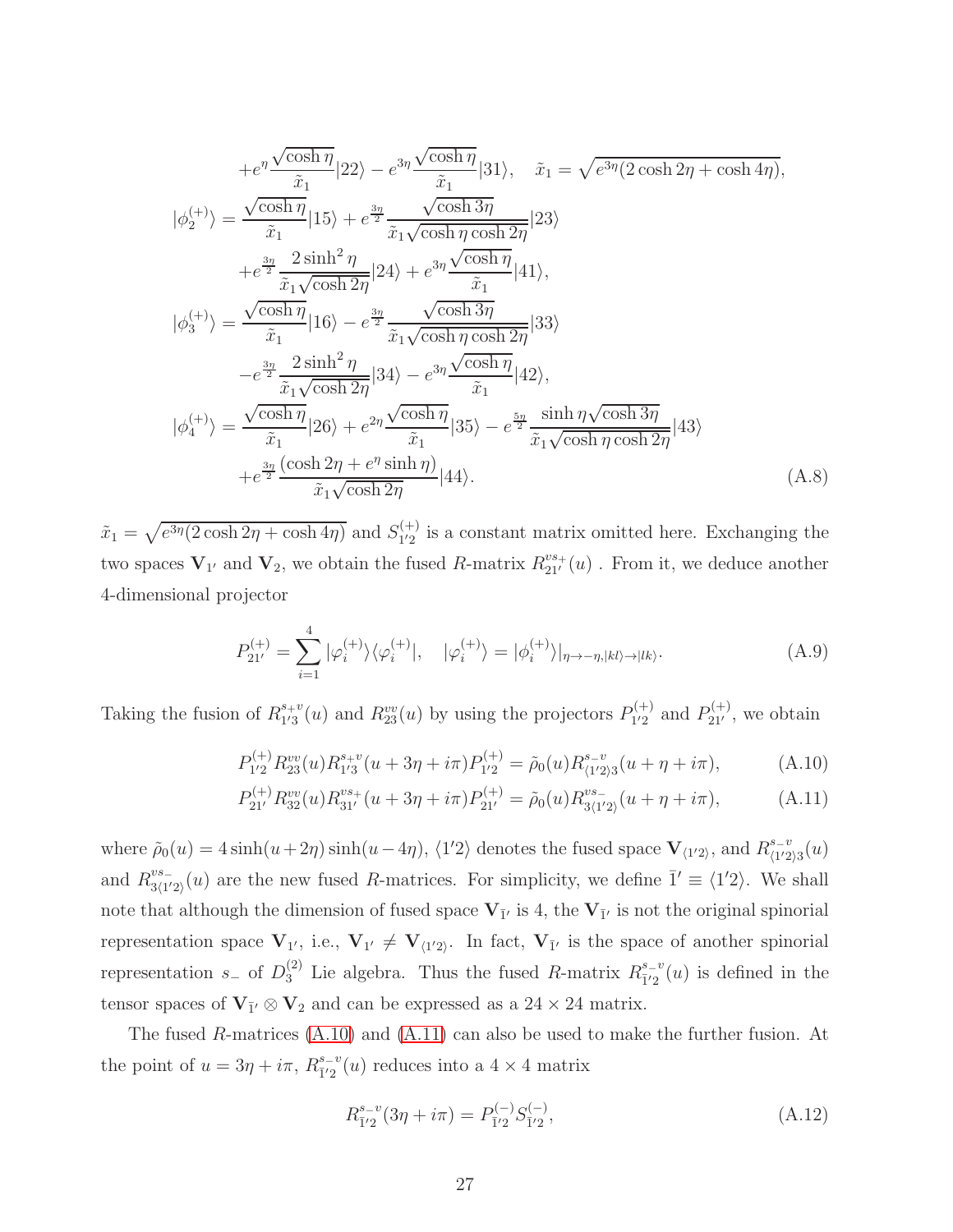where  $P_{\bar{1}'2}^{(-)}$  $\frac{1}{1}\left(2\right)$  is a 4-dimensional projector

$$
P_{\bar{1}'2}^{(-)} = \sum_{i=1}^{4} |\phi_i^{(-)}\rangle\langle\phi_i^{(-)}|,\tag{A.13}
$$

with the basis vectors

$$
|\phi_1^{(-)}\rangle = e^{\frac{\eta}{2}} \frac{\sqrt{\cosh \eta \cosh 3\eta}}{\tilde{x}_1 \sqrt{\cosh 2\eta}} |13\rangle + e^{\frac{5\eta}{2}} \frac{\sinh \eta}{\tilde{x}_1 \sqrt{\cosh 2\eta}} |14\rangle
$$
  
\n
$$
-e^{\eta} \frac{\sqrt{\cosh \eta}}{\tilde{x}_1} |22\rangle - e^{3\eta} \frac{\sqrt{\cosh \eta}}{\tilde{x}_1} |31\rangle,
$$
  
\n
$$
|\phi_2^{(-)}\rangle = \frac{\sqrt{\cosh \eta}}{\tilde{x}_1} |15\rangle - e^{\frac{3\eta}{2}} \frac{\sqrt{\cosh 2\eta}}{\tilde{x}_1} |24\rangle + e^{3\eta} \frac{\sqrt{\cosh \eta}}{\tilde{x}_1} |41\rangle,
$$
  
\n
$$
|\phi_3^{(-)}\rangle = \frac{\sqrt{\cosh \eta}}{\tilde{x}_1} |16\rangle - e^{\frac{3\eta}{2}} \frac{\sqrt{\cosh 2\eta}}{\tilde{x}_1} |34\rangle - e^{3\eta} \frac{\sqrt{\cosh \eta}}{\tilde{x}_1} |42\rangle,
$$
  
\n
$$
|\phi_4^{(-)}\rangle = \frac{\sqrt{\cosh \eta}}{\tilde{x}_1} |26\rangle - e^{2\eta} \frac{\sqrt{\cosh \eta}}{\tilde{x}_1} |35\rangle - e^{\frac{5\eta}{2}} \frac{\sqrt{\cosh \eta \cosh 3\eta}}{\tilde{x}_1 \sqrt{\cosh 2\eta}} |43\rangle + \frac{e^{\frac{\eta}{2}} \sinh \eta}{\tilde{x}_1 \sqrt{\cosh 2\eta}} |44\rangle,
$$

and  $S_{\bar{1}'2}^{(-)}$  $\frac{1}{12}$  is a constant matrix omitted here. From Eq.[\(A.11\)](#page-26-0), we know that the fused Rmatrix  $R^{vs-}_{2\bar{1}'}$  $\frac{v_{s-}}{2I'}(3\eta + i\pi)$  degenerates into the 4-dimensional projector

$$
P_{2\bar{1}'}^{(-)} = \sum_{i=1}^{4} |\varphi_i^{(-)}\rangle\langle\varphi_i^{(+)}|, \quad |\varphi_i^{(-)}\rangle = |\phi_i^{(-)}\rangle|_{\eta \to -\eta, |kl\rangle \to |lk\rangle}.
$$
 (A.14)

Taking the fusion of  $R_{\bar{1}'3}^{s=v}$  $\frac{s-v}{\tilde{l}'3}(u)$  and  $R_{23}^{vv}(u)$  by using the projectors  $P_{\tilde{l}'2}^{(-)}$  $P_{\bar{1}'2}^{(-)}$  and  $P_{2\bar{1}'}^{(-)}$  $\sum_{2\bar{1}'}^{2\bar{1}'}$ , we obtain

$$
P_{\bar{1}'2}^{(-)} R_{23}^{vv}(u) R_{\bar{1}'3}^{s-v}(u+3\eta+i\pi) P_{\bar{1}'2}^{(-)} = \tilde{\rho}_0(u) \tilde{S}_{\langle \bar{1}'2 \rangle} R_{\langle \bar{1}'2 \rangle 3}^{s+v}(u+\eta+i\pi) \tilde{S}_{\langle \bar{1}'2 \rangle}^{-1}, \quad (A.15)
$$

$$
P_{2\bar{1}'}^{(-)}R_{32}^{vv}(u)R_{3\bar{1}'}^{vs.}(u+3\eta+i\pi)P_{2\bar{1}'}^{(-)} = \tilde{\rho}_0(u)\tilde{S}_{\langle \bar{1}'2\rangle}R_{3\langle \bar{1}'2\rangle}^{vs.}(u+\eta+i\pi)\tilde{S}_{\langle \bar{1}'2\rangle}^{-1}, \quad (A.16)
$$

where  $\langle \overline{1}'2 \rangle$  denotes the 4-dimensional fused space  ${\bf V}_{\langle \overline{1}'2 \rangle}$  and  $\tilde{S}$  is a 4 × 4 diagonal matrix

$$
\tilde{S} = diag[1, -1, 1, -1].
$$
\n(A.17)

We shall note that the space  $V_{\langle I'2 \rangle}$  is indeed the original spin representation space  $V_{1'}$ . Then we have  $1' = \langle \overline{1}'2 \rangle$ . From Eqs.[\(A.15\)](#page-34-1) and [\(A.16\)](#page-34-1), we know that the fusion of  $R_{\overline{1}'3}^{s-v}$  $\frac{s}{1}^{s-v}(u)$  and  $R_{23}^{vv}(u)$  gives the already obtained fused R-matrix  $R_{1'2}^{s+v}$  $_{1'2}^{s+v}(u)$  [\(A.1\)](#page-32-0) and [\(A.2\)](#page-24-0). Therefore, the fusion processes are closed.

At the point of  $u = 4\eta$ , the 36 × 36 dimensional R-matrix [\(2.1\)](#page-3-0) degenerates into

$$
R_{12}^{vv}(4\eta) = P_{12}^{vv(1)} S_{12}^{(1)}, \tag{A.18}
$$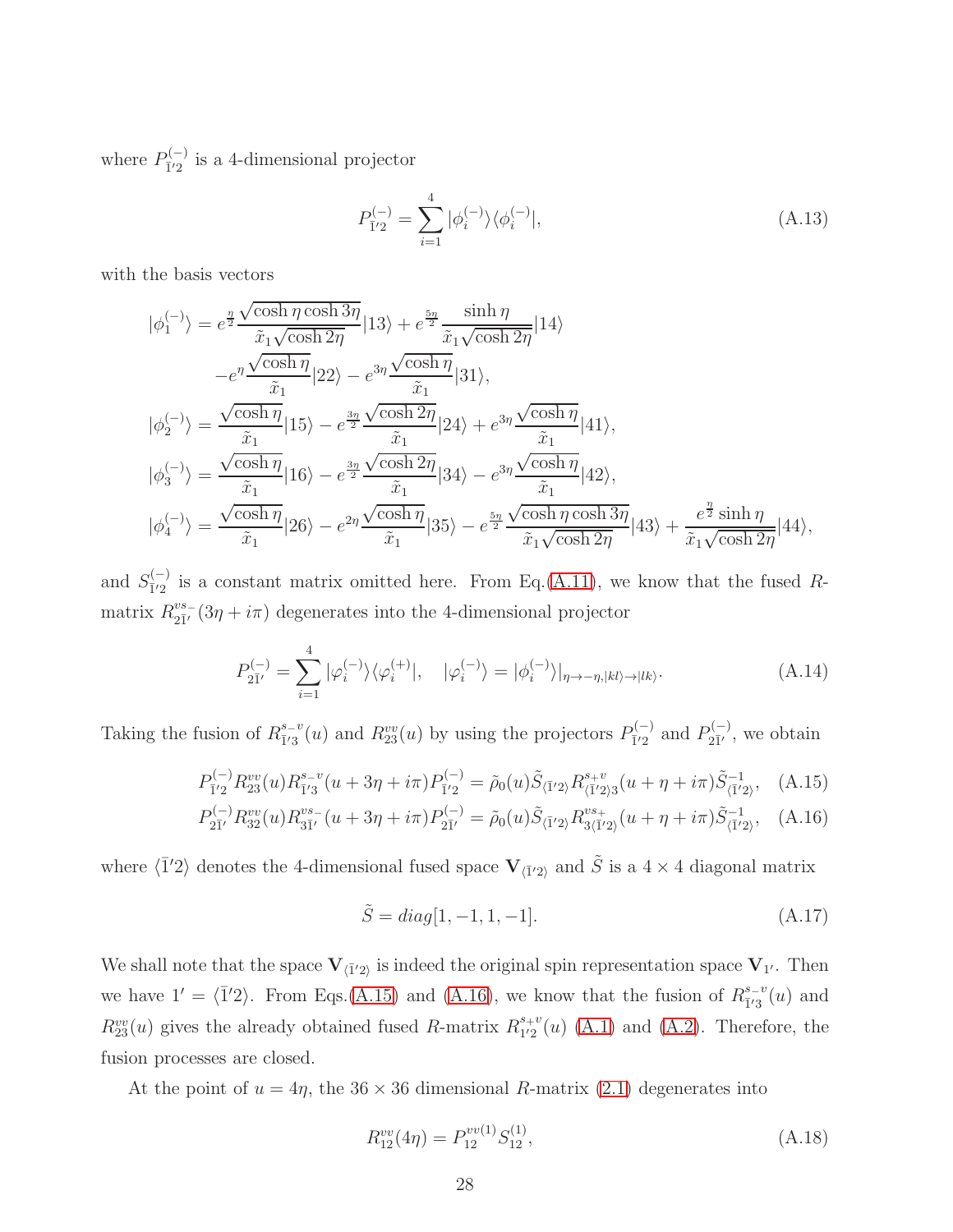where  $P_{12}^{vv(1)}$  is the one-dimensional projector

<span id="page-28-3"></span>
$$
P_{12}^{vv(1)} = |\psi_0\rangle\langle\psi_0|,\tag{A.19}
$$

with the basis vector

$$
|\psi_0\rangle = \frac{1}{x_0} (e^{-3\eta} |16\rangle + e^{-\eta} |25\rangle - \sqrt{\frac{\cosh 3\eta}{\cosh \eta}} |34\rangle - \sqrt{\frac{\cosh 3\eta}{\cosh \eta}} |43\rangle + e^{\eta} |52\rangle + e^{3\eta} |61\rangle),
$$
  

$$
x_0 = \frac{\sqrt{\cosh \eta}}{\sqrt{2 \cosh 3\eta (2 \cosh 2\eta + \cosh 4\eta)}},
$$
 (A.20)

and  $S_{12}^{(1)}$  is a constant omitted here. Exchanging two spaces  $V_1$  and  $V_2$ , we obtain

<span id="page-28-0"></span>
$$
P_{21}^{vv(1)} = |\tilde{\psi}_0\rangle\langle\tilde{\psi}_0|, \quad |\tilde{\psi}_0\rangle = |\psi_0\rangle|_{|kl\rangle \to |lk\rangle}.
$$
\n(A.21)

The fusion of two vectorial R-matrices by using the projectors  $P_{12}^{vv(1)}$  and  $P_{21}^{vv(1)}$  gives

<span id="page-28-2"></span>
$$
P_{21}^{vv(1)}R_{13}^{vv}(u)R_{23}^{vv}(u+4\eta)P_{21}^{vv(1)} = a_1(u)e_1(u+4\eta)P_{21}^{vv(1)},
$$
\n(A.22)

$$
P_{12}^{vv(1)} R_{31}^{vv}(u) R_{32}^{vv}(u+4\eta) P_{12}^{vv(1)} = a_1(u)e_1(u+4\eta) P_{12}^{vv(1)}, \tag{A.23}
$$

where  $e_1(u) = 4 \sinh(u - 2\eta) \sinh(u)$ . We see that after taking fusion, we obtain a onedimensional vector.

At the point of  $u = 2\eta + i\pi$ , the R-matrix [\(2.1\)](#page-3-0) reduces to a  $16 \times 16$  matrix

$$
R_{12}^{vv}(2\eta + i\pi) = P_{12}^{vv(16)} S_{12}^{(16)}, \tag{A.24}
$$

where  $P_{12}^{vv(16)}$  is a 16-dimensional projector

<span id="page-28-1"></span>
$$
P_{12}^{vv(16)} = \sum_{i=1}^{16} |\phi_i^{(16)}\rangle\langle\phi_i^{(16)}|,\tag{A.25}
$$

with the bases

$$
|\phi_1^{(16)}\rangle = \frac{e^{-\eta}}{\sqrt{2\cosh 2\eta}}|12\rangle - \frac{e^{\eta}}{\sqrt{2\cosh 2\eta}}|21\rangle,
$$
  
\n
$$
|\phi_2^{(16)}\rangle = \frac{e^{-\eta}\sqrt{\cosh 2\eta}}{x_1}|13\rangle - \frac{e^{2\eta}\sinh \eta}{x_1\sqrt{\cosh 2\eta}}|31\rangle + \frac{\sqrt{\cosh \eta \cosh 3\eta}}{x_1\sqrt{\cosh 2\eta}}|41\rangle,
$$
  
\n
$$
|\phi_3^{(16)}\rangle = \frac{\sinh \eta\sqrt{\cosh \eta \cosh 3\eta}}{x_1 \cosh 2\eta}|13\rangle + \frac{\cosh \eta\sqrt{\cosh \eta \cosh 3\eta}}{x_1 \cosh 2\eta}|31\rangle
$$
  
\n
$$
+\frac{x_1}{2\cosh 2\eta}|14\rangle + \frac{\sinh \eta \sinh 3\eta}{x_1 \cosh 2\eta}|41\rangle,
$$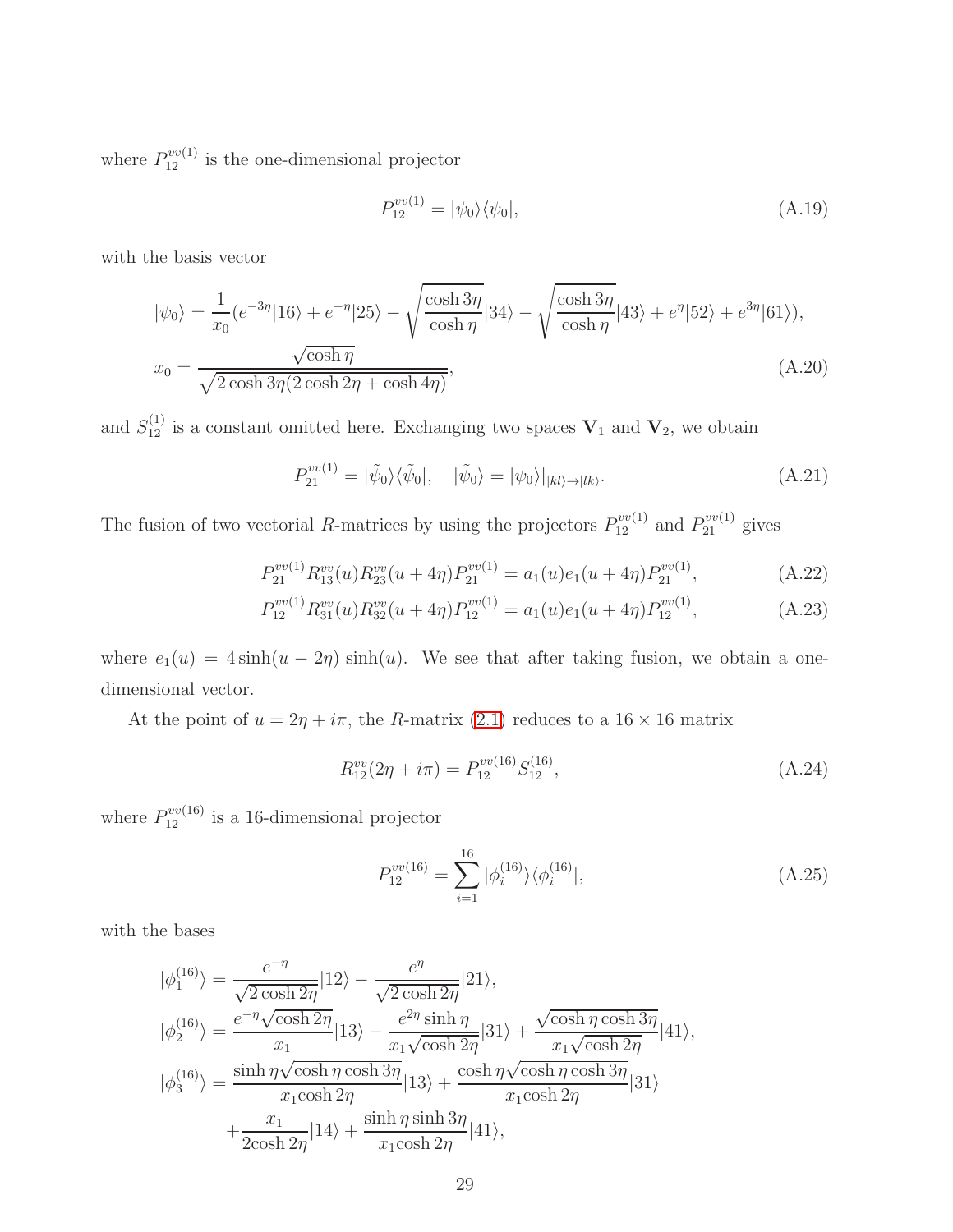$$
\begin{split} |\phi_{4}^{(16)}\rangle&=\frac{e^{-\eta}}{\sqrt{2\cosh 2\eta}}|15\rangle-\frac{e^{\eta}}{\sqrt{2\cosh 2\eta}}|51\rangle,\\ |\phi_{5}^{(16)}\rangle&=\frac{e^{-\frac{\eta}{2}\cosh\eta}}{x\sqrt{\cosh 2\eta}}|16\rangle+\frac{e^{-\frac{\eta}{2}\cosh 2\eta}}{x\sqrt{\cosh 2\eta}}|44\rangle+\frac{e^{\frac{3\eta}{2}\cosh\eta}}{x\sqrt{\cosh 2\eta}}|52\rangle,\\ |\phi_{6}^{(16)}\rangle&=\frac{e^{-\eta}\sqrt{\cosh 2\eta}}{x_{1}}|23\rangle-\frac{e^{2\eta}\sinh \eta}{x_{1}\sqrt{\cosh 2\eta}}|32\rangle+\frac{\sqrt{\cosh \eta\cosh 3\eta}}{x_{1}\sqrt{\cosh 2\eta}}|42\rangle,\\ |\phi_{7}^{(16)}\rangle&=\frac{\sinh \eta\sqrt{\cosh \eta\cosh 3\eta}}{x_{1}\cosh 2\eta}|23\rangle+\frac{\cosh \eta\sqrt{\cosh \eta\cosh 3\eta}}{x_{1}\cosh 2\eta}|32\rangle\\ +\frac{e^{-\eta}}{2\cosh 2\eta}|24\rangle+\frac{\sinh \eta\sinh 3\eta}{x_{1}\cosh 2\eta}|42\rangle,\\ |\phi_{8}^{(16)}\rangle&=-\frac{e^{-\frac{\eta}{2}\cosh 2\eta}}{2x_{2}\sqrt{\cosh 2\eta}}|16\rangle+\frac{e^{-\frac{3\eta}{2}\eta}}{2x_{3}\sqrt{\cosh 2\eta}}|25\rangle+\frac{e^{\frac{3\eta}{2}\sinh 4\eta}}{4x_{2}\sqrt{\cosh 2\eta}}|44\rangle,\\ |\phi_{8}^{(16)}\rangle&=\frac{e^{-\eta}\cosh 2\eta}{\sqrt{2\cosh 2\eta}}|52\rangle+\frac{e^{\frac{3\eta}{2}\eta}}{2x_{3}\sqrt{\cosh 2\eta}}|61\rangle,\\ |\phi_{16}^{(16)}\rangle&=\frac{(e^{\eta}\cosh 2\eta+\sinh \eta)\sqrt{\cosh \eta}}{x_{2}\sqrt{\cosh 2\eta}}|61\rangle\\ +\frac{e^{-\eta}\cosh 2\eta}{2x_{2}\sqrt{\cosh 2\eta}}|52\rangle+\frac{
$$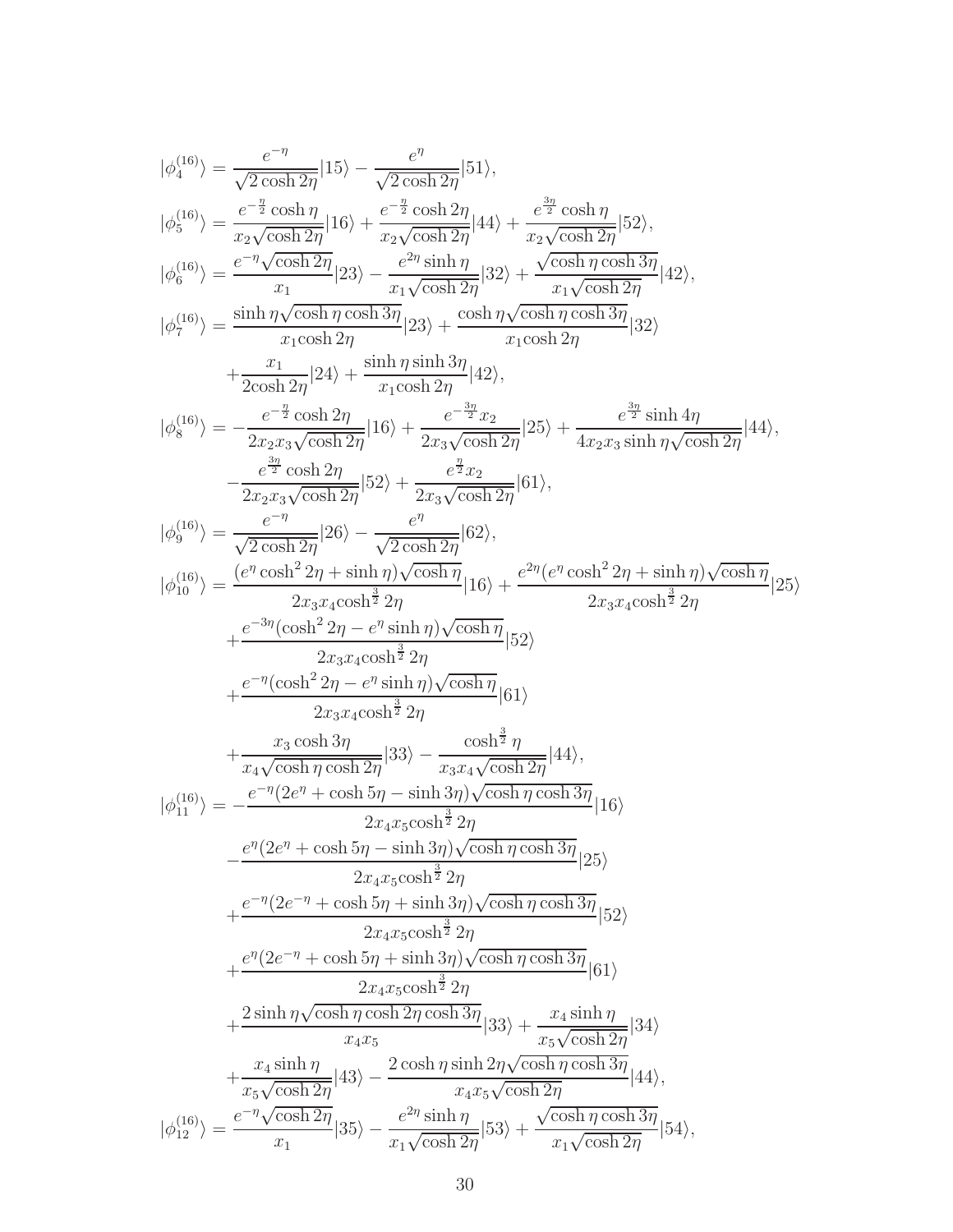$$
|\phi_{13}^{(16)}\rangle = \frac{e^{-\eta}\sqrt{\cosh 2\eta}}{x_1}|36\rangle - \frac{e^{2\eta}\sinh \eta}{x_1\sqrt{\cosh 2\eta}}|63\rangle + \frac{\sqrt{\cosh \eta \cosh 3\eta}}{x_1\sqrt{\cosh 2\eta}}|64\rangle,
$$
  
\n
$$
|\phi_{14}^{(16)}\rangle = \frac{\sinh \eta \sqrt{\cosh \eta \cosh 3\eta}}{x_1 \cosh 2\eta}|35\rangle + \frac{\cosh \eta \sqrt{\cosh \eta \cosh 3\eta}}{x_1 \cosh 2\eta}|53\rangle
$$
  
\n
$$
+ \frac{x_1}{2\cosh 2\eta}|45\rangle + \frac{\sinh \eta \sinh 3\eta}{x_1 \cosh 2\eta}|54\rangle,
$$
  
\n
$$
|\phi_{15}^{(16)}\rangle = \frac{\sinh \eta \sqrt{\cosh \eta \cosh 3\eta}}{x_1 \cosh 2\eta}|36\rangle + \frac{\cosh \eta \sqrt{\cosh \eta \cosh 3\eta}}{x_1 \cosh 2\eta}|63\rangle
$$
  
\n
$$
+ \frac{x_1}{2\cosh 2\eta}|46\rangle + \frac{\sinh \eta \sinh 3\eta}{x_1 \cosh 2\eta}|64\rangle,
$$
  
\n
$$
|\phi_{16}^{(16)}\rangle = \frac{e^{-\eta}}{\sqrt{2\cosh 2\eta}}|56\rangle - \frac{e^{\eta}}{\sqrt{2\cosh 2\eta}}|65\rangle,
$$
  
\n
$$
x_1 = \sqrt{1 + \cosh 4\eta - \sinh 2\eta}, \quad x_2 = \sqrt{e^{\eta} + \cosh \eta \cosh 2\eta},
$$
  
\n
$$
x_3 = \sqrt{1 + 2\cosh \eta \cosh 3\eta}, \quad x_4 = \sqrt{\cosh 3\eta + 2\cosh \eta \cosh 2\eta \cosh 4\eta},
$$
  
\n
$$
x_5 = \sqrt{3\cosh 3\eta + 2\sinh \eta \sinh 2\eta \cosh 4\eta},
$$
  
\n(A.26)

and  $S_{12}^{(16)}$  is a constant matrix omitted here. Exchanging the spaces  $V_1$  and  $V_2$ , we obtain

$$
P_{21}^{vv(16)} = \sum_{i=1}^{16} |\varphi_i^{(16)}\rangle \langle \varphi_i^{(16)}|, \quad |\varphi_i^{(16)}\rangle = |\phi_i^{(16)}\rangle|_{\eta \to -\eta, |kl\rangle \to |lk\rangle}.
$$
 (A.27)

Taking the fusion of two vectorial R-matrices by using the 16-dimensional projectors  $P_{12}^{vv(16)}$ 12 and  $P_{21}^{vv(16)}$ , we obtain

<span id="page-30-0"></span>
$$
P_{12}^{vv(16)} R_{23}^{vv}(u) R_{13}^{vv}(u+2\eta+i\pi) P_{12}^{vv(16)}
$$
  
=  $\tilde{\rho}_0(u) S_{1'\bar{2}'} R_{1'3}^{s+v}(u+\eta+i\pi) R_{2'3}^{s-v}(u+\eta+i\pi) S_{1'\bar{2}'}^{-1},$  (A.28)

$$
P_{21}^{vv(16)} R_{32}^{vv}(u) R_{32}^{vv}(u+2\eta+i\pi) P_{12}^{vv(16)}
$$
  
=  $\tilde{\rho}_0(u) \bar{S}_{1'\bar{2}'} R_{31'}^{vs+}(u+\eta+i\pi) R_{3\bar{2}'}^{vs-}(u+\eta+i\pi) \bar{S}_{1'\bar{2}'}^{-1}.$  (A.29)

Here, two 16-dimensional spaces  $V_1$  and  $V_2$  are fused into a 16-dimensional fused space  $V_{\langle 12 \rangle}$ . We find that the fused space  $V_{\langle 12 \rangle}$  can be divided into two 4-dimensional spaces  $V_{1'}$ and  $V_{\bar{2}'}$ , where  $V_{1'}$  is the space of spinorial representation  $s_+$  and  $V_{\bar{2}'}$  is the space of spinorial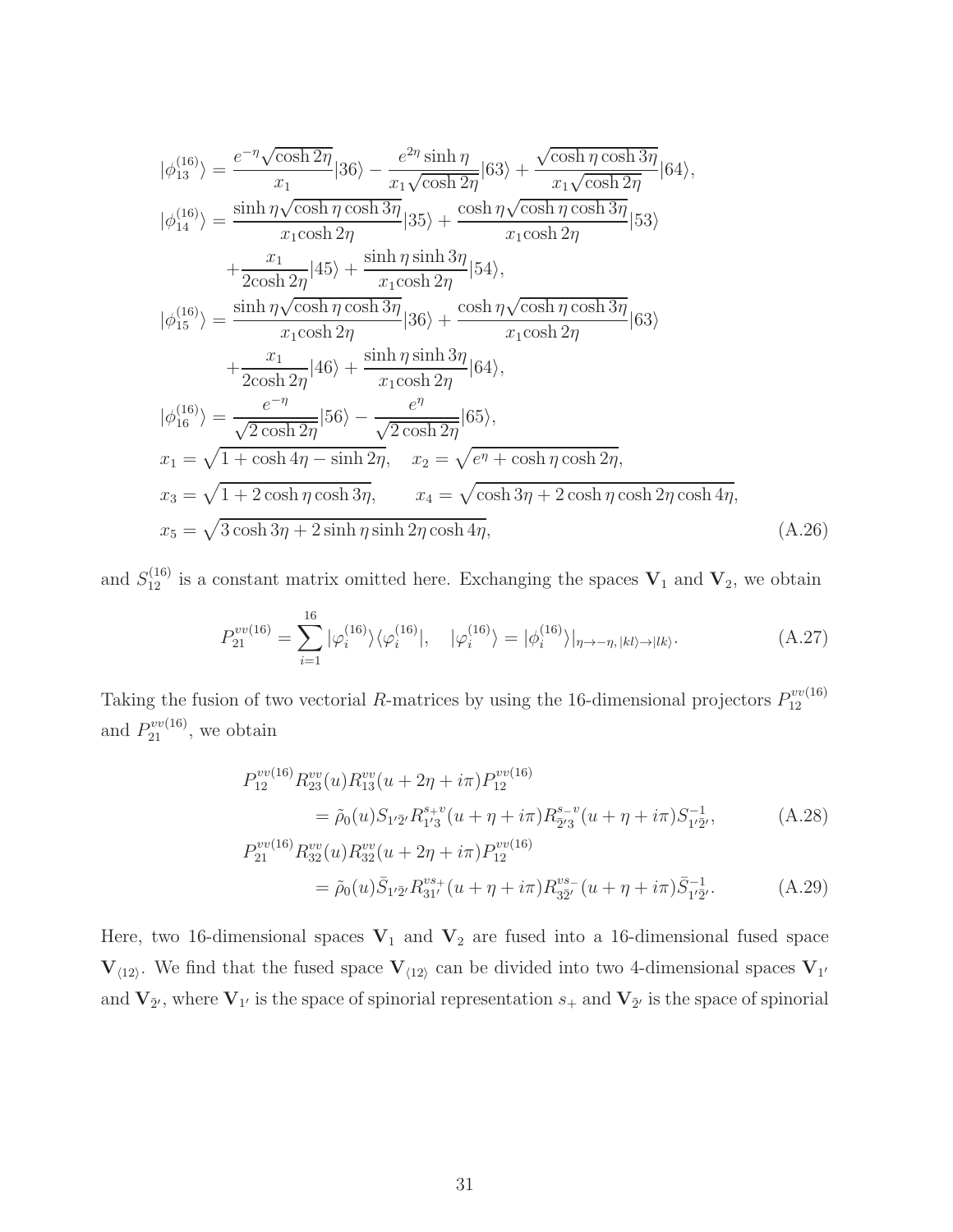representation s<sub>−</sub>. The  $S_{1'\bar{2}'}$  is a 16 × 16 matrix defined in the tensor space  $V_{1'} \otimes V_{\bar{2}'}$ 

<span id="page-31-0"></span>S1 ′¯2 ′ = 1 s<sup>1</sup> s<sup>2</sup> s<sup>3</sup> s<sup>4</sup> −1 s<sup>5</sup> s<sup>6</sup> s<sup>7</sup> s<sup>8</sup> −s<sup>1</sup> s<sup>2</sup> −s<sup>3</sup> s<sup>4</sup> s<sup>9</sup> s<sup>10</sup> s<sup>11</sup> −1 s<sup>12</sup> s<sup>13</sup> s<sup>14</sup> s<sup>15</sup> s<sup>1</sup> s<sup>2</sup> −s<sup>1</sup> s<sup>2</sup> s<sup>3</sup> s<sup>4</sup> −s<sup>3</sup> s<sup>4</sup> −1 , (A.30)

where the nonzero matrix elements are

$$
s_{1} = -\frac{\cosh\eta}{x_{1}} \sqrt{\frac{2\cosh 3\eta}{e^{\eta}\cosh 2\eta}}, \quad s_{2} = \frac{\sinh\eta}{x_{1}} \sqrt{\frac{2e^{\eta}\cosh 3\eta}{\cosh 2\eta}}, \quad s_{3} = \frac{\sinh\eta}{x_{1}} \sqrt{\frac{2e^{3\eta}}{\cosh \eta}},
$$
\n
$$
s_{4} = -\frac{\cosh 2\eta}{x_{1}} \sqrt{\frac{2}{e^{\eta}\cosh \eta}}, \quad s_{5} = -\frac{\sinh\eta(e^{-\eta} + \cosh 3\eta - \sinh \eta)}{x_{2}\sinh 4\eta} \sqrt{2e^{5\eta}},
$$
\n
$$
s_{6} = \frac{\cosh 2\eta}{x_{2}\cosh \eta} \sqrt{\frac{e^{\eta}}{2}}, \quad s_{7} = \frac{x_{2}}{\cosh \eta} \sqrt{\frac{1}{2e^{\eta}}}, \quad s_{8} = \frac{\sinh\eta(e^{\eta} + \cosh 3\eta + \sinh \eta)}{x_{2}\sinh 4\eta} \sqrt{\frac{2}{e^{7\eta}}},
$$
\n
$$
s_{9} = \frac{e^{2\eta}\cosh \eta}{x_{3}} s_{5}, \quad s_{10} = \frac{x_{2}}{x_{3}} \sqrt{2e^{\eta}}, \quad s_{11} = \frac{e^{2\eta}\cosh \eta}{x_{3}} s_{8},
$$
\n
$$
s_{12} = -\frac{\cosh 3\eta + \cosh 2\eta(e^{\eta} + \cosh 5\eta - \sinh 3\eta)}{x_{3}x_{4}\cosh 2\eta} \sqrt{\frac{\cosh \eta}{2}},
$$
\n
$$
s_{13} = \frac{\cosh 3\eta + \cosh 2\eta(e^{-\eta} + \cosh 5\eta + \sinh 3\eta)}{x_{3}x_{4}\cosh 2\eta} \sqrt{\frac{\cosh \eta}{2}},
$$
\n
$$
s_{14} = -e^{2\eta}\frac{\cosh 3\eta \sinh 6\eta + 2\sinh 2\eta \sinh^2 \eta (2\cosh 2\eta - 1)x_{4}^{2}}{\sqrt{\cosh 3\eta}},
$$
\n
$$
s_{15} = -\frac{x_{5}}{2e^{2\eta}x_{4}\cosh 2\eta} \
$$

The matrix  $\bar{S}_{1'\bar{2}'}$  can be obtained from the  $S_{1'\bar{2}'}$  by using the mapping

<span id="page-31-1"></span>
$$
\bar{S}_{1'\bar{2}'} = S_{1'\bar{2}'}|_{\eta \to -\eta}.
$$
\n(A.32)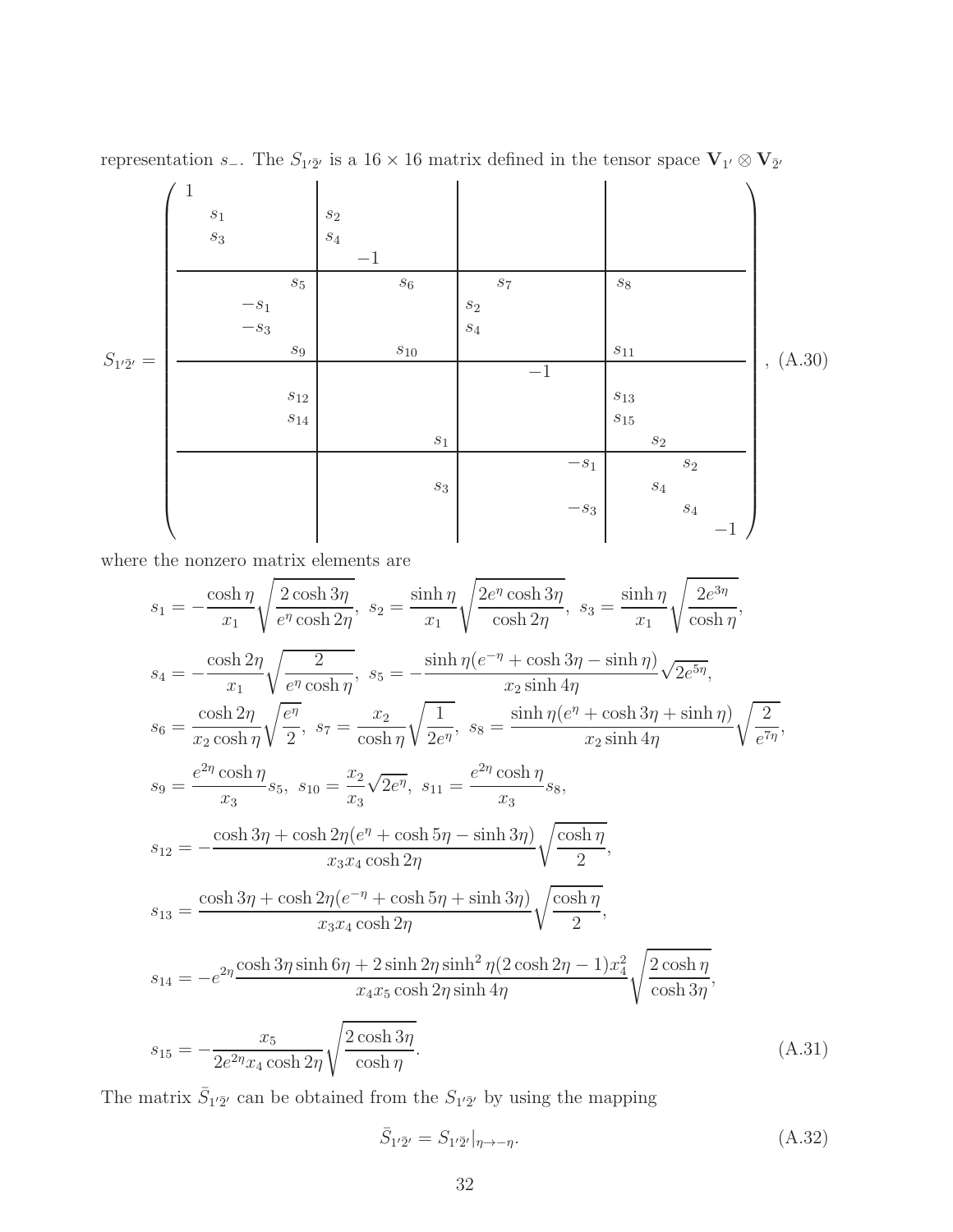## Appendix B: Fusion of the reflection matrices

In this appendix, we shall give the related fusion of the reflection matrices [\[53,](#page-39-1)[54\]](#page-39-2) associated with those of the R-matrices in Appendix A. By using the one-dimensional projector  $P_{12}^{vv(1)}$ , we obtain the fusion relation of reflection matrix  $K^v(u)$  and that of  $\bar{K}^v(u)$  as

<span id="page-32-0"></span>
$$
P_{21}^{vv(1)} K_1^v(u) R_{21}^{vv}(2u + 4\eta) K_1^v(u + 4\eta) P_{12}^{vv(1)}
$$
  
= 8 sinh(u + 4\eta) sinh(2u + 6\eta) cosh(u) cosh(u + \eta) cosh(u - \eta) P\_{12}^{vv(1)}, (B.1)  

$$
P_{12}^{vv(1)} \bar{K}_2^v(u + 4\eta) M_1 R_{12}^{vv}(-2u + 4\eta) M_1^{-1} \bar{K}_1^v(u) P_{21}^{vv(1)}
$$
  
= 8 sinh(u - 4\eta) sinh(2u - 6\eta) cosh(u) cosh(u + \eta) cosh(u - \eta) P\_{21}^{vv(1)}. (B.2)

We see that the fused results are the one-dimensional vectors. Taking the fusion of reflection matrices by using the 16-dimensional projector  $P_{12}^{vv(16)}$ , we have

<span id="page-32-2"></span>
$$
P_{12}^{vv(16)} K_2^v(u) R_{12}^{vv}(2u + 2\eta + i\pi) K_1^v(u + 2\eta + i\pi) P_{21}^{vv(16)}
$$
  
= -16 cosh<sup>2</sup> 2 $\eta$  cosh(u +  $\eta$ ) sinh(u + 2 $\eta$ )  
 $\times S_{1'\bar{2}'} K_1^{s_+}(u + \eta + i\pi) R_{2'1'}^{s-s_+}(2u + 2\eta + 2i\pi) K_{2'}^{s_-}(u + \eta + i\pi) \bar{S}_{1'\bar{2}'}^{-1},$  (B.3)  

$$
P_{21}^{vv(16)} \bar{K}_1^v(u + 2\eta + i\pi) M_1^{-1} R_{21}^{vv}(-2u + 6\eta - i\pi) M_1 \bar{K}_2^v(u) P_{12}^{vv(16)}
$$
  
= 16 cosh<sup>2</sup> 2 $\eta$  cosh(u - 3 $\eta$ ) sinh(u - 4 $\eta$ )  
 $\times \bar{S}_{1'\bar{2}'} \bar{K}_{\bar{2}'}^{s_-}(u + \eta + i\pi) \bar{M}_{\bar{2}'}^{-1} R_{1'\bar{2}'}^{s+s_-}(-2u + 6\eta) \bar{M}_{\bar{2}'} \bar{K}_{1'}^{s_+}(u + \eta + i\pi) S_{1'\bar{2}'}^{-1}.$  (B.4)

From Eqs.[\(B.3\)](#page-32-2) and [\(B.4\)](#page-32-2), we know that the 36-dimensional auxiliary spaces  $V_1$  and  $V_2$ are projected into a 16-dimensional fused space  $V_{\langle 12 \rangle}$ , which can be divided into two 4dimensional spaces  $V_{1'}$  and  $V_{\bar{2}'},$  i.e.,  $V_{\langle 12 \rangle} = V_{1'} \otimes V_{\bar{2}'}$ . As mentioned before,  $V_{1'}$  is the space of spinorial representation  $s_+$  and  $V_{\bar{2}'}$  is the space of spinorial representation  $s_-\$ . All the matrices in the right hand side of Eqs.[\(B.3\)](#page-32-2) and [\(B.4\)](#page-32-2) are defined in the tensor space  $\mathbf{V}_{1'} \otimes \mathbf{V}_{\bar{2}'}$ . The matrices  $S_{1'\bar{2}'}$  and  $\bar{S}_{1'\bar{2}'}$  are given by [\(A.30\)](#page-31-0) and [\(A.32\)](#page-31-1), respectively. The  $R^{s_+s_-}_{1'\bar{2}'}$  $j_1^{s+s-1}(u)$  is another  $16 \times 16$  spinorial R-matrix of the  $D_3^{(2)}$  model

<span id="page-32-1"></span>
$$
R^{s_+s_-}_{1'\bar{2}'}(u) =
$$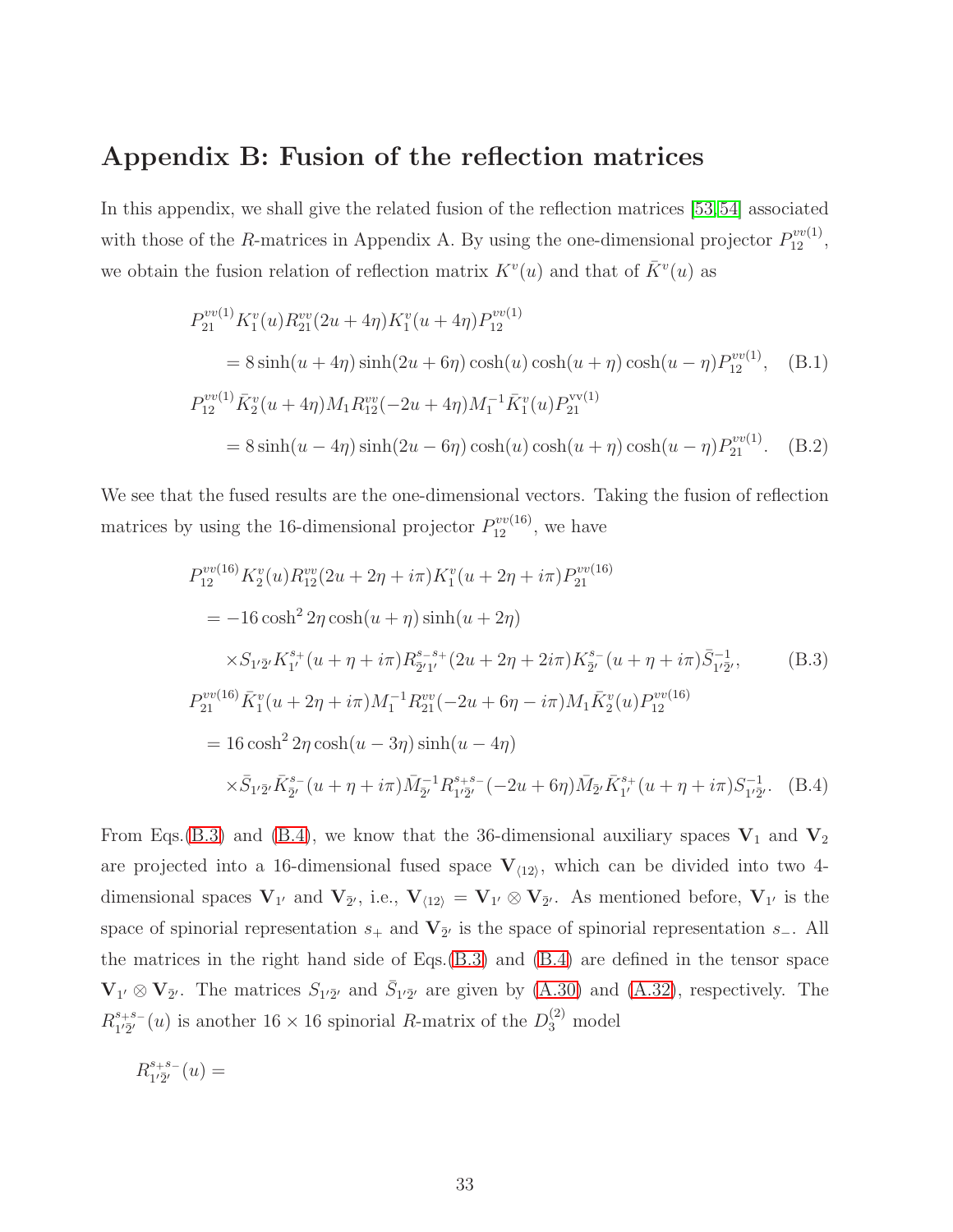r1 r<sup>2</sup> r<sup>3</sup> r<sup>2</sup> −r<sup>3</sup> r<sup>5</sup> −r<sup>7</sup> r<sup>6</sup> r<sup>10</sup> r<sup>4</sup> r<sup>2</sup> r1 −r<sup>9</sup> r<sup>5</sup> r<sup>12</sup> −r<sup>6</sup> r<sup>2</sup> r<sup>3</sup> −r<sup>4</sup> r<sup>2</sup> −r<sup>8</sup> r<sup>13</sup> r<sup>5</sup> r<sup>7</sup> r1 r<sup>2</sup> −r<sup>3</sup> r<sup>11</sup> r<sup>8</sup> r<sup>9</sup> r<sup>5</sup> r<sup>4</sup> r<sup>2</sup> −r<sup>4</sup> r<sup>2</sup> r1 , (B.5)

where the non-zero matrix elements are

$$
r_1 = \sinh(\frac{u}{2} - 2\eta) \cosh(\frac{u}{2} - \eta), \quad r_2 = \sinh(\frac{u}{2} - 2\eta) \cosh(\frac{u}{2}),
$$
  
\n
$$
r_3 = e^{-\frac{u}{2}} \sinh \eta \sinh(\frac{u}{2} - 2\eta), \quad r_4 = -e^{\frac{u}{2}} \sinh \eta \sinh(\frac{u}{2} - 2\eta),
$$
  
\n
$$
r_5 = \sinh(\frac{u}{2} - \eta) \cosh(\frac{u}{2}), \quad r_6 = -e^{-\frac{u}{2} - \eta} \sinh \eta \cosh(\frac{u}{2}),
$$
  
\n
$$
r_7 = e^{-\frac{u}{2} + \eta} \sinh \eta \cosh(\frac{u}{2}), \quad r_8 = e^u r_7, \quad r_9 = e^{u - 2\eta} r_7,
$$
  
\n
$$
r_{10} = -e^{-u} \sinh \eta \cosh(2\eta), \quad r_{11} = e^{2u} r_{10}, \quad r_{12} = e^{-\frac{u}{2}} \sinh \eta [\cosh(\frac{u}{2} - 2\eta)],
$$
  
\n
$$
r_{13} = e^{\frac{u}{2}} \sinh \eta [\cosh(\frac{u}{2} + \sinh(\frac{u}{2} - 2\eta)].
$$
\n(B.6)

The  $K^{s_{\pm}}(u)$  are the spinorial reflection matrices defined in the space  $\mathbf{V}_{\tilde{k}'}$ 

<span id="page-33-0"></span>
$$
K^{s_{\pm}}(u) = \begin{pmatrix} e^{-u} & 0 & 0 & c \sinh u \\ 0 & \frac{\cosh(u-2\eta)}{\cosh 2\eta} & 0 & 0 \\ 0 & 0 & \frac{\cosh(u-2\eta)}{\cosh 2\eta} & 0 \\ -\frac{\sinh u}{c \cosh^2 2\eta} & 0 & 0 & e^u \end{pmatrix}.
$$
 (B.7)

From the above equation, we see that two spinorial reflection matrices  $K^{s\pm}(u)$  are the same,  $K^{s_+}(u) = K^{s_-}(u)$ , although they are defined in different spaces. The  $\bar{K}^{s_+}(u)$  are the dual reflection matrices with the definition

<span id="page-33-1"></span>
$$
\bar{K}^{s\pm}(u) = \bar{M}K^{s\pm}(-u + 4\eta + i\pi)|_{c \to c'}.
$$
\n(B.8)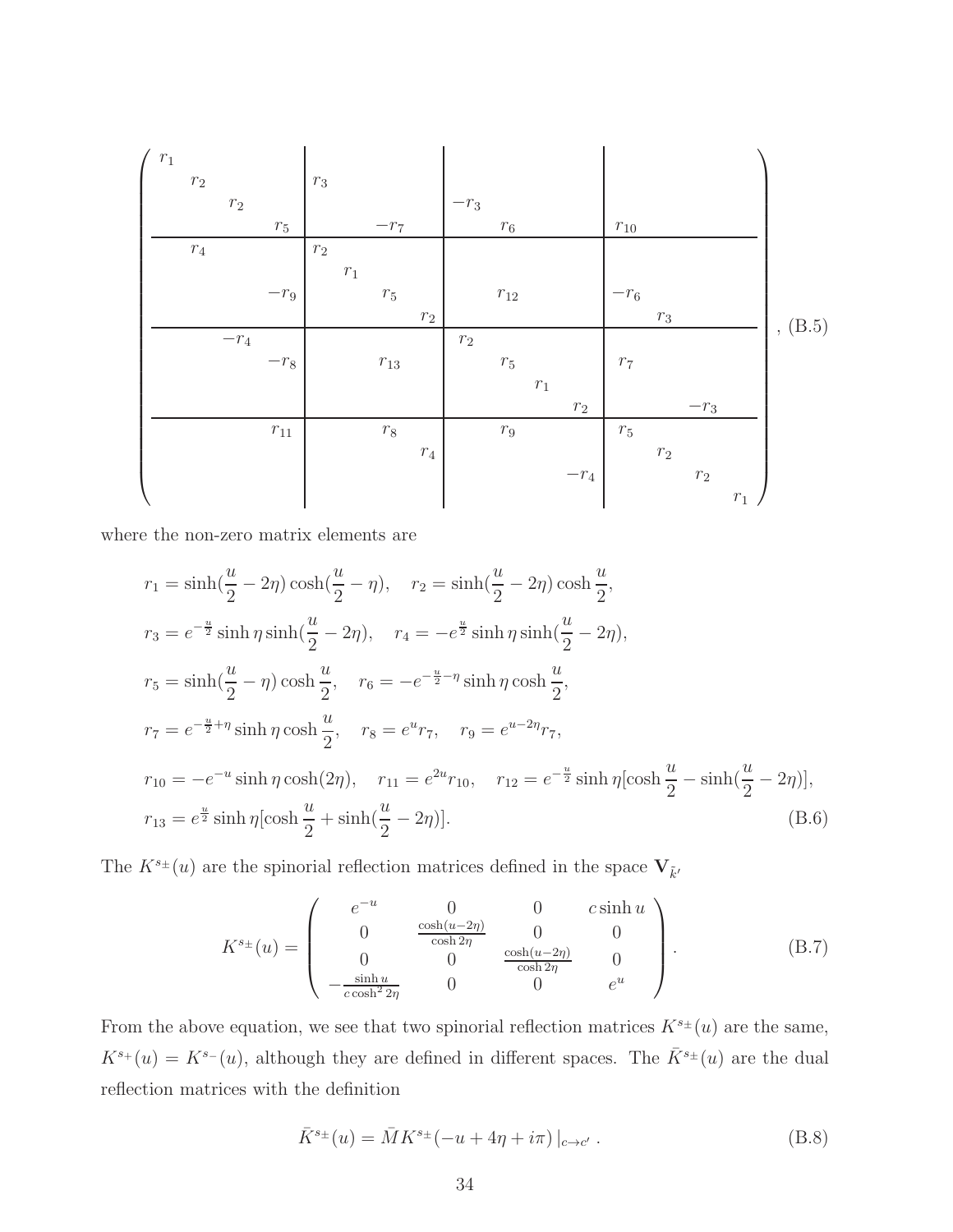The spinorial R-matrix  $R_{1'\bar{2}'}^{s+s-}$  $i_{12}^{s+s-}(u)$  has the following properties:

unitarity: 
$$
R_{1'\bar{2}'}^{s+s-}(u)R_{\bar{2}'1'}^{s-s+}(-u) = \rho_{ss}(u),
$$
  
\n
$$
\rho_{ss}(u) = -\sinh(\frac{u}{2} + 2\eta)\sinh(\frac{u}{2} - 2\eta)\cosh(\frac{u}{2} + \eta)\cosh(\frac{u}{2} - \eta),
$$
\ncrossing unitarity:  $R_{1'\bar{2}'}^{s+s-}(u)^{t_{1'}}\bar{M}_{1'}R_{\bar{2}'1'}^{s-s+}(-u + 8\eta)^{t_{1'}}\bar{M}_{1'}^{-1} = \rho_{ss}(u - 4\eta - i\pi),$  (B.10)

and satisfies the Yang-Baxter equation

$$
R_{1'\overline{2}'}^{s+s-}(u_1-u_2)R_{1'3}^{s+v}(u_1-u_3)R_{\overline{2}'3}^{s-v}(u_2-u_3)
$$
  
=  $R_{\overline{2}'3}^{s-v}(u_2-u_3)R_{1'3}^{s+v}(u_1-u_3)R_{1'\overline{2}'}^{s+s-}(u_1-u_2).$ 

The matrices  $K^{s_{\pm}}(u)$  satisfy the reflection equation

<span id="page-34-2"></span>
$$
R_{\tilde{1}'2}^{s_{\pm}v}(u-v)K_{\tilde{1}'}^{s_{\pm}}(u)R_{2\tilde{1}'}^{vs_{\pm}}(u+v)K_{2}^{v}(v)
$$
  
=  $K_{2}^{v}(v)R_{\tilde{1}'2}^{s_{\pm}v}(u+v)K_{\tilde{1}'}^{s_{\pm}}(u)R_{2\tilde{1}'}^{vs_{\pm}}(u-v).$  (B.11)

The matrices  $\bar{K}^{s_{\pm}}(u)$  satisfy the dual reflection equation

<span id="page-34-3"></span>
$$
R_{\tilde{1}'2}^{s_{\pm}v}(-u+v)\bar{K}_{\tilde{1}'}^{s_{\pm}}(u)\bar{M}_{\tilde{1}'}^{-1}R_{2\tilde{1}'}^{vs_{\pm}}(-u-v+8\eta+2i\pi)\bar{M}_{\tilde{1}'}\bar{K}_2^v(v)
$$
  
=  $\bar{K}_2^v(v)\bar{M}_{\tilde{1}'}R_{\tilde{1}'2}^{s_{\pm}v}(-u-v+8\eta+2i\pi)\bar{M}_{\tilde{1}'}^{-1}\bar{K}_{\tilde{1}'}^{s_{\pm}}(u)R_{2\tilde{1}'}^{vs_{\pm}}(-u+v).$  (B.12)

Taking the fusion of reflection matrices  $K^v(u)$  and  $K^{s_{\pm}}(u)$  by using the 4-dimensional projector  $P_{\tilde{i}'2}^{(\pm)}$  $\tilde{I}'^{\pm}_{12}$ , we obtain

<span id="page-34-0"></span>
$$
P_{1'2}^{(+)} K_2^v(u) R_{1'2}^{s+v} (2u + 3\eta + i\pi) K_{1'}^{s+}(u + 3\eta + i\pi) P_{21'}^{(+)}
$$
  
= -4 cosh(u) cosh(u +  $\eta$ ) sinh(u + 3 $\eta$ ) K\_{(1'2)}^{s-}(u + \eta + i\pi), (B.13)  

$$
P_{\bar{1}'2}^{(-)} K_2^v(u) R_{\bar{1}'2}^{s-v} (2u + 3\eta + i\pi) K_{\bar{1}'}^{s-}(u + 3\eta + i\pi) P_{2\bar{1}'}^{(-)}
$$
  
= -4 cosh(u) cosh(u +  $\eta$ ) sinh(u + 3 $\eta$ )  $\tilde{S}_{(\bar{1}'2)} K_{(\bar{1}'2)}^{s+}(u + \eta + i\pi) \tilde{S}_{(\bar{1}'2)}^{-1}$ . (B.14)

From Eqs.[\(B.13\)](#page-34-0) and [\(B.14\)](#page-34-0), we see that the reflection matrix  $K^{s}=(u)$  can be obtained from  $K^v(u)$  and  $K^{s_\pm}(u)$ . Similarly, the fusion of dual reflection matrices  $\bar{K}^v(u)$  and  $\bar{K}^{s_\pm}(u)$  by using the 4-dimensional projector  $P_{\tilde{j}i}^{(\pm)}$  $2\tilde{1}'$  gives

<span id="page-34-1"></span>
$$
P_{21'}^{(+)}\bar{K}_{1'}^{s+}(u+3\eta+i\pi)\bar{M}_{1'}^{-1}R_{21'}^{vs+}(-2u+5\eta+i\pi)\bar{M}_{1'}\bar{K}_2^v(u)P_{1'2}^{(+)}
$$
  
=  $4\cosh(u+\eta)\cosh(u-3\eta)\sinh(u-4\eta)\bar{K}_{\langle 1'2\rangle}^{s-}(u+\eta+i\pi),$  (B.15)  

$$
P_{2\bar{1}'}^{(-)}\bar{K}_{\bar{1}'}^{s-}(u+3\eta+i\pi)\bar{M}_{\bar{1}'}^{-1}R_{2\bar{1}'}^{vs-}(-2u+5\eta+i\pi)\bar{M}_{\bar{1}'}\bar{K}_2^v(u)P_{\bar{1}'2}^{(-)}
$$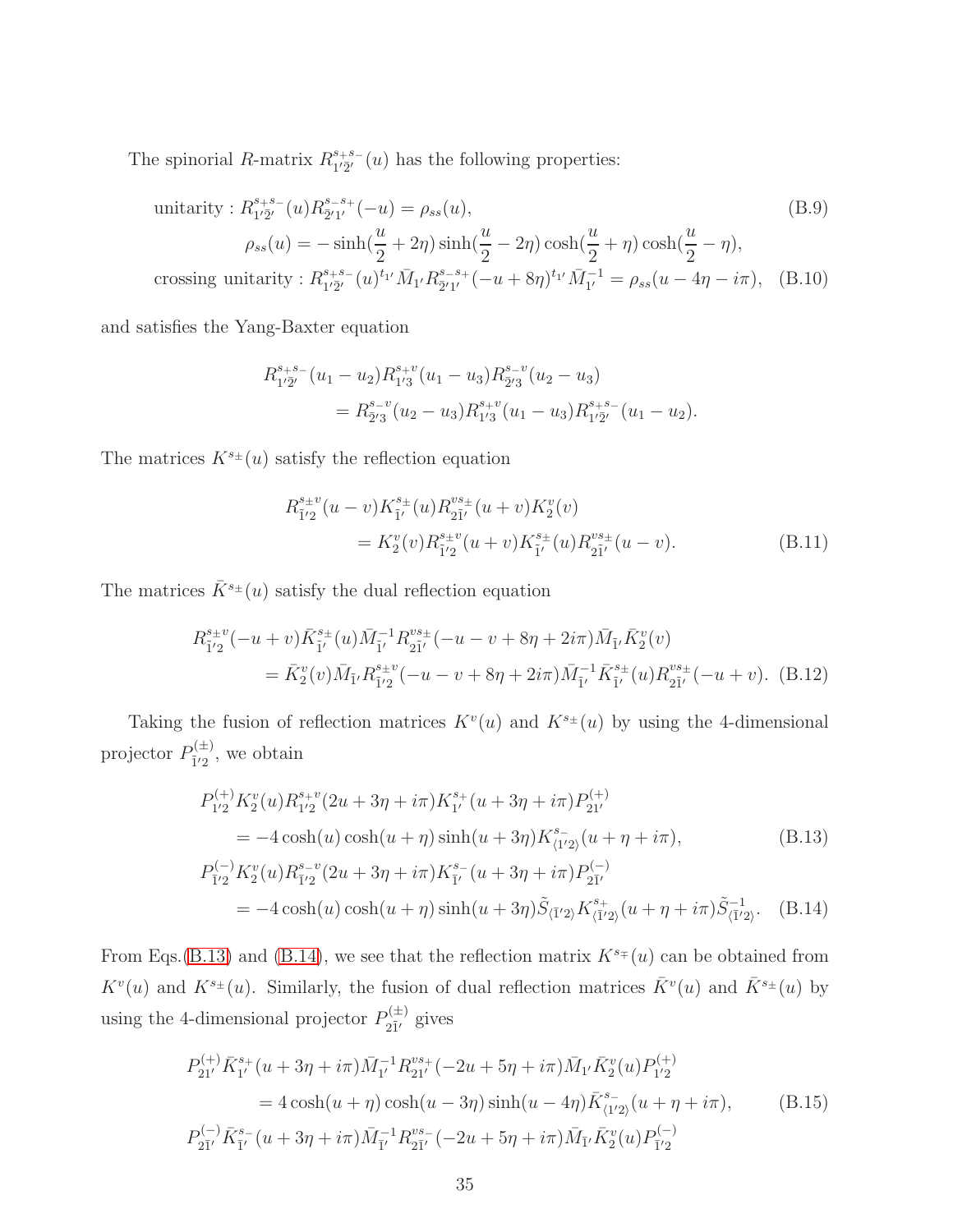$$
=4\cosh(u+\eta)\cosh(u-3\eta)\sinh(u-4\eta)\tilde{S}_{\langle \bar{1}'2\rangle}\bar{K}_{\langle \bar{1}'2\rangle}^{s_{+}}(u+\eta+i\pi)\tilde{S}_{\langle \bar{1}'2\rangle}^{-1}.
$$
 (B.16)

From Eqs.[\(B.15\)](#page-34-1) and [\(B.16\)](#page-34-1), we see that the dual reflection matrix  $\bar{K}^{s_{\mp}}(u)$  can be obtained from  $\bar{K}^v(u)$  and  $\bar{K}^{s_\pm}(u)$ , which means that the fusion process now is closed.

### <span id="page-35-0"></span>References

- <span id="page-35-1"></span>[1] H. Bethe, On the theory of metals 1: eigenvalues and eigenfunctions for the linear *atomic chain, Z. Phys.* **71** (1931) 205.
- <span id="page-35-2"></span>[2] M. Gaudin and J.-S. Caux, The Bethe wavefunction, Cambridge University Press (2014).
- [3] L.A. Takhtadzhan and L.D. Faddeev, The quantum method of the inverse problem and the Heisenberg XYZ model, Rush. Math. Surv. 34 (1979) 11.
- [4] E.K. Sklyanin, L.A. Takhtajan and L.D. Faddeev, Qunatum inverse problem method, Theor. Math. Phys. 40 (1980) 688.
- [5] P.P. Kulish and E.K. Sklyanin, Quantum spectral transform method: recent developments, Lect. Notes in Phys. **151** (1982) 61.
- <span id="page-35-3"></span>[6] L.A. Takhtajan, Introduction to Bethe Ansatz, Lect. Notes in Phys. 242 (1985) 175.
- <span id="page-35-4"></span>[7] V.E. Korepin, N.M. Boliubov and A.G. Izergin, Quantum inverse scattering method and correlation functions, Cambridge University Press (1993).
- [8] R.J. Baxter, 8 vertex model in lattice statistics, Phys. Rev. Lett. 26 (1971) 832.
- <span id="page-35-5"></span>[9] R.J. Baxter, One-dimensional anisotropic Heisenberg chain, Phys. Rev. Lett. 26 (1971) 834.
- <span id="page-35-6"></span>[10] R.J. Baxter, Exactly solved models in statistical mechanics, Academic Press (1982).
- <span id="page-35-7"></span>[11] T. Giamarchi, Quantum physics in one dimension, Oxford University Press (2003).
- [12] C.M. Yung and M.T. Batchelor, Exact solution of the spin-s XXZ chain with nondiagonal twists, Nucl. Phys.  $B$  446 (1995) 461.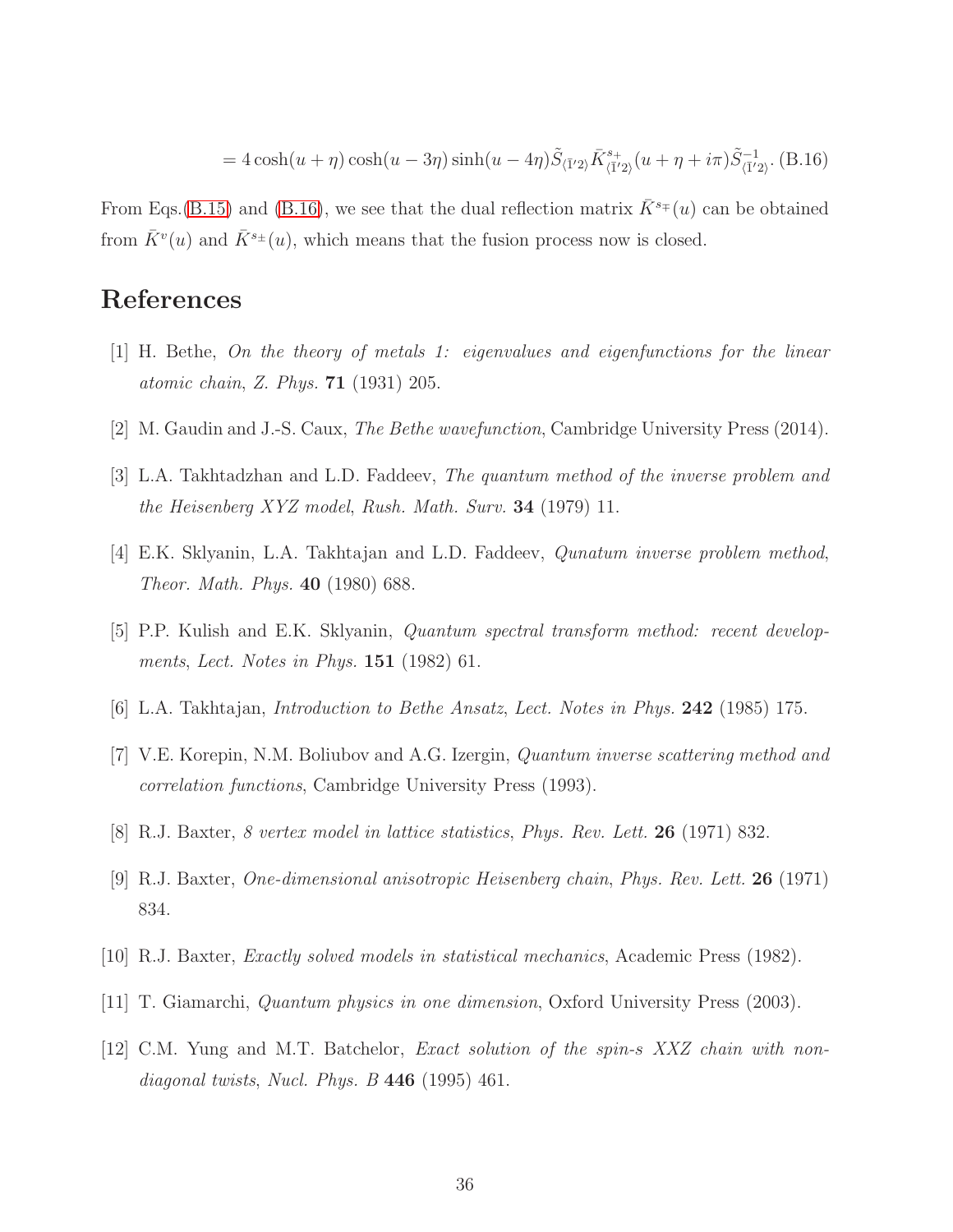- <span id="page-36-7"></span><span id="page-36-0"></span>[13] F.C. Alcaraz, M.N. Barber, M.T. Batchelor, R.J. Baxter and G.R.W. Quispel, Surface exponents of the quantum XXZ, Ashkin-Teller and Potts models, J. Phys.  $A$  20 (1987) 6397.
- [14] E.K. Sklyanin, Boundary conditions for integrable quantum systems, J. Phys. A 21 (1988) 2375.
- <span id="page-36-1"></span>[15] R.I. Nepomechie, Solving the open XXZ spin chain with nondiagonal boundary terms at roots of unity, Nucl. Phys. B 622 (2002) 615.
- <span id="page-36-2"></span>[16] J. Cao, H.-Q. Lin, K.-J. Shi and Y. Wang, Exact solution of XXZ spin chain with unparallel boundary fields, Nucl. Phys. B 663 (2003) 487.
- <span id="page-36-3"></span>[17] P. Baseilhac and S. Belliard, The half-infinite XXZ chain in Onsager's approach, Nucl. Phys. B 873 (2013) 550.
- [18] E. K. Sklyanin, Separation of variables-new trends, Prog. Theor. Phys. Suppl. 118 (1995) 35.
- [19] H. Frahm, A. Seel and T. Wirth, Separation of variables in the open XXX chain, Nucl. Phys. B 802 (2008) 351.
- <span id="page-36-4"></span>[20] H. Frahm, J.H. Grelik, A. Seel and T. Wirth, Functional Bethe ansatz methods for the open XXX chain, J. Phys. A 44 (2011) 015001.
- [21] G. Niccoli, Non-diagonal open spin-1/2 XXZ quantum chains by separation of variables: complete spectrum and matrix elements of some quasi-local operators, J. Stat. Mech. P10025 (2012).
- <span id="page-36-5"></span>[22] J. Cao, W.-L. Yang, K. Shi and Y. Wang, Off-diagonal Bethe ansatz and exact solution of a topological spin ring, Phys. Rev. Lett. 111 (2013) 137201.
- <span id="page-36-6"></span>[23] J. Cao, W.-L. Yang, K. Shi and Y. Wang, Off-diagonial Bethe ansatz solution of the XXX spin chain with arbitrary boundary conditions, Nucl. Phys. B 875 (2013) 152.
- [24] Y. Wang, W.-L. Yang, J. Cao and K. Shi, Off-diagonal Bethe ansatz for exactly solvable models, Springer Press (2015).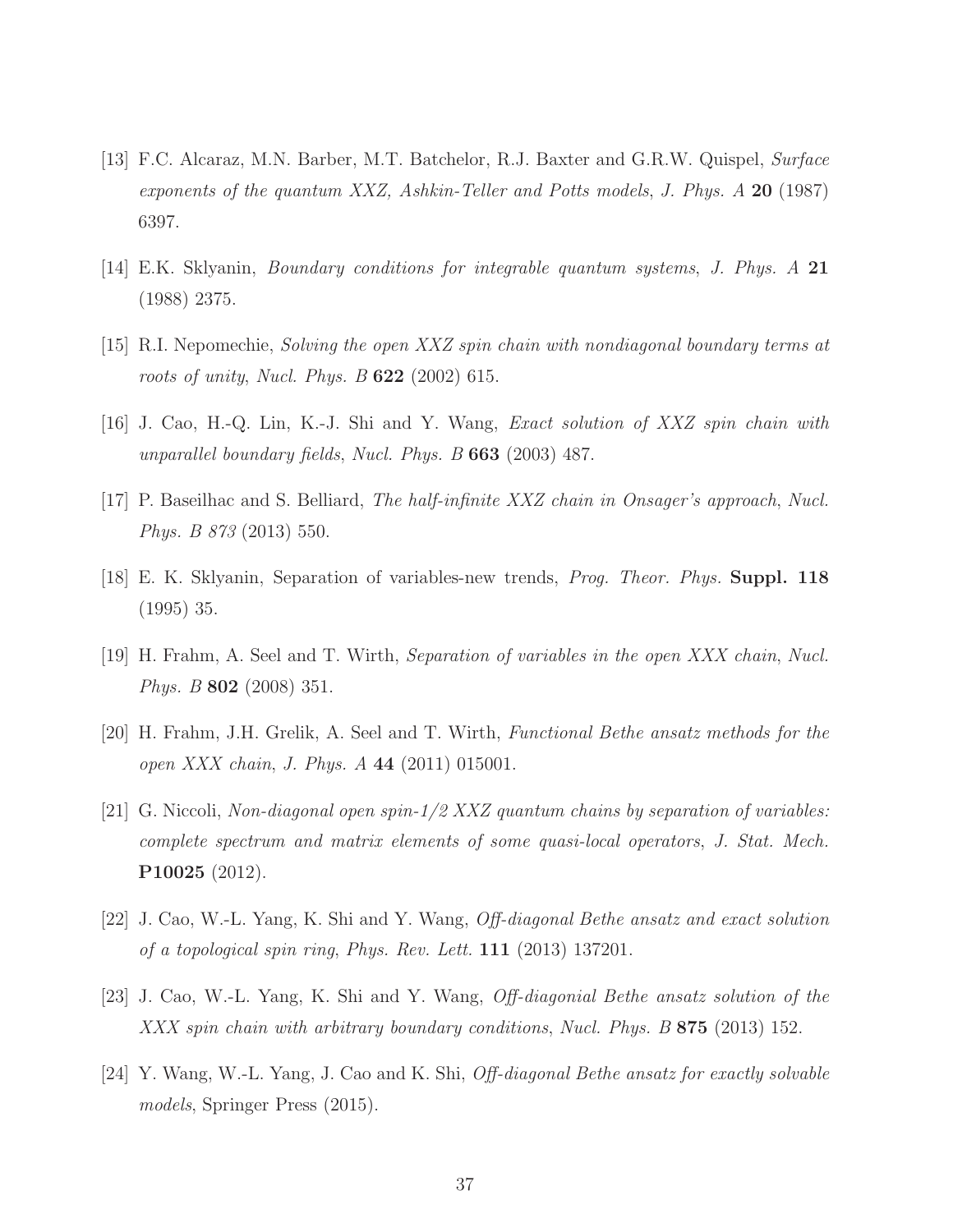- <span id="page-37-0"></span>[25] S. Belliard and N. Crampé, *Heisenberg XXX model with general boundaries: eigenvectors* from algebraic Bethe Ansatz, SIGMA 9 (2013) 072.
- [26] S. Belliard, Modified algebraic Bethe ansatz for XXZ chain on the segment I: triangular cases, Nucl. Phys. B 892 (2015) 1.
- <span id="page-37-1"></span>[27] S. Belliard and R.A. Pimenta, Modified algebraic Bethe ansatz for XXZ chain on the segment II: general cases, Nucl. Phys. B 894 (2015) 527.
- <span id="page-37-2"></span>[28] J. Avan, S. Belliard, N. Grosjean and R. A. Pimenta, Modified algebraic Bethe ansatz for XXZ chain on the segment III: proof, Nucl. Phys. B 899 (2015) 229.
- [29] N.Yu. Reshetikhin, A method of functional equations in the theory of exactly solvable quantum systems, Sov. Phys. JETP.  $57$  (1983) 691.
- <span id="page-37-3"></span>[30] M.J. Martins and P.B. Ramos, The Algebraic Bethe ansatz for rational braid-monoid lattice models, Nucl. Phys. B 500 (1997) 579.
- <span id="page-37-4"></span>[31] A. Lima-Santos and R. Malara,  $C_n^{(1)}$ ,  $D_n^{(1)}$  and  $A_{2n}^{(2)}$ .  $_{2n-1}^{(2)}$  reflection K-matrices, Nucl. Phys. B 675 (2003) 661.
- [32] J. Cao, W.-L. Yang, K. Shi and Y. Wang, Nested off-diagonal Bethe ansatz and exact solutions of the  $SU(N)$  spin chain with generic integrable boundaries, JHEP 04 (2014) 143.
- <span id="page-37-6"></span><span id="page-37-5"></span>[33] G.-L. Li, J. Cao, P. Xue, K. Hao, P. Sun, W.-L. Yang, K. Shi and Y. Wang, Off-diagonal bethe ansatz on the so(5) spin chain, Nucl. Phys. B  $946$  (2019) 114719.
- <span id="page-37-7"></span>[34] G.-L. Li, P, Xue, P. Sun, H. Yang, X. Xu, J. Cao, T. Yang and W.-L. Yang, Exact solutions of the  $C_n$  quantum spin chain, Nucl. Phys. B **965** (2021) 115333.
- <span id="page-37-8"></span>[35] G.-L. Li, J. Cao, P. Xue, K. Hao, P. Sun, W.-L. Yang, K. Shi and Y. Wang, *Off-diagonal Bethe ansatz for the*  $D_3^{(1)}$  *model, JHEP* **12** (2019) 051.
- <span id="page-37-9"></span>[36] K. Hao, J. Cao, G.-L. Li, W.-L. Yang, K. Shi and Y. Wang, Exact solution of the Izergin-Korepin model with general non-diagonal boundary terms, JHEP 06 (2014) 128.
- [37] M. de Leeuw, A. Pribytok, A.L. Retore and P. Ryan, New integrable 1D models of superconductivity,  $arXiv:1911.01439v3$ .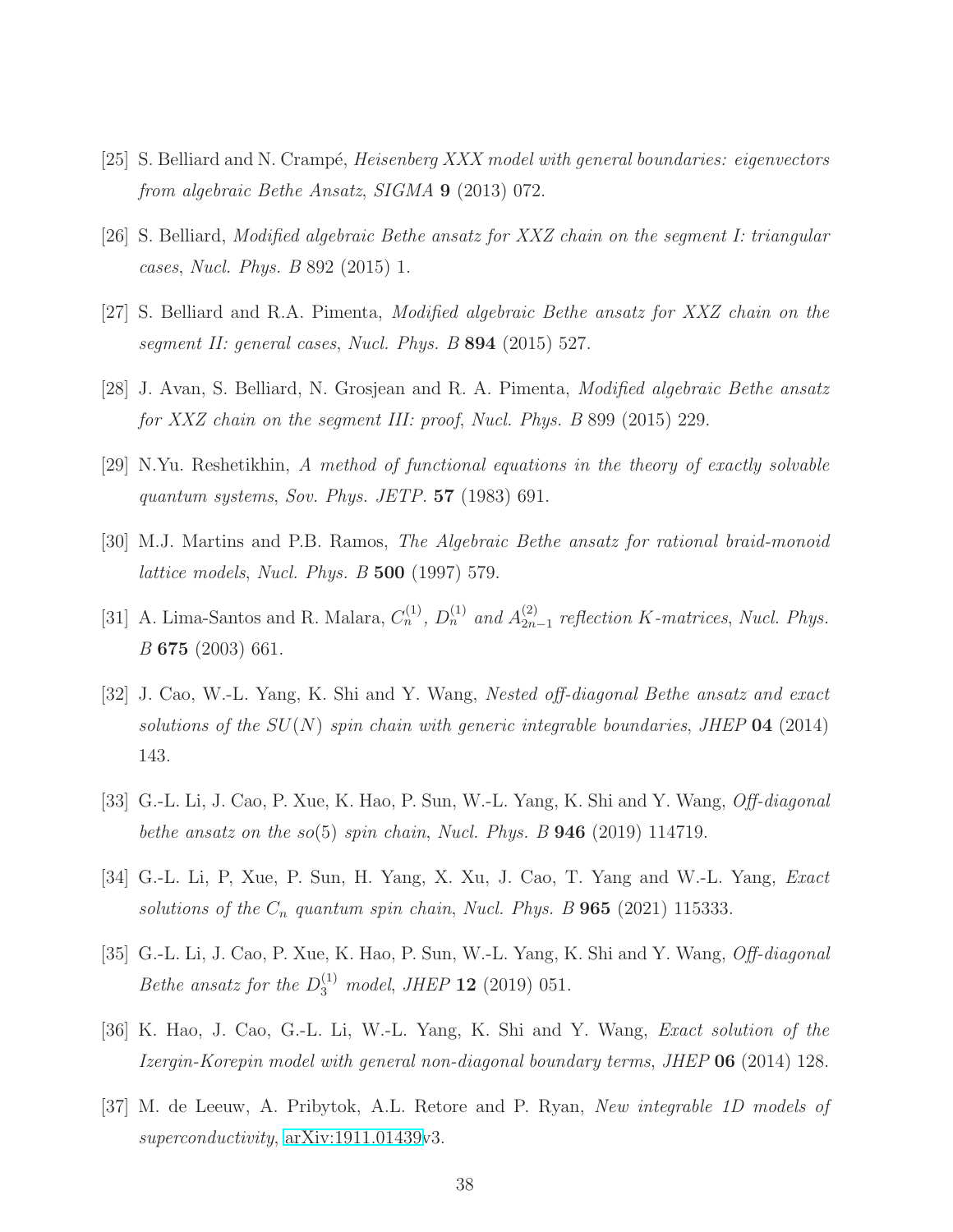- <span id="page-38-4"></span><span id="page-38-0"></span>[38] N.Yu. Reshetikhin, The spectrum of the transfer matrices connected with Kac-Moody algebras, Lett. Math. Phys.  $14$  (1987) 235.
- <span id="page-38-5"></span>[39] M.J. Martins and X.W. Guan, Integrability of the  $D_n^{(2)}$  vertex models with open boundary, Nucl. Phys. B 583 (2000) 721.
- <span id="page-38-6"></span>[40] R.I. Nepomechie, R.A. Pimenta and A.L. Retore, *The integrable quantum group invari*ant  $A_{2n}^{(2)}$  $_{2n-1}^{(2)}$  and  $D_{n+1}^{(2)}$  open spin chains, Nucl. Phys. B **924** (2017) 86.
- <span id="page-38-1"></span>[41] R. Malara and A. Lima-Santos, On  $A_{n-}^{(1)}$  $\binom{1}{n-1}$ ,  $B_n^{(1)}$ ,  $C_n^{(1)}$ ,  $D_n^{(1)}$ ,  $A_{2n}^{(2)}$  $\binom{2}{2n}$ ,  $A_{2n}^{(2)}$  $_{2n-1}^{(2)}$  and  $D_{n+1}^{(2)}$  reflection  $K$ -matrices, J. Stat. Mech.  $P09013$  (2006).
- <span id="page-38-8"></span>[42] R.I. Nepomechie and R.A. Pimenta, New  $D_{n+1}^{(2)}$  K-matrices with quantum group symmetry, J. Phys. A 51 (2018) 39LT02.
- <span id="page-38-2"></span>[43] N.F. Robertson, M. Pawelkiewicz, J.L. Jacobsen and H. Saleur, *Integrable boundary* conditions in the antiferromagnetic Potts model, JHEP 05 (2020) 144.
- <span id="page-38-7"></span>[44] R.I. Nepomechie, R.A. Pimenta and A.L. Retore, *Towards the solution of an integrable*  $D_2^{(2)}$  $_2^{(2)}$  spin chain, J. Phys. A 52 (2019) 434004.
- <span id="page-38-3"></span>[45] N.F. Robertson, J.L. Jacobsen and H. Saleur, Lattice regularisation of a non-compact boundary conformal field theory, JHEP 02 (2021) 180.
- <span id="page-38-9"></span>[46] R.I. Nepomechie and A.L. Retore, Factorization identities and algebraic Bethe ansatz for  $D_2^{(2)}$  models, JHEP **03** (2021) 089.
- [47] P.P. Kulish, N.Yu. Reshetikhin and E.K. Sklyanin, Yang-Baxter equation and representation theory. 1, Lett. Math. Phys. 5 (1981) 393.
- [48] P.P. Kulish and N.Y. Reshetikhin, Quantum linear problem for the sine-Gordon equation and higher representation, J. Sov. Math.  $23$  (1983) 2435.
- [49] M. Karowski, On the bound state problem in  $(1+1)$ -dimensional field theories, Nucl. *Phys. B* **153** (1979) 244.
- [50] A.N. Kirillov and N.Yu. Reshetikhin, Exact solution of the Heisenberg XXZ model of spin s, J. Sov. Math. 35 (1986) 2627.